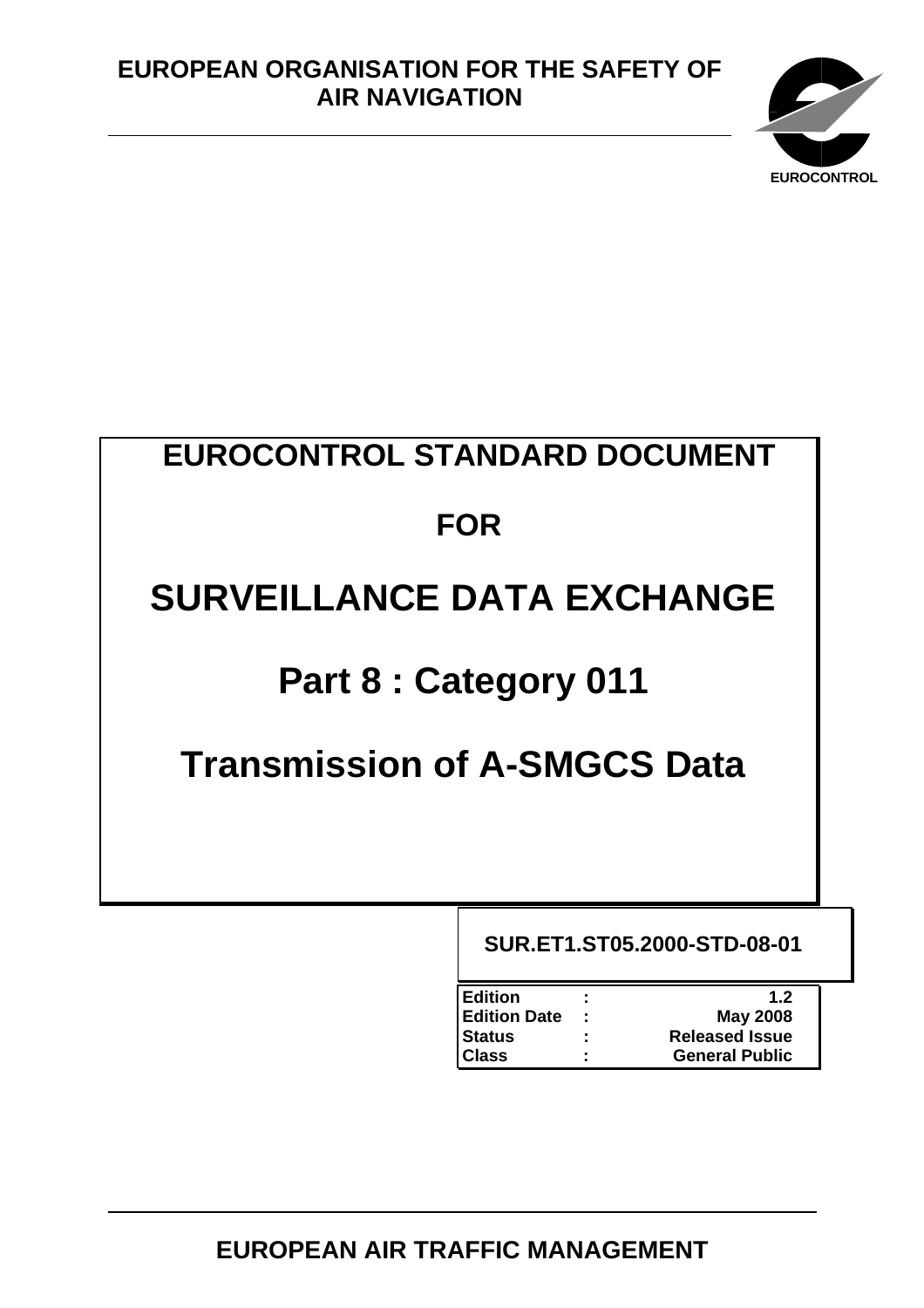# **DOCUMENT IDENTIFICATION SHEET**

| <b>DOCUMENT DESCRIPTION</b>                                                             |                               |  |                                     |       |                 |  |  |  |  |  |
|-----------------------------------------------------------------------------------------|-------------------------------|--|-------------------------------------|-------|-----------------|--|--|--|--|--|
| <b>Document Title</b>                                                                   |                               |  |                                     |       |                 |  |  |  |  |  |
| Radar Data Exchange - Part 8                                                            |                               |  |                                     |       |                 |  |  |  |  |  |
| <b>Transmission of A-SMGCS Data</b>                                                     |                               |  |                                     |       |                 |  |  |  |  |  |
| EWP DELIVERABLE REFERENCE NUMBER                                                        |                               |  |                                     |       |                 |  |  |  |  |  |
| <b>PROGRAMME REFERENCE INDEX</b>                                                        |                               |  | <b>EDITION:</b>                     |       | 1.2             |  |  |  |  |  |
|                                                                                         | SUR.ET1.ST05.2000-STD-08-01   |  | <b>EDITION DATE:</b>                |       | <b>May 2008</b> |  |  |  |  |  |
| This document describes the application of ASTERIX to the transmission of A-SMGCS data. |                               |  |                                     |       |                 |  |  |  |  |  |
|                                                                                         |                               |  | <b>Keywords</b>                     |       |                 |  |  |  |  |  |
| A-SMGCS<br>Data Item                                                                    | <b>ASTERIX</b><br>Category 11 |  | <b>Target Reports</b><br><b>UAP</b> |       |                 |  |  |  |  |  |
| <b>CONTACT PERSON:</b>                                                                  | A. Engel                      |  | TEL: $+32-2-729$ 3355               | UNIT: | DAP/SUR         |  |  |  |  |  |
|                                                                                         |                               |  | <b>DOCUMENT STATUS AND TYPE</b>     |       |                 |  |  |  |  |  |

| <b>STATUS</b>         |   | <b>CATEGORY</b>         |   | <b>CLASSIFICATION</b> |   |  |  |  |
|-----------------------|---|-------------------------|---|-----------------------|---|--|--|--|
| <b>Working Draft</b>  |   | <b>Executive Task</b>   |   | <b>General Public</b> | ☑ |  |  |  |
| Draft                 |   | <b>Specialist Task</b>  |   | <b>EATMP</b>          |   |  |  |  |
| Proposed Issue        |   | <b>Lower Layer Task</b> | ⊠ | Restricted            |   |  |  |  |
| <b>Released Issue</b> | ⊠ |                         |   |                       |   |  |  |  |

|                                 | <b>ELECTRONIC BACKUP</b> |                    |
|---------------------------------|--------------------------|--------------------|
| <b>INTERNAL REFERENCE NAME:</b> | Asterix - Part 8         |                    |
| <b>HOST SYSTEM</b>              | <b>MEDIA</b>             | <b>SOFTWARE(S)</b> |
| Microsoft Windows               | Type: Hard disk          |                    |
|                                 | Media Identification:    |                    |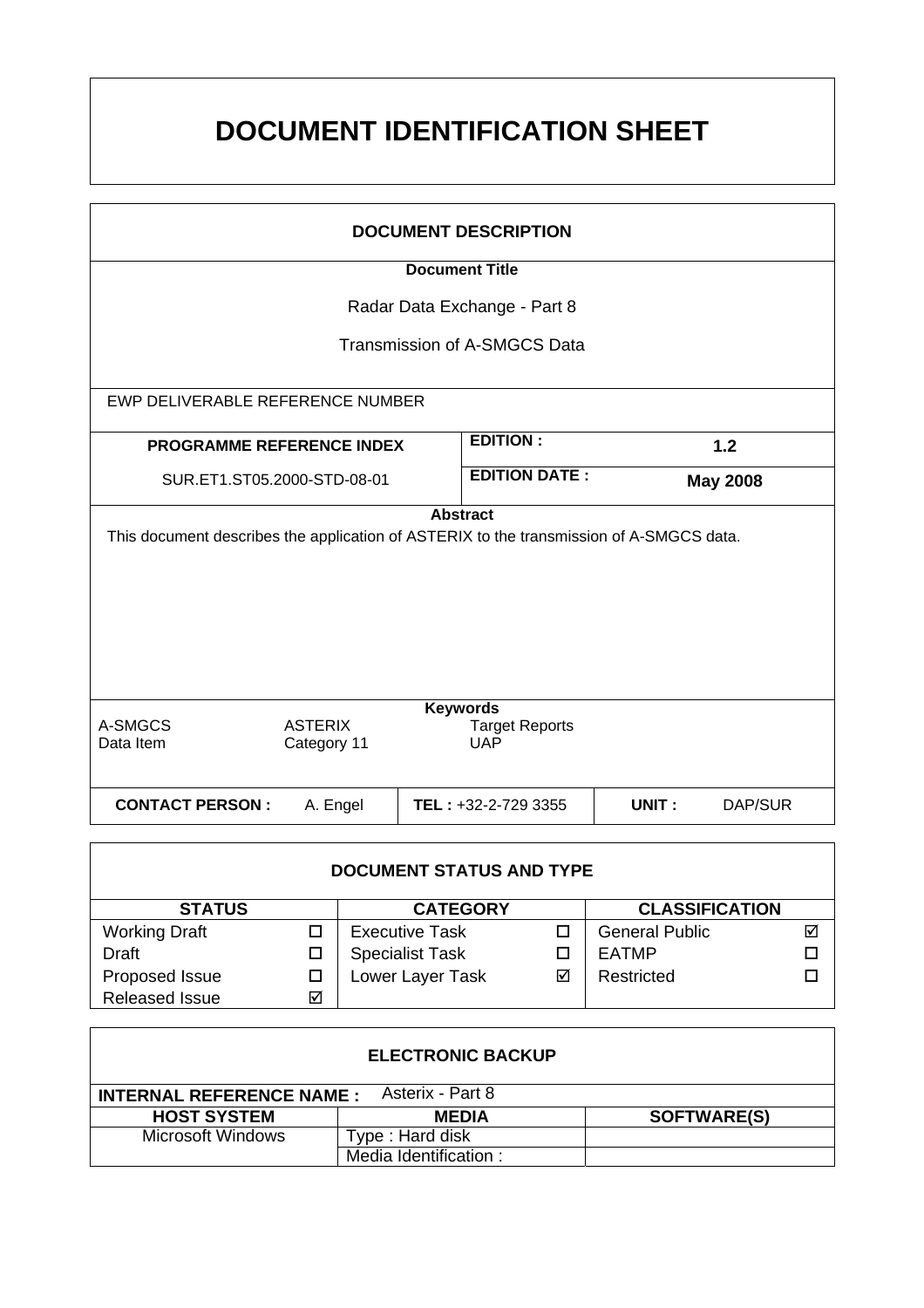# **DOCUMENT APPROVAL**

The following table identifies all management authorities who have successively approved the present issue of this document.

| <b>AUTHORITY</b>  | <b>NAME AND SIGNATURE</b> | <b>DATE</b> |
|-------------------|---------------------------|-------------|
| <b>ASTERIX</b>    |                           |             |
| Manager           | D. Doukas                 |             |
| <b>SUR Domain</b> |                           |             |
| Manager           | J. Berends                |             |
| <b>SURT</b>       |                           |             |
| Chairman          | M. Rees                   |             |
| EATM/DAP          |                           |             |
| <b>Director</b>   | G. Kerkhofs               |             |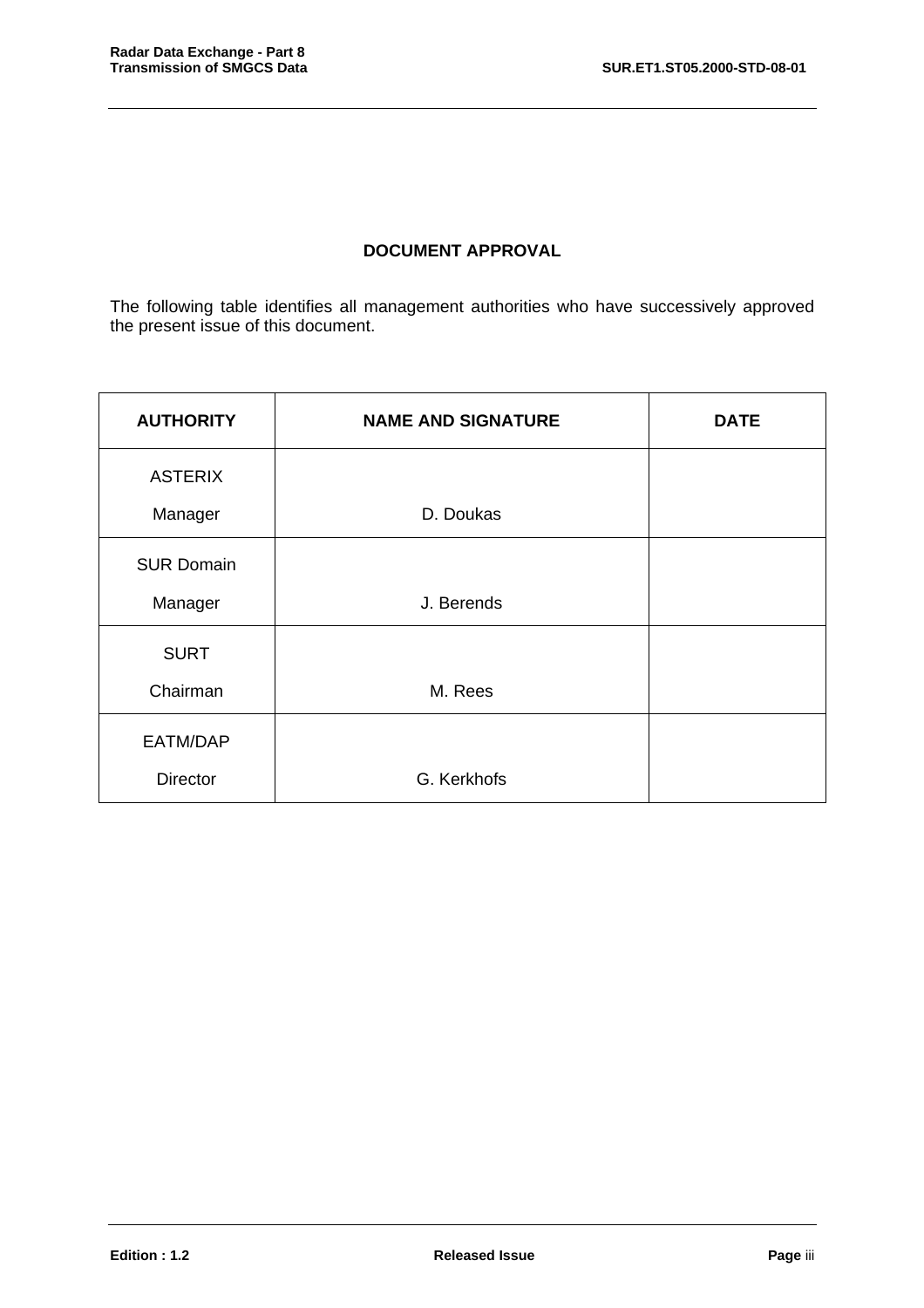### **DOCUMENT CHANGE RECORD**

The following table records the complete history of the successive editions of the present document.

| <b>EDITION</b> | <b>DATE</b>       | <b>REASON FOR CHANGE</b>                                                                                                            | <b>SECTIONS</b><br><b>PAGES</b><br><b>AFFECTED</b> |
|----------------|-------------------|-------------------------------------------------------------------------------------------------------------------------------------|----------------------------------------------------|
| 0.10           | <b>June 1999</b>  | Creation of document                                                                                                                | <b>ALL</b>                                         |
| 0.11           | September<br>1999 | Modifications in General Principles, items, and<br>UAP.                                                                             | <b>ALL</b>                                         |
| 0.12           | February 2000     | Modifications in General Principles, items, and<br>UAP.                                                                             | <b>ALL</b>                                         |
| 0.13           | <b>March 2000</b> | Modifications in General Principles, items, and<br>UAP.                                                                             | <b>ALL</b>                                         |
| 0.14           | October 2000      | Modifications in General Principles, items, and<br>UAP.                                                                             | <b>ALL</b>                                         |
| 0.15           | February 2001     | Modifications in items and UAP.                                                                                                     | <b>ALL</b>                                         |
| 0.16           | April 2001        | Modifications in items and UAP.                                                                                                     | <b>ALL</b>                                         |
| 0.17           | December<br>2001  | <b>Editorial Corrections.</b>                                                                                                       | <b>ALL</b>                                         |
| 1.0            | April 2005        | Status changed to "Released Issue"<br><b>Contact Details updated</b><br>Document Approval Page updated<br>"Cleanup" for Publication | Title, ID-Sheet<br><b>ID-Sheet</b><br>Page 3       |
| 1.1            | March 2007        | Document ID-Sheet Updated<br><b>Signature Page Updated</b><br>Page Numbering section I corrected                                    | <b>ID-Sheet</b><br>Signature Pg<br>Pages i - vii   |
| 1.2            | May 2008          | Item I011/390, subfield #6: WTC above "Heavy"<br>added                                                                              | 5.2.22                                             |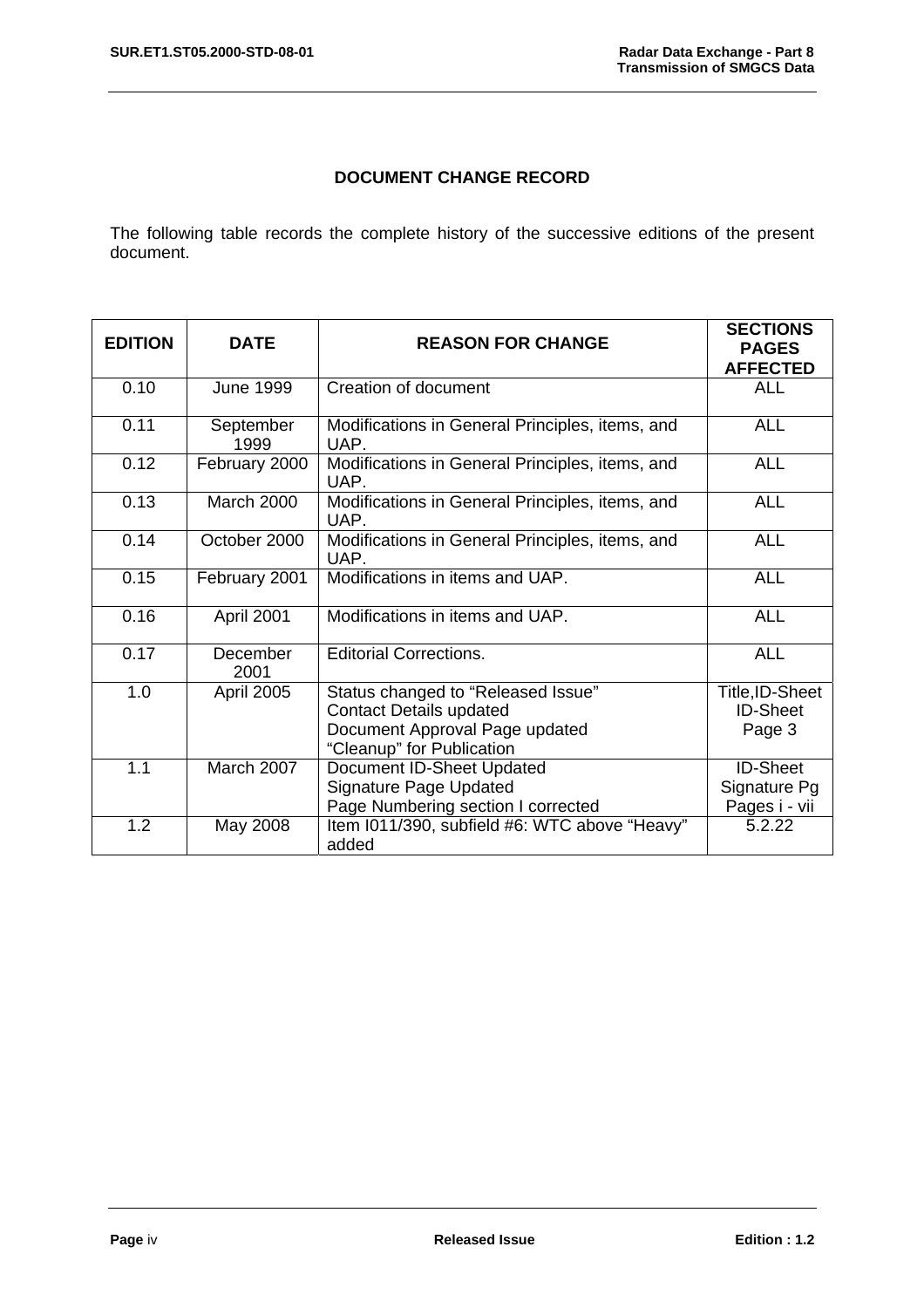# **TABLE OF CONTENTS**

| 1.    |                                                    |
|-------|----------------------------------------------------|
| 1.1   |                                                    |
| 2.    |                                                    |
| 2.1   |                                                    |
| 2.2   |                                                    |
| 3.    |                                                    |
| 3.1   |                                                    |
| 3.2   |                                                    |
| 4.    |                                                    |
| 4.1   |                                                    |
| 4.2   |                                                    |
| 4.2.1 |                                                    |
| 4.2.2 |                                                    |
| 4.3   | Projection Systems and Geographical Co-ordinates 5 |
| 4.4   |                                                    |
| 4.5   |                                                    |
| 4.6   |                                                    |
| 4.7   |                                                    |
| 5.    |                                                    |
| 5.1   |                                                    |
| 5.2   |                                                    |
| 5.2.1 |                                                    |
| 5.2.2 |                                                    |
| 5.2.3 |                                                    |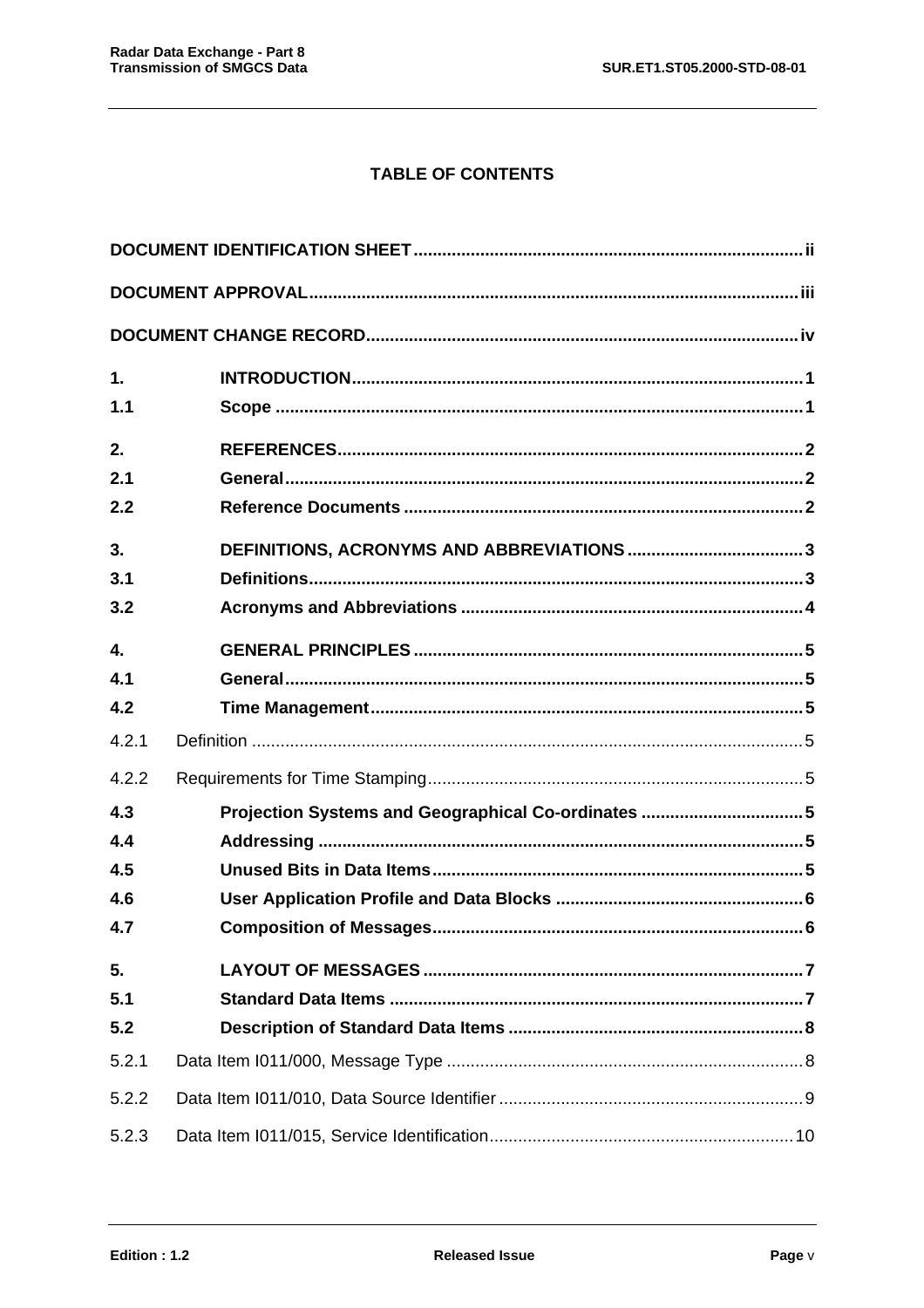| 5.3    |                                                                           |  |
|--------|---------------------------------------------------------------------------|--|
| 5.2.27 |                                                                           |  |
| 5.2.26 |                                                                           |  |
| 5.2.25 |                                                                           |  |
| 5.2.24 |                                                                           |  |
| 5.2.23 |                                                                           |  |
| 5.2.22 |                                                                           |  |
| 5.2.21 |                                                                           |  |
| 5.2.20 |                                                                           |  |
| 5.2.19 |                                                                           |  |
| 5.2.18 |                                                                           |  |
| 5.2.17 |                                                                           |  |
| 5.2.16 |                                                                           |  |
| 5.2.15 |                                                                           |  |
| 5.2.14 |                                                                           |  |
| 5.2.13 | Data Item I011/202, Calculated Track Velocity in Cartesian Co-ordinates20 |  |
| 5.2.12 |                                                                           |  |
| 5.2.11 |                                                                           |  |
| 5.2.10 |                                                                           |  |
| 5.2.9  |                                                                           |  |
| 5.2.8  |                                                                           |  |
| 5.2.7  |                                                                           |  |
| 5.2.6  | Data Item I011/060, Mode-3/A Code in Octal Representation  13             |  |
| 5.2.5  | Data Item I011/042, Calculated Position in Cartesian Co-ordinates  12     |  |
| 5.2.4  |                                                                           |  |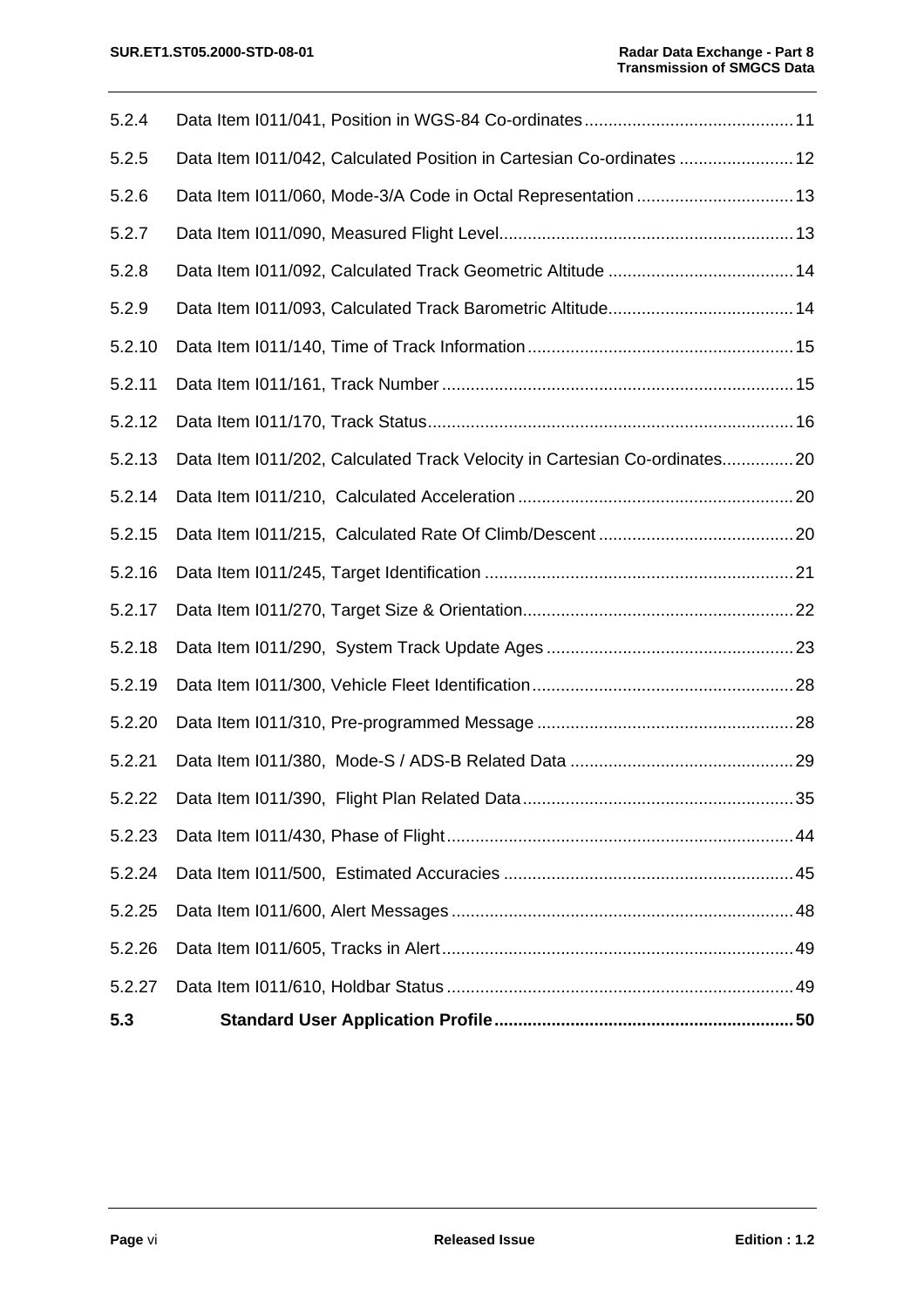This page is intentionally left blank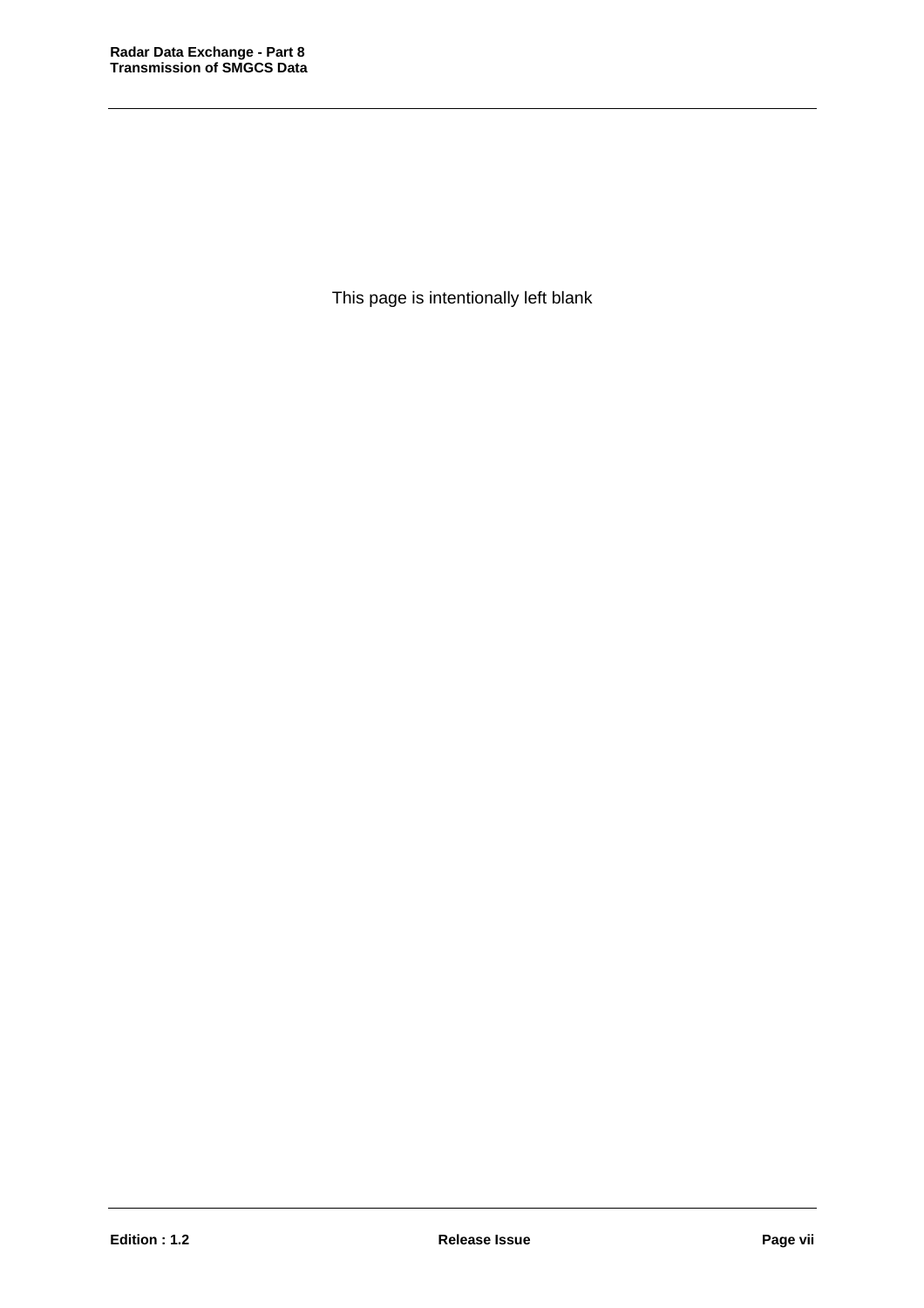# **1. INTRODUCTION**

#### **1.1 Scope**

- **1.1.1** This document describes the message structure for the transmission of A-SMGCS:
	- surveillance and flight plan data,
	- alerts,
	- manual attachment / detachment of flight plan to track*,*
	- flight plan data update,
	- holdbar status.
	- **NOTE:** From edition 0.20 of Part 9, Category 062 has been extended to include A-SMGCS data.
- **1.1.2** A-SMGCS data are out of Category 011.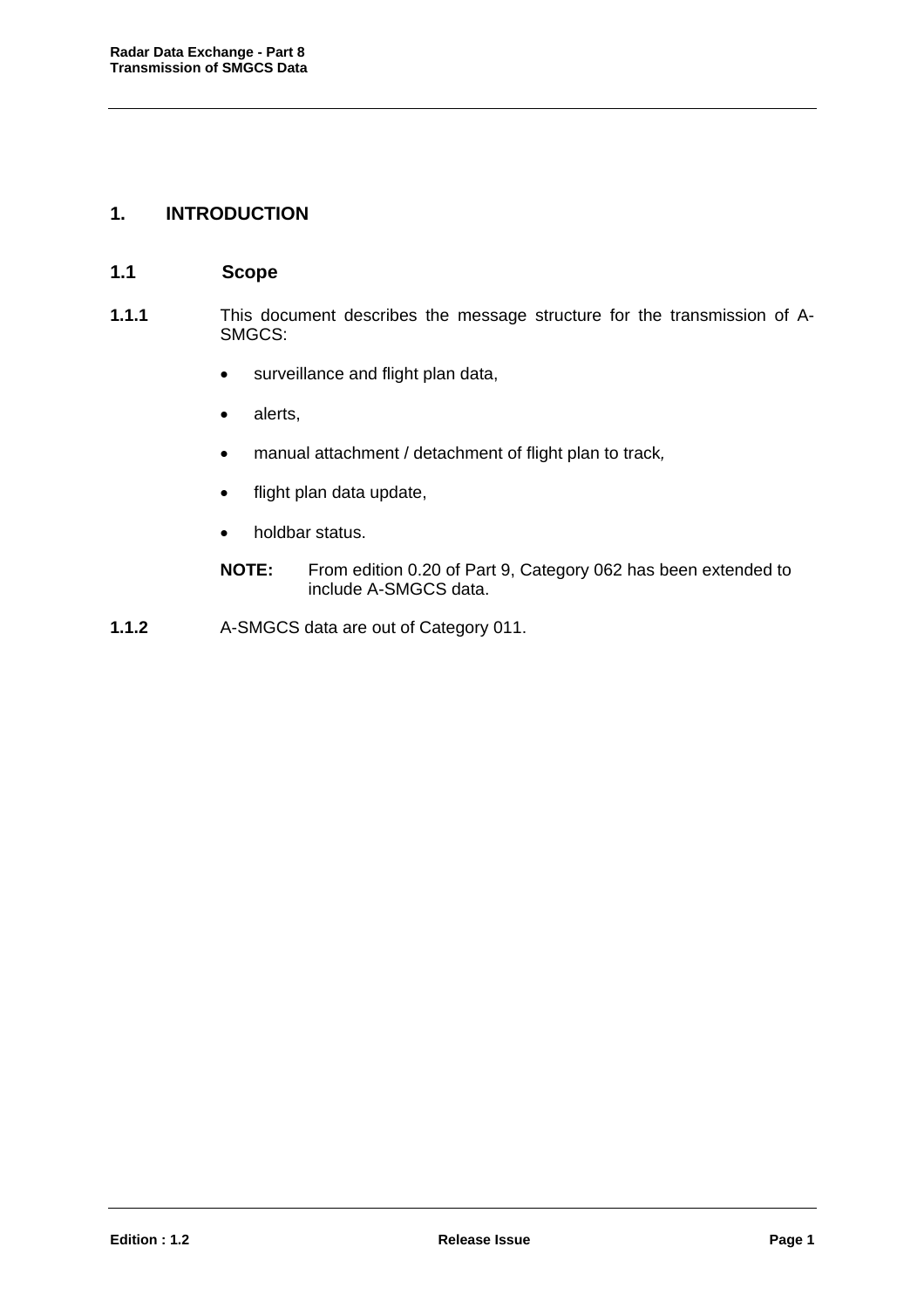#### **2. REFERENCES**

#### **2.1 General**

 The following Documents and Standards contain provisions which, through references in this text, constitute provisions of this Eurocontrol Document.

 At the time of publication of this Eurocontrol Document, the editions indicated for the referenced documents and standards were valid.

 Any revision of the referenced ICAO Documents shall be immediately taken into account to revise this Eurocontrol Document.

 Revisions of the other referenced documents shall not form part of the provisions of this Eurocontrol Document until they are formally reviewed and incorporated into this Eurocontrol Document.

 In the case of a conflict between the requirements of this Eurocontrol Document and the contents of the other referenced documents, this Eurocontrol Document shall take precedence.

#### **2.2 Reference Documents**

- 1. Eurocontrol Standard 000-1-92. Directives for the Uniform Drafting and Presentation of Eurocontrol Standard Documents. 1992.
- 2. Eurocontrol Standard SUR.ET1.ST05.2000-STD-01-01. All Purpose Structured Eurocontrol Surveillance Information Exchange - ASTERIX. Edition 1.28, Draft, December 2001.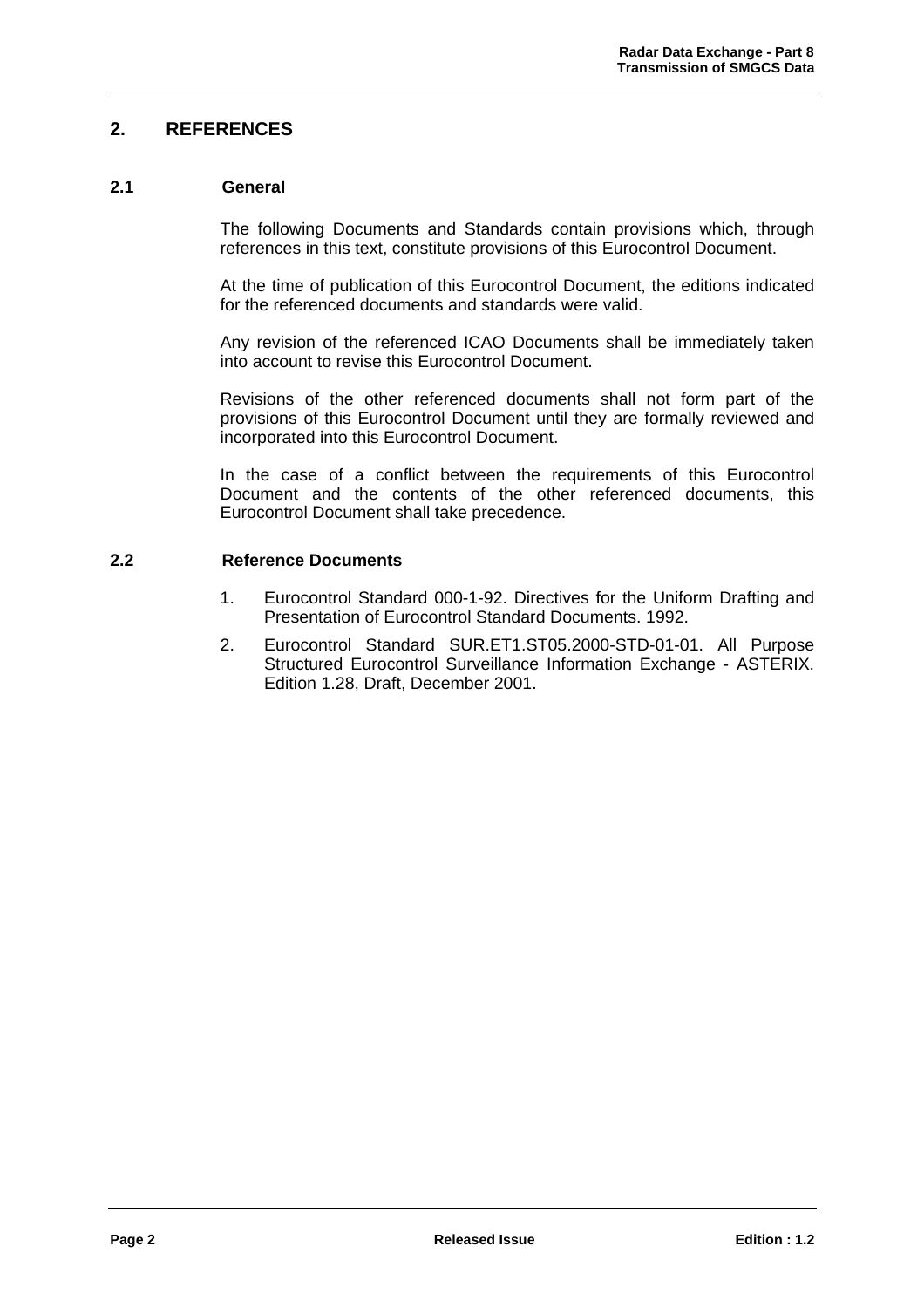#### **3. DEFINITIONS, ACRONYMS AND ABBREVIATIONS**

#### **3.1 Definitions**

 For the purposes of this Eurocontrol Document, the following definitions shall apply:

- **3.1.1 Calculated Item:** A piece of information (e.g. the position of a target) derived from the raw sensor information through an intermediate processing such as transformation of co-ordinates, tracking, code conversion, etc.
- **3.1.2 Catalogue of Data Items:**  List of all the possible Data Items of each Data Category describing the Data Items by their reference, structure, size and units (where applicable).
- **3.1.3 Data Block:** Unit of information seen by the application as a discrete entity by its contents. A Data Block contains one or more Record(s) containing data of the same category.
- **3.1.4 Data Category:** Classification of the data in order to permit inter alia an easy identification.
- **3.1.5 Data Field:** Physical implementation for the purpose of communication of a Data Item, it is associated with a unique Field Reference Number and is the smallest unit of transmitted information.
- **3.1.6 Data Item:** The smallest unit of information in each Data Category.
- **3.1.7 Measured Item:** A piece of information (e.g. the position of a target) derived from the sensor information and transmitted without any smoothing.
- **3.1.8 Record:** A collection of transmitted Data Fields of the same category preceded by a Field Specification field, signalling the presence/absence of the various Data Fields
- **3.1.9 User Application Profile:**  The mechanism for assigning Data Items to Data Fields, and containing all necessary information which needs to be standardised for the successful encoding and decoding of the messages.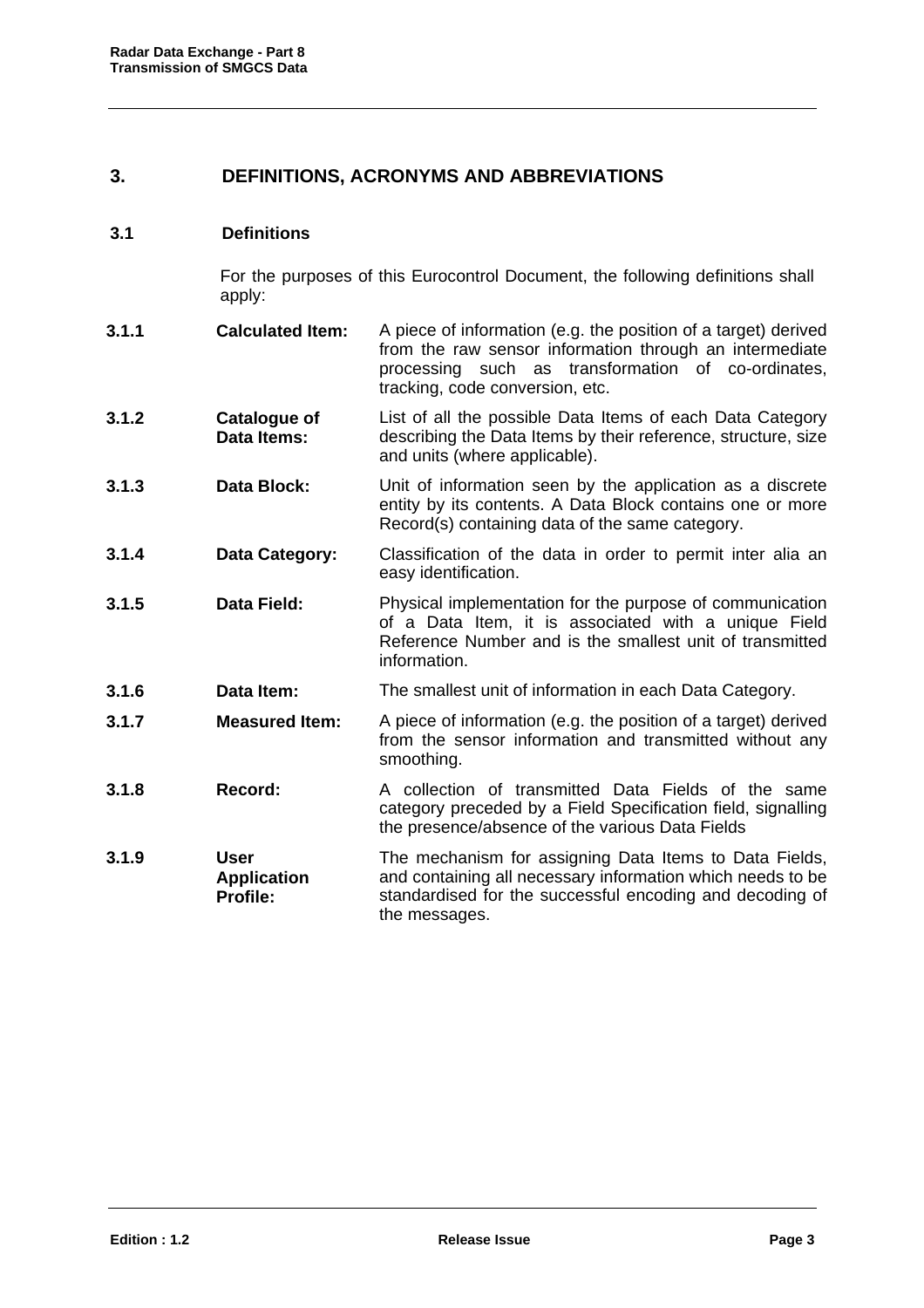#### **3.2 Acronyms and Abbreviations**

For the purposes of this Eurocontrol Document the following shall apply:

| ۰<br><b>A-SMGCS</b><br><b>ASTERIX</b>                                                                                              | Degree (angle)<br>Advanced Surface Movement Ground Control System<br>All Purpose STructured Eurocontrol suRveillance Information<br><b>EXchange</b>                                                                                                                                                                                           |
|------------------------------------------------------------------------------------------------------------------------------------|-----------------------------------------------------------------------------------------------------------------------------------------------------------------------------------------------------------------------------------------------------------------------------------------------------------------------------------------------|
| <b>CAT</b>                                                                                                                         | Data Category                                                                                                                                                                                                                                                                                                                                 |
| <b>EATMP</b>                                                                                                                       | European Air Traffic Management Programme                                                                                                                                                                                                                                                                                                     |
| FL<br><b>FRN</b><br><b>FSPEC</b><br><b>FX</b>                                                                                      | Flight Level, unit of altitude (expressed in 100's of feet)<br><b>Field Reference Number</b><br><b>Field Specification</b><br><b>Field Extension Indicator</b>                                                                                                                                                                                |
| <b>ICAO</b>                                                                                                                        | International Civil Aviation Organization                                                                                                                                                                                                                                                                                                     |
| kt                                                                                                                                 | knot = NM/hour, unit of speed                                                                                                                                                                                                                                                                                                                 |
| <b>LEN</b><br><b>LSB</b>                                                                                                           | Length Indicator<br><b>Least Significant Bit</b>                                                                                                                                                                                                                                                                                              |
| <b>NM</b>                                                                                                                          | Nautical Mile, unit of distance (1852 metres)                                                                                                                                                                                                                                                                                                 |
| <b>PSR</b>                                                                                                                         | <b>Primary Surveillance Radar</b>                                                                                                                                                                                                                                                                                                             |
| <b>RE</b><br><b>REP</b>                                                                                                            | <b>Reserved Expansion Indicator</b><br><b>Field Repetition Indicator</b>                                                                                                                                                                                                                                                                      |
| s<br><b>SAC</b><br><b>SIC</b><br><b>SMR</b><br><b>SMS</b><br><b>SP</b><br><b>SPI</b><br><b>SSR</b><br><b>STFRDE</b><br><b>SURT</b> | second, unit of time<br>System Area Code<br><b>System Identification Code</b><br><b>Surface Movement Radar</b><br><b>Surface Movement System</b><br>Special Purpose Indicator<br><b>Special Position Identification</b><br><b>Secondary Surveillance Radar</b><br>Surveillance Task Force on Radar Data Exchange<br>Surveillance Team (EATMP) |
| <b>UAP</b><br><b>UTC</b>                                                                                                           | User Application Profile (see Definitions)<br><b>Co-ordinated Universal Time</b>                                                                                                                                                                                                                                                              |
| <b>WGS 84</b>                                                                                                                      | World Geodetic System 84                                                                                                                                                                                                                                                                                                                      |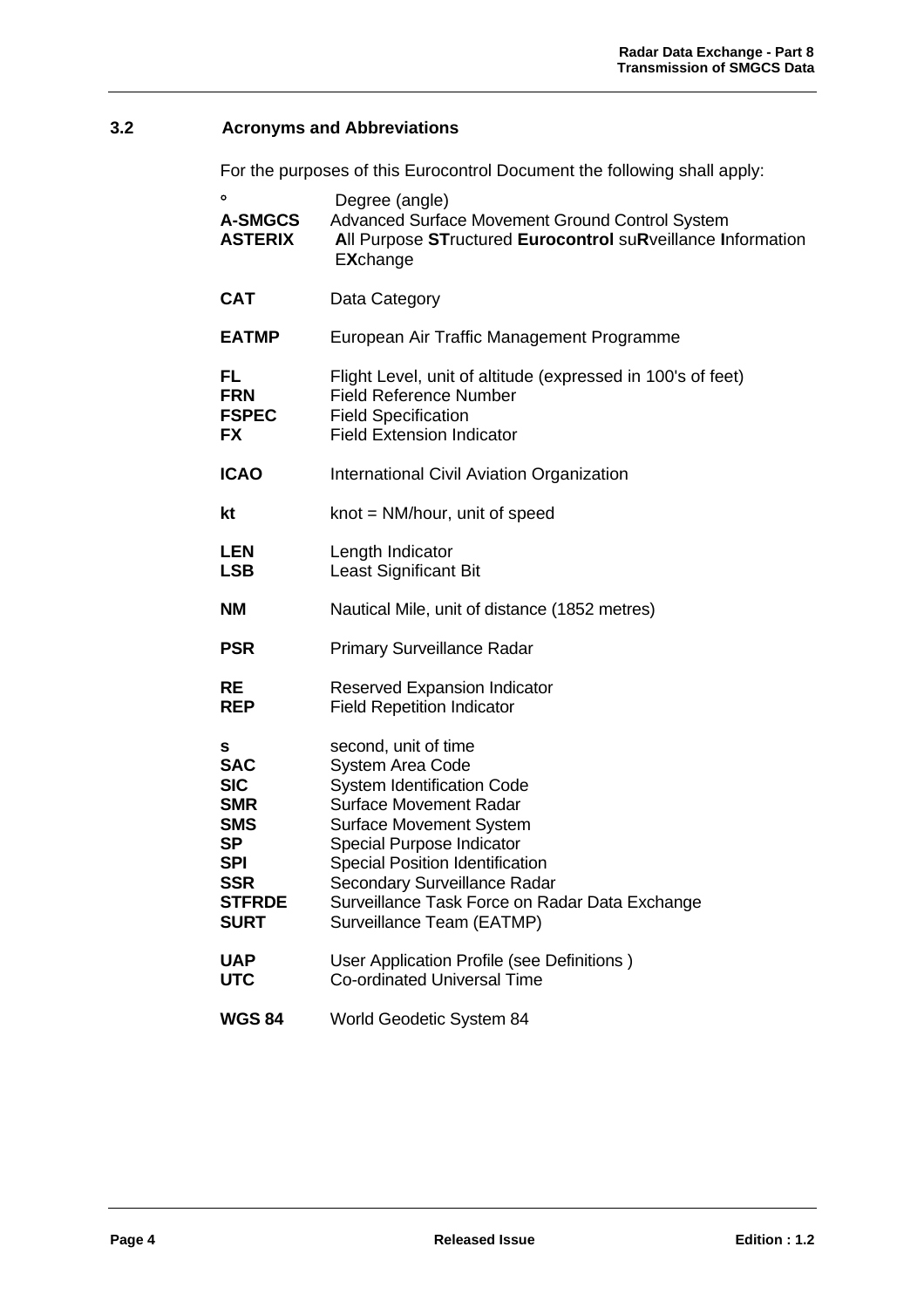#### **4. GENERAL PRINCIPLES**

#### **4.1 General**

 The transmission of A-SMGCS data shall require the transmission of seven types of messages:

- target reports, flight plan data and basic alerts,
- manual attachment of flight plan to track,
- manual detachment of flight plan to track,
- insertion of flight plan data,
- suppression of flight plan data,
- modification of flight plan data,
- holdbar status.

#### **4.2 Time Management**

#### **4.2.1 Definition**

The time stamp shall be consistent with the reported target position.

#### **4.2.2 Requirements for Time Stamping**

The timestamping shall comply with ICAO Annex 5.

#### **4.3 Projection Systems and Geographical Co-ordinates**

When the exported calculated position is expressed in a 2D Cartesian coordinate system, a projection is performed on a plane tangential to the WGS-84 Ellipsoid at the location of the reference point. The Y-axis points to the geographical north at that position. The X-axis is perpendicular to the Y-axis and points to the east. The X, Y co-ordinates are calculated using a suitable projection technique for the final 3D to 2D conversion (e.g. a stereographical projection).

All tracker derived information elements, shall be a consistent set of values, expressed in the same co-ordinate reference system (state vector components and the corresponding elements of the track quality vector).

#### **4.4 Addressing**

Data Source Identifier and Message Type shall be sent in every record.

### **4.5 Unused Bits in Data Items**

Decoders of ASTERIX data shall never assume and rely on specific settings of spare or unused bits. However in order to improve the readability of binary dumps of ASTERIX records, it is recommended to set all spare bits to zero.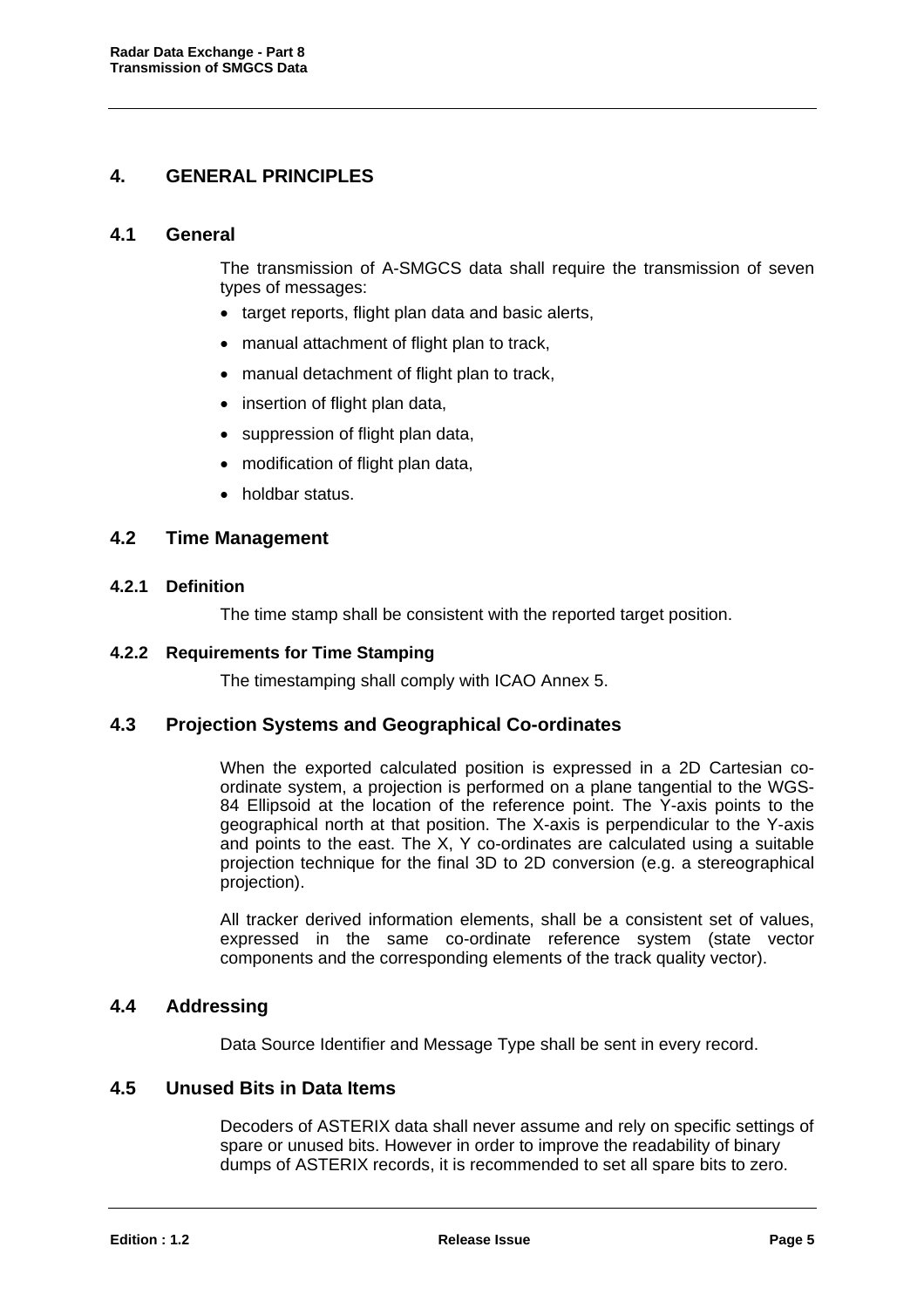#### **4.6 User Application Profile and Data Blocks**

- **4.6.1** A single User Application Profile (UAP) is defined and shall be used for both target reports and service messages.
- **4.6.2** Data Blocks shall have the following layout.

| $CAT = 011$ | <b>FSPEC</b>   Items of the | <b>FSPEC</b> | Items of the |
|-------------|-----------------------------|--------------|--------------|
| LEN         | first record                |              | last record  |

where:

- Data Category (CAT) = 011, is a one-octet field indicating that the Data Block contains A-SMGCS data;
- Length Indicator (LEN) is a two-octet field indicating the total length in octets of the Data Block, including the CAT and LEN fields;
- FSPEC is the Field Specification.

#### **4.7 Composition of Messages**

- **4.7.1** Messages shall be composed of Data Items assembled in the order defined by the Field Reference Number (FRN) in the associated UAP.
- **4.7.2** When sent, items shall always be transmitted in a Record with the corresponding FSPEC bits set to one.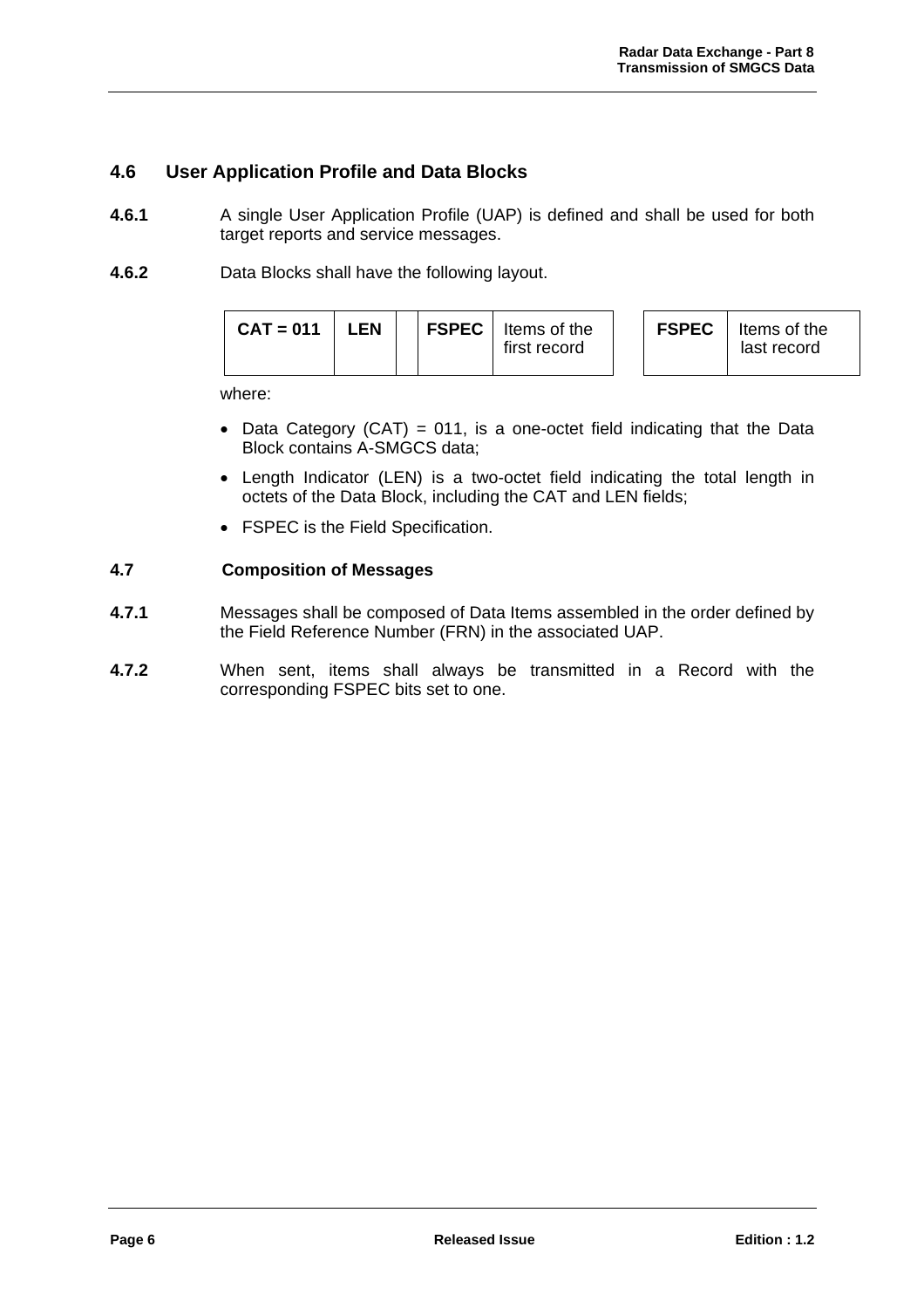# **5. LAYOUT OF MESSAGES**

#### **5.1 Standard Data Items**

 The standardised Data Items which shall be used for the transmission of A-SMGCS data are defined in Table 1 and described in the following pages.

 **Table 1 - Standard Data Items of Category 011** 

| Data Item<br>Ref. No. | <b>Description</b>                                   | <b>Resolution</b>       |
|-----------------------|------------------------------------------------------|-------------------------|
| 1011/000              | Message Type                                         | N.A.                    |
| 1011/010              | Data Source Identifier                               | N.A.                    |
| 1011/015              | Service Identification                               | N.A.                    |
| 1011/041              | Position in WGS-84 Co-ordinates                      | $180^{\circ}/2^{31}$    |
| 1011/042              | <b>Calculated Position in Cartesian Co-ordinates</b> | 1 <sub>m</sub>          |
| 1011/060              | Mode-3/A Code in Octal Representation                | N.A.                    |
| 1011/090              | <b>Measured Flight Level</b>                         | $\frac{1}{4}$ FL        |
| 1011/092              | <b>Calculated Track Geometric Altitude</b>           | $6.25$ ft               |
| 1011/093              | <b>Calculated Track Barometric Altitude</b>          | $\frac{1}{4}$ FL        |
| 1011/140              | Time of Track Information                            | $1/128$ s               |
| 1011/161              | <b>Track Number</b>                                  | N.A.                    |
| 1011/170              | <b>Track Status</b>                                  | N.A.                    |
| 1011/202              | Calculated Track Velocity in Cartesian Coord.        | $0.25$ m/s              |
| 1011/210              | <b>Calculated Acceleration</b>                       | $0.25$ m/s <sup>2</sup> |
| 1011/215              | Calculated Rate of Climb/Descent                     | $6.25$ ft/min           |
| 1011/245              | <b>Target Identification</b>                         | N.A.                    |
| 1011/270              | <b>Target Size &amp; Orientation</b>                 | Length/Width: 1 m       |
|                       |                                                      | Orient.: 360°/128       |
| 1011/290              | <b>System Track Update Ages</b>                      | N.A.                    |
| 1011/300              | <b>Vehicle Fleet Identification</b>                  | N.A.                    |
| 1011/310              | Pre-programmed Message                               | N.A.                    |
| 1011/380              | Mode S / ADS-B Related Data                          | N.A.                    |
| 1011/390              | Flight Plan Related Data                             | N.A.                    |
| 1011/430              | Phase of Flight                                      | N.A.                    |
| 1011/500              | <b>Estimated Accuracies</b>                          | N.A.                    |
| 1011/600              | <b>Alert Messages</b>                                | N.A.                    |
| 1011/605              | <b>Tracks in Alert</b>                               | N.A.                    |
| 1011/610              | <b>Holdbar Status</b>                                | N.A.                    |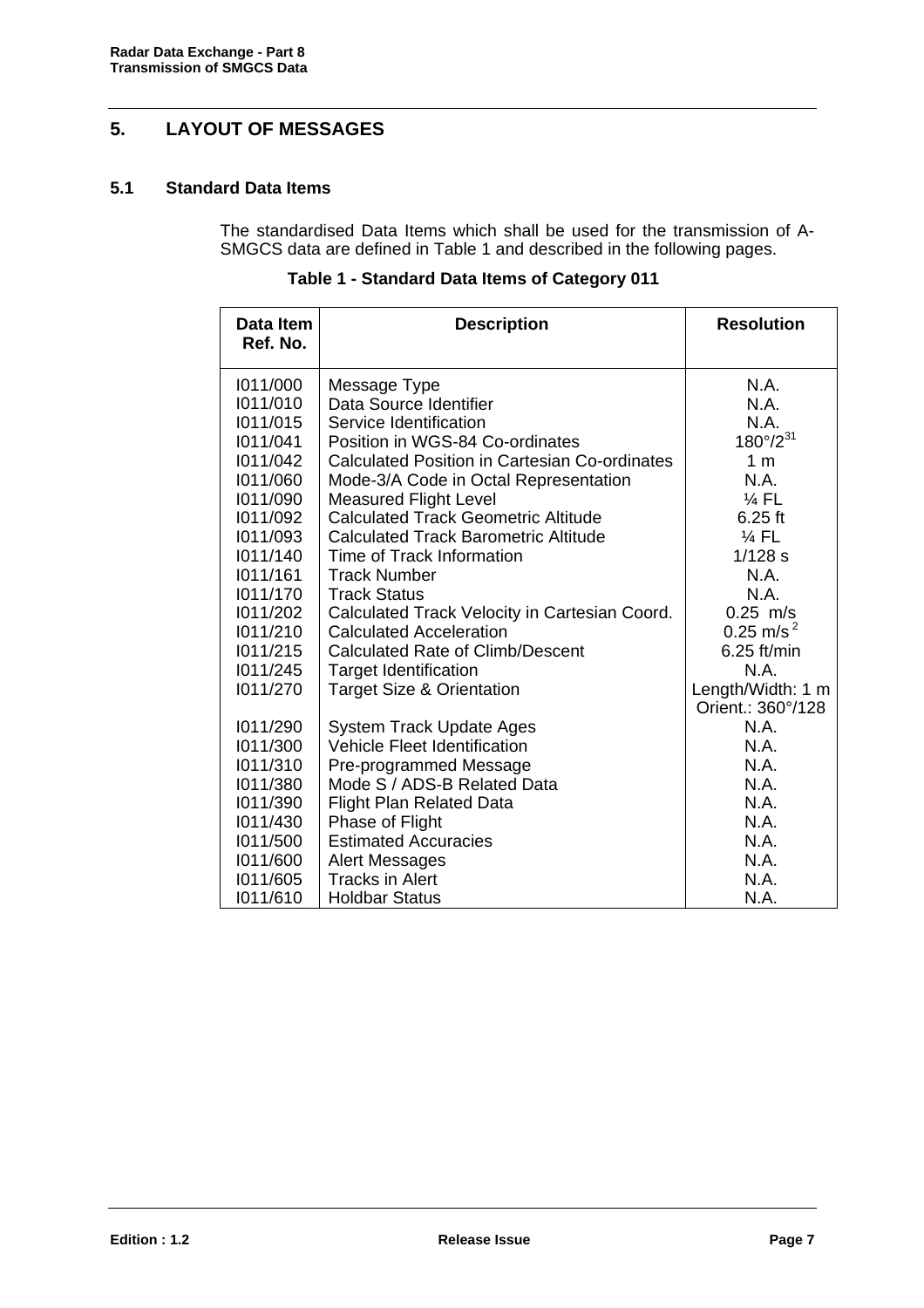#### **5.2 Description of Standard Data Items**

#### **5.2.1 Data Item I011/000, Message Type**

**Definition:** This Data Item allows for a more convenient handling of the messages at the receiver side by further defining the type of transaction.

**Format:** One-octet fixed length Data Item.

 **Structure:** 



bits-8/1 Message Type

#### **NOTES**

- 1. In application where transactions of various types are exchanged, the Message Type Data Item facilitates the proper message handling at the receiver side.
- 2. All Message Type values are reserved for common standard use.
- 3. The following set of Message Types are standardised for category 011 records:
	- 1. Target reports, flight plan data and basic alerts
	- 2. Manual attachment of flight plan to track
	- 3. Manual detachment of flight plan to track
	- 4. Insertion of flight plan data
	- 5. Suppression of flight plan data
	- 6. Modification of flight plan data
	- 7. Holdbar status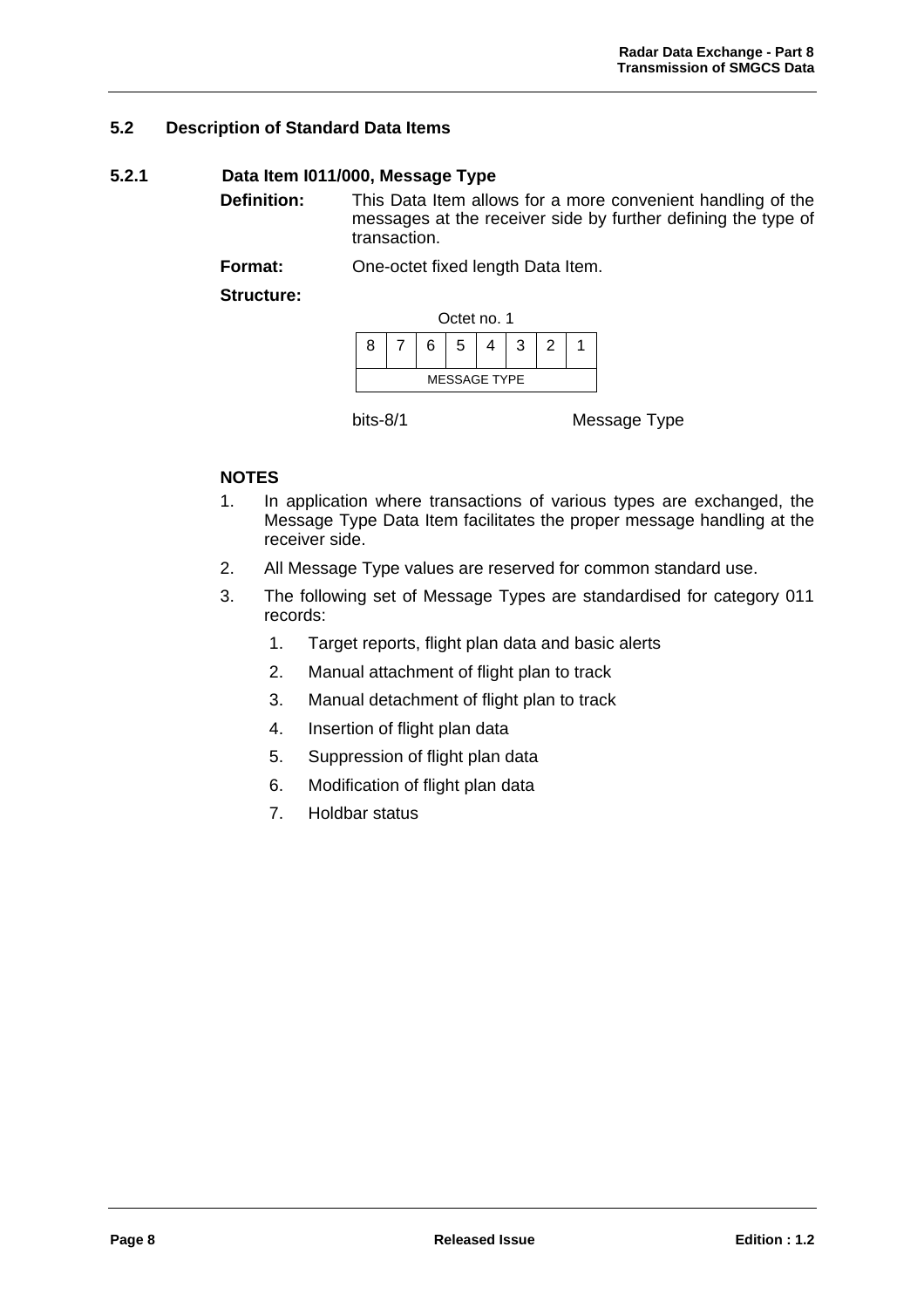#### **5.2.2 Data Item I011/010, Data Source Identifier**

**Definition:** Identification of the system from which the data are received. **Format:** Two-octet fixed length Data Item.

 **Structure:** 

| Octet no. 1                        |    |  |         |  | Octet no. 2 |                                |                                   |  |   |   |   |   |   |  |  |
|------------------------------------|----|--|---------|--|-------------|--------------------------------|-----------------------------------|--|---|---|---|---|---|--|--|
| 16 <sub>1</sub><br>15 <sup>1</sup> | 14 |  | $13$ 12 |  | 11 10       | 9                              | 8                                 |  | 6 | 5 | 4 | 3 | ာ |  |  |
| $SAC = 00$                         |    |  |         |  |             | <b>SIC</b>                     |                                   |  |   |   |   |   |   |  |  |
| bits-16/9<br>(SAC)                 |    |  |         |  |             | System Area Code fixed to zero |                                   |  |   |   |   |   |   |  |  |
| bits- $8/1$<br>(SIC)               |    |  |         |  |             |                                | <b>System Identification Code</b> |  |   |   |   |   |   |  |  |

**NOTE:** The SAC is fixed to zero to indicate a data flow local to the airport.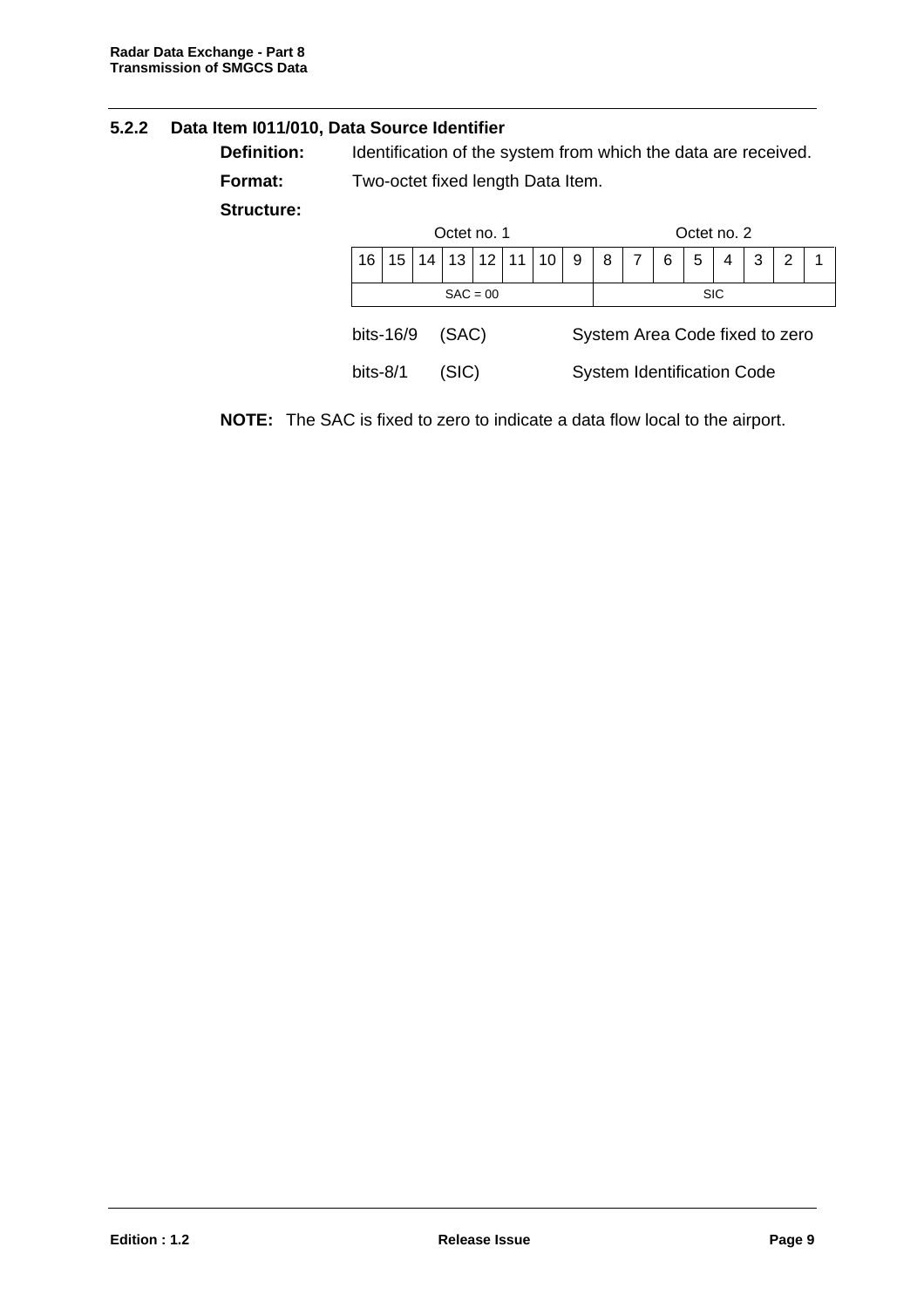#### **5.2.3 Data Item I011/015, Service Identification**

**Structure:** 

**Definition :** Identification of the service provided to one or more users. **Format :** One-Octet fixed length data item.



**NOTE -** the service identification is allocated by the A-SMGCS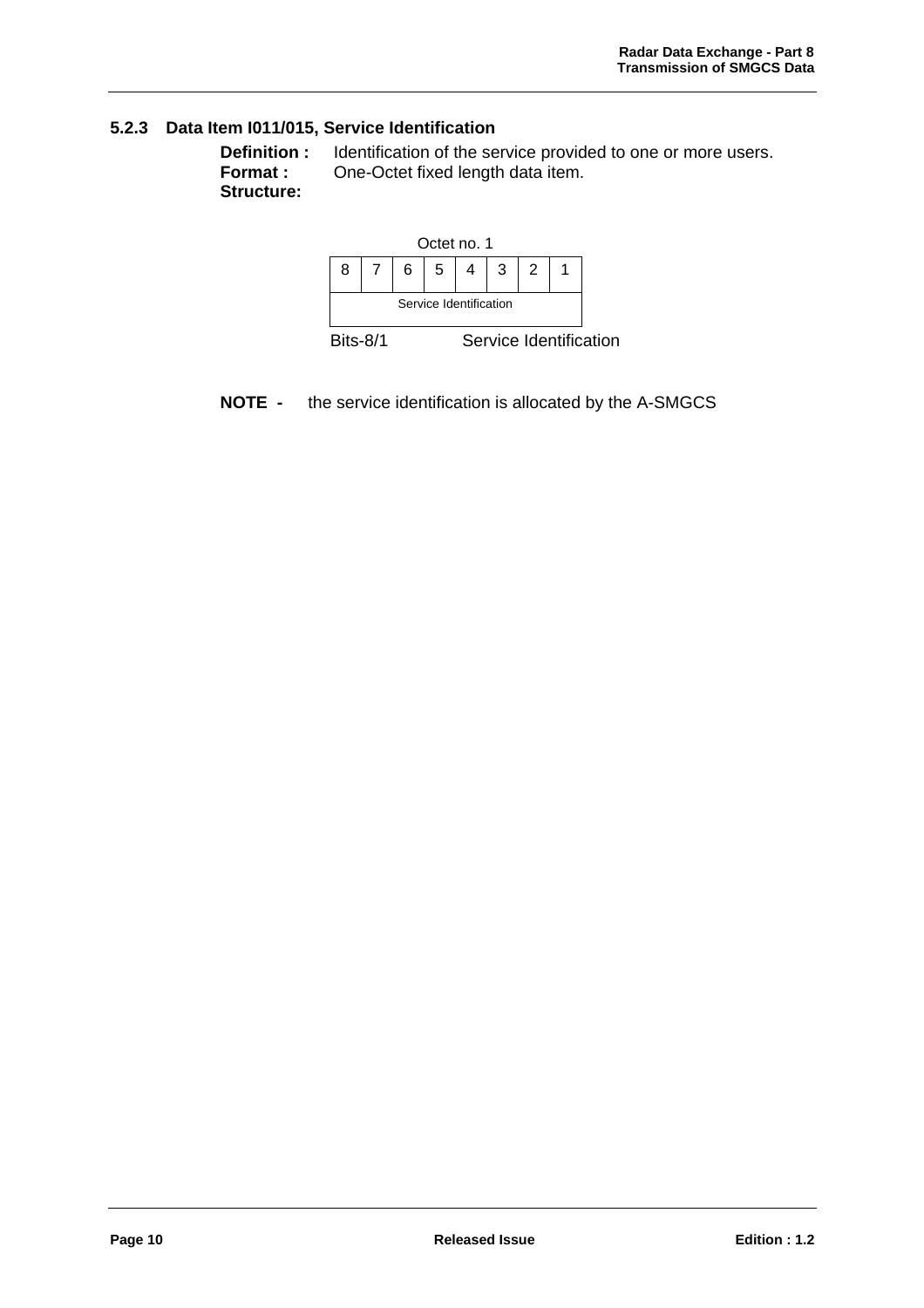**5.2.4 Data Item I011/041, Position in WGS-84 Co-ordinates Definition :** Position of a target in WGS-84 Co-ordinates. **Format :** Eight-octet fixed length Data Item **Structure:** 

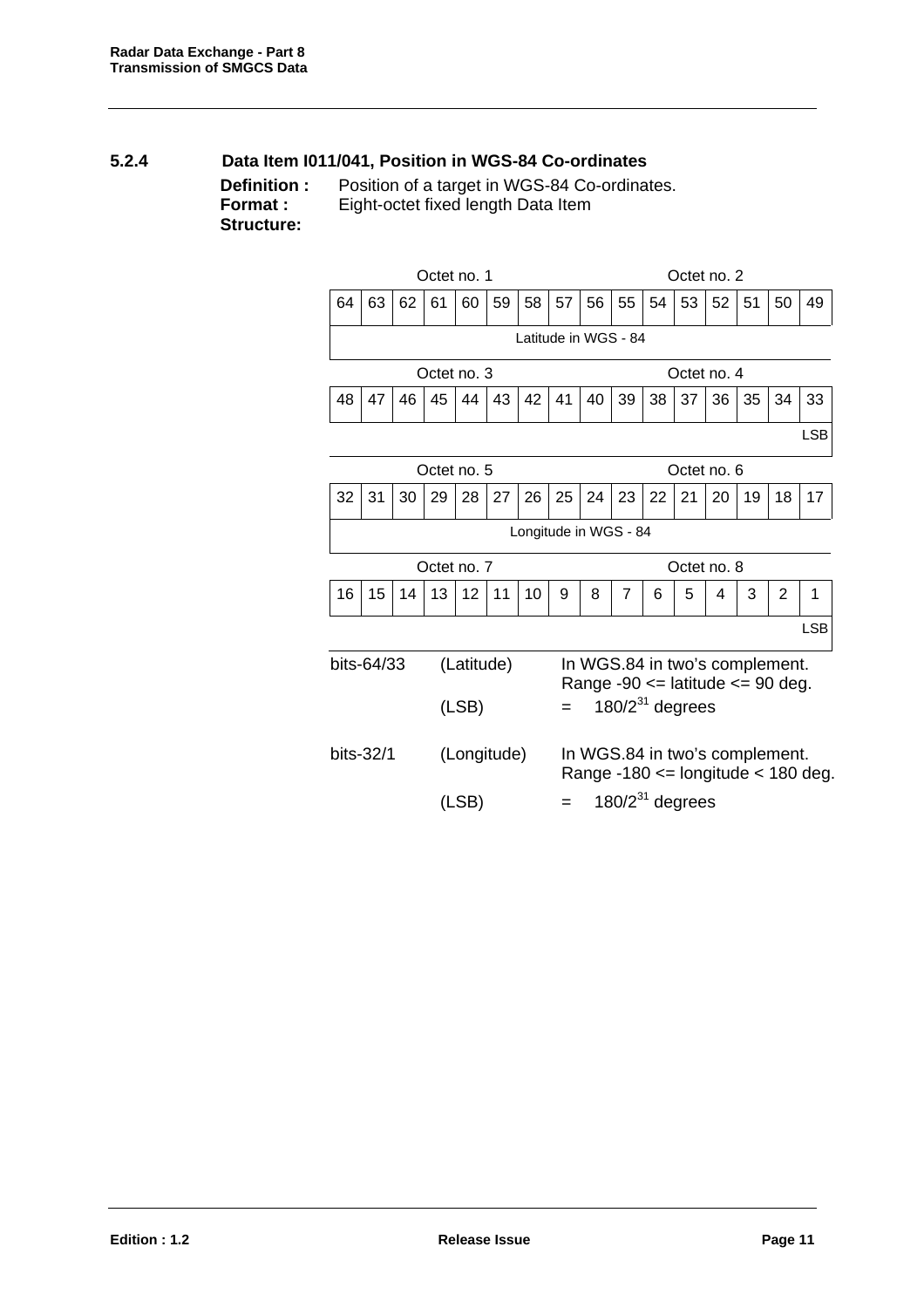#### **5.2.5 Data Item I011/042, Calculated Position in Cartesian Co-ordinates**

 **Definition**: Calculated position of a target in Cartesian co-ordinates (two's complement form).

**Format:** Four-octet fixed length Data Item.

 **Structure:** 

Octet no. 1 Octet no. 2



|                                              | Octet no. 3 |  |             | Octet no. 4 |  |   |   |   |    |  |     |  |
|----------------------------------------------|-------------|--|-------------|-------------|--|---|---|---|----|--|-----|--|
| 16   15   14   13   12   11   10   9   8   7 |             |  |             |             |  | 6 | 5 | 4 | ્ર |  |     |  |
|                                              |             |  | Y-Component |             |  |   |   |   |    |  | LSB |  |

bit-17 (LSB) = 1m, max.range =  $\pm$ 32768m, approx. $\pm$ 17.7NM

bit-1  $(LSB) = 1m$ , max.range =  $\pm 32768m$ , approx. $\pm 17.7NM$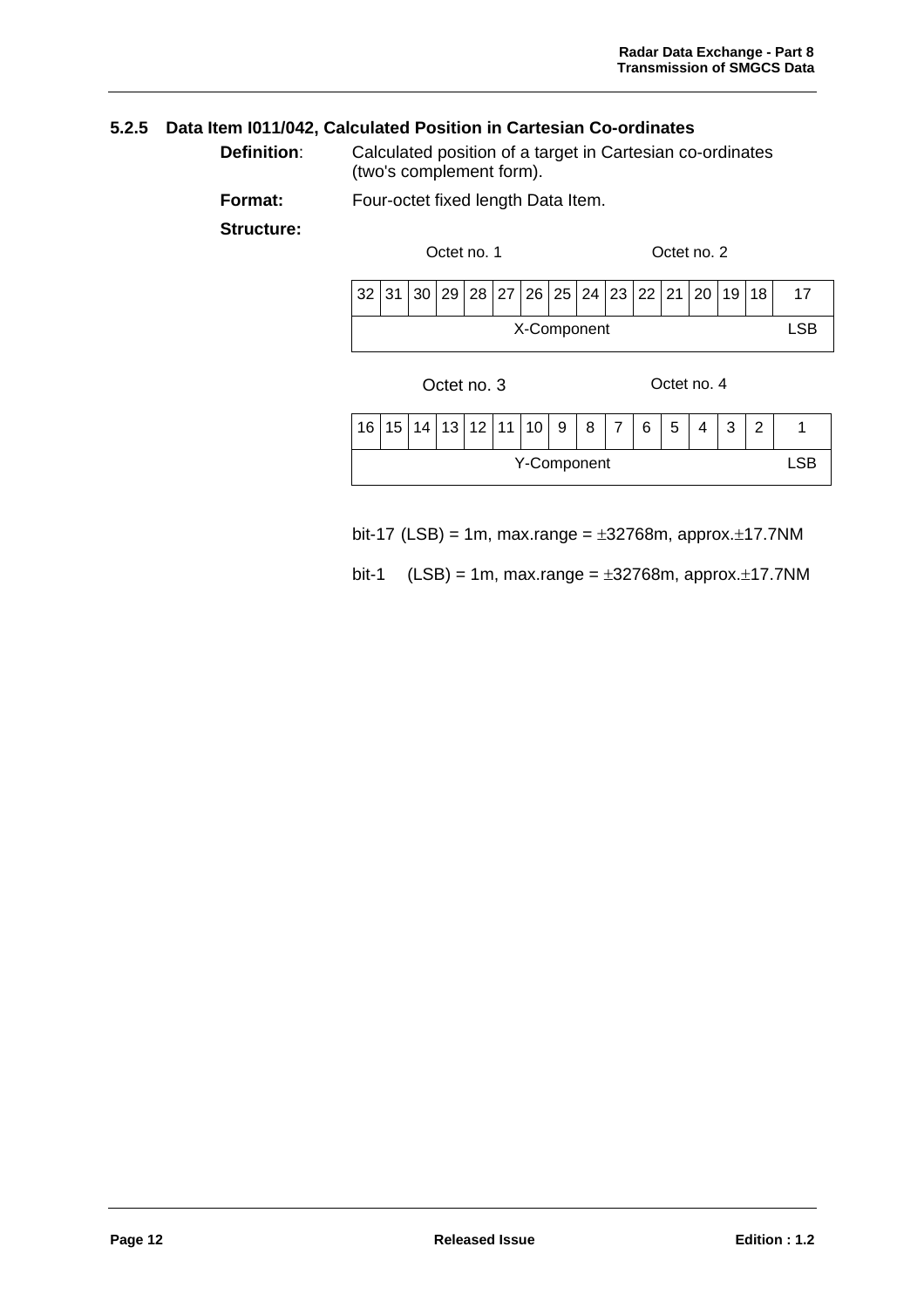#### **5.2.6 Data Item I011/060, Mode-3/A Code in Octal Representation**

**Definition:** Track Mode-3/A code converted into octal representation.

**Format:** Two-octet fixed length Data Item.

 **Structure**:

| Octet no. 1  |    |                 |             |    |    |    |           |           | Octet no. 2 |    |                         |                |    |                |                |
|--------------|----|-----------------|-------------|----|----|----|-----------|-----------|-------------|----|-------------------------|----------------|----|----------------|----------------|
| 16           | 15 | 14 <sub>1</sub> | 13          | 12 | 11 | 10 | 9         | 8         |             | 6  | 5                       | 4              | 3  | 2              |                |
| 0            | 0  | 0               | $\mathbf 0$ | A4 | A2 | A1 | <b>B4</b> | <b>B2</b> | <b>B1</b>   | C4 | C <sub>2</sub>          | C <sub>1</sub> | D4 | D <sub>2</sub> | D <sub>1</sub> |
| bits-16/13   |    |                 |             |    |    |    |           |           |             |    | Spare bits set to 0     |                |    |                |                |
| bits- $12/1$ |    |                 |             |    |    |    |           |           |             |    | Mode-3/A reply in octal |                |    |                |                |

representation

#### **5.2.7 Data Item I011/090, Measured Flight Level**

**Definition :** Last valid and credible flight level used to update the track, in two's complement representation.

**Format:** Two-octet fixed length Data Item.

**Structure:** 



Bits- $16/1$ 

|       | <b>Measured Flight Level</b> |
|-------|------------------------------|
| (LSB) | $= 1/4$ FL                   |
| Vmin  | $= -12$ FL                   |
| Vmax  | $= 1500$ FL                  |
|       |                              |

#### **NOTES**

1. The criteria to determine the credibility of the flight level are Tracker dependent.

1. Credible means: within reasonable range of change with respect to the previous detection.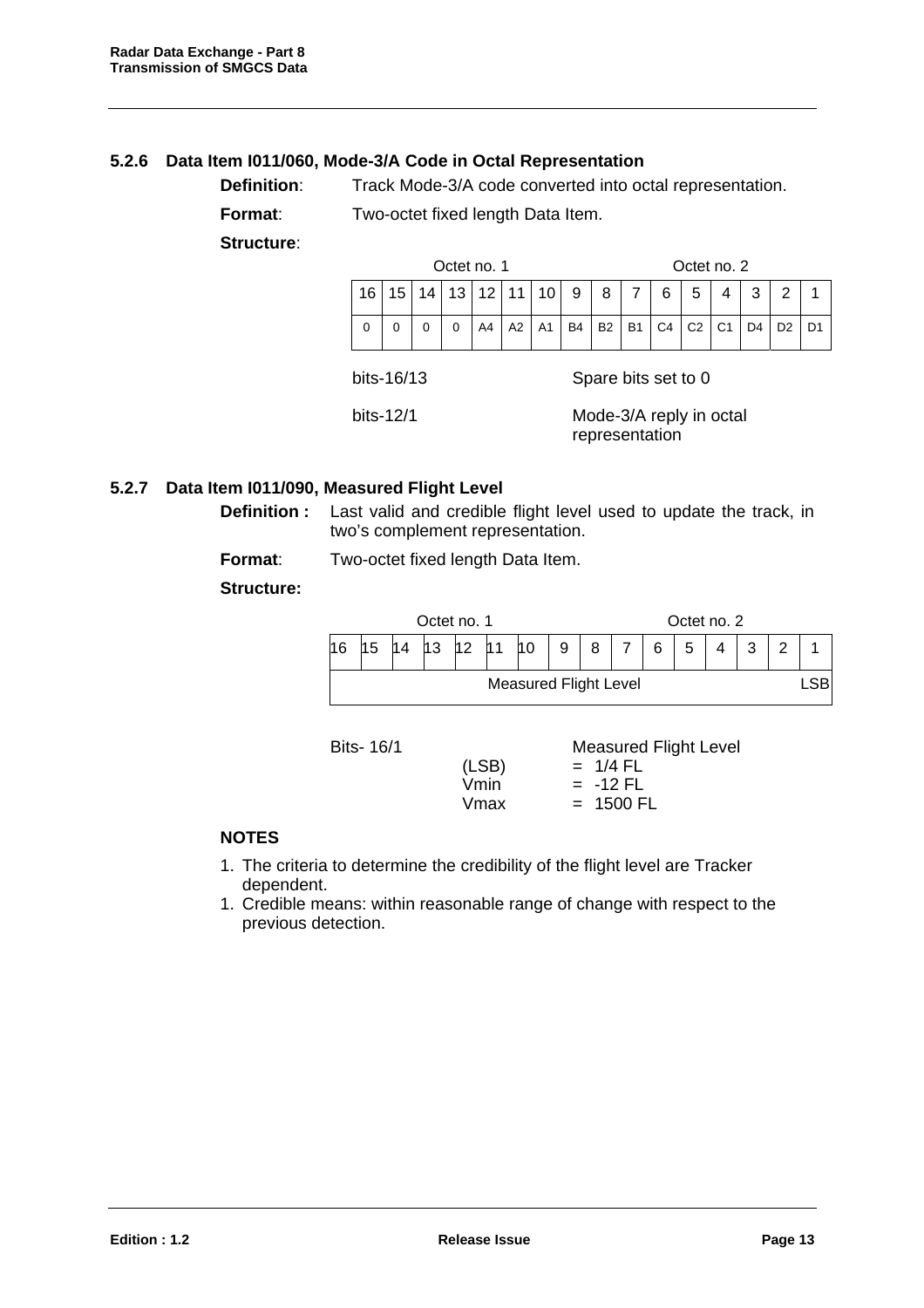#### **5.2.8 Data Item I011/092, Calculated Track Geometric Altitude**

**Definition :** Calculated geometric vertical distance above mean sea level, not related to barometric pressure. **Format :** Two-Octet fixed length data item.

**Structure:** 

|                                     |                  |                                                                                                     |  | Octet no. 1   |      |  |  | Octet no. 2                                  |  |  |  |                                      |  |     |  |  |  |
|-------------------------------------|------------------|-----------------------------------------------------------------------------------------------------|--|---------------|------|--|--|----------------------------------------------|--|--|--|--------------------------------------|--|-----|--|--|--|
| 16                                  | 15               | $11$ 10<br>12 <sup>1</sup><br>9<br>13 <sup>°</sup><br>8<br>5<br>6<br>14 <sup>1</sup><br>7<br>3<br>4 |  |               |      |  |  |                                              |  |  |  |                                      |  |     |  |  |  |
| Calculated Track Geometric Altitude |                  |                                                                                                     |  |               |      |  |  |                                              |  |  |  |                                      |  | LSB |  |  |  |
|                                     | <b>Bits-16/1</b> |                                                                                                     |  | (LSB)<br>Vmin | Vmax |  |  | $= 6.25$ ft<br>$= -1500$ ft<br>$= 150000$ ft |  |  |  | Calculated Track Geometric Altitude. |  |     |  |  |  |

**NOTE:** The source of altitude is identified in bits (SRC) of item I011/170 Track Status.

#### **5.2.9 Data Item I011/093, Calculated Track Barometric Altitude**

**Structure:** 

**Definition :** Calculated Barometric Altitude of the track. **Format :** Two-Octet fixed length data item.

|                                                                                        |    |    |                                             | Octet no. 1                                                 |  |                                                                                                        |  | Octet no. 2 |  |  |  |  |  |  |  |  |
|----------------------------------------------------------------------------------------|----|----|---------------------------------------------|-------------------------------------------------------------|--|--------------------------------------------------------------------------------------------------------|--|-------------|--|--|--|--|--|--|--|--|
| 16                                                                                     | 15 | 14 | 13                                          | $12 \quad 11$<br>10<br>8<br>5<br>9<br>6<br>3<br>7<br>4<br>2 |  |                                                                                                        |  |             |  |  |  |  |  |  |  |  |
| QNH                                                                                    |    |    | Calculated Track Barometric Altitude<br>LSB |                                                             |  |                                                                                                        |  |             |  |  |  |  |  |  |  |  |
| <b>Bit-16</b><br>$(QNH) = 0$ No QNH correction applied<br>$= 1$ QNH correction applied |    |    |                                             |                                                             |  |                                                                                                        |  |             |  |  |  |  |  |  |  |  |
| <b>Bits-15/1</b>                                                                       |    |    |                                             |                                                             |  | Calculated Track Barometric Altitude<br>$(LSB) = 1/4 FL = 25 ft$<br>$Vmin = -15 FL$<br>Vmax =  1500 FL |  |             |  |  |  |  |  |  |  |  |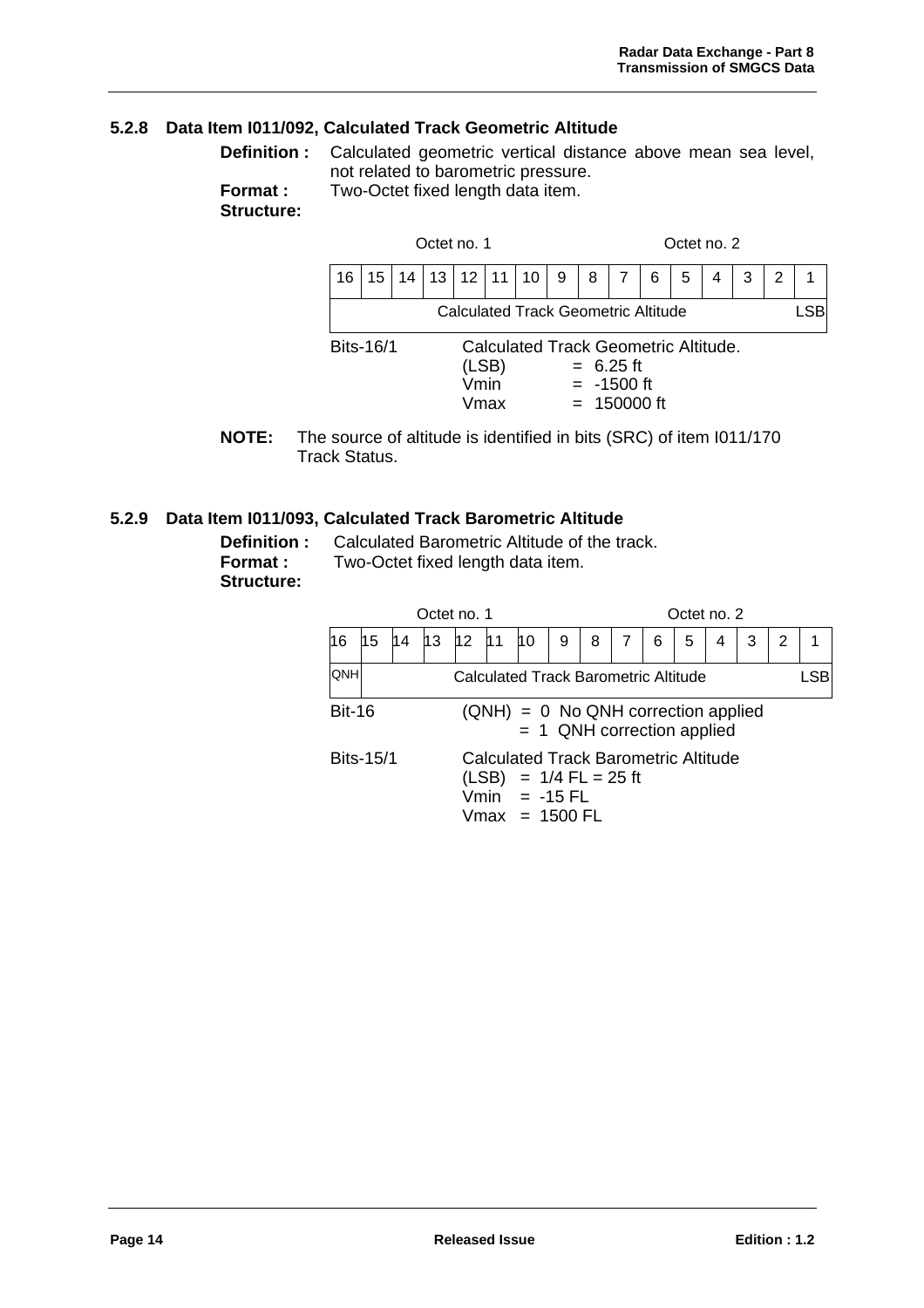#### **5.2.10 Data Item I011/140, Time of Track Information**

 **Definition:** Absolute time stamping expressed as UTC.

**Format:** Three-octet fixed length Data Item.

 **Structure:** 







 **NOTE -** The time of day value is reset to zero each day at midnight.

#### **5.2.11 Data Item I011/161, Track Number**

| <b>Definition:</b> | Identification of a fusion track (single track number) |
|--------------------|--------------------------------------------------------|
| Format:            | Two-octet fixed length Data Item.                      |
| Structure:         |                                                        |



bit-16 Spare bit set to zero.<br>bits-12/1 Fusion Track Number Fusion Track Number.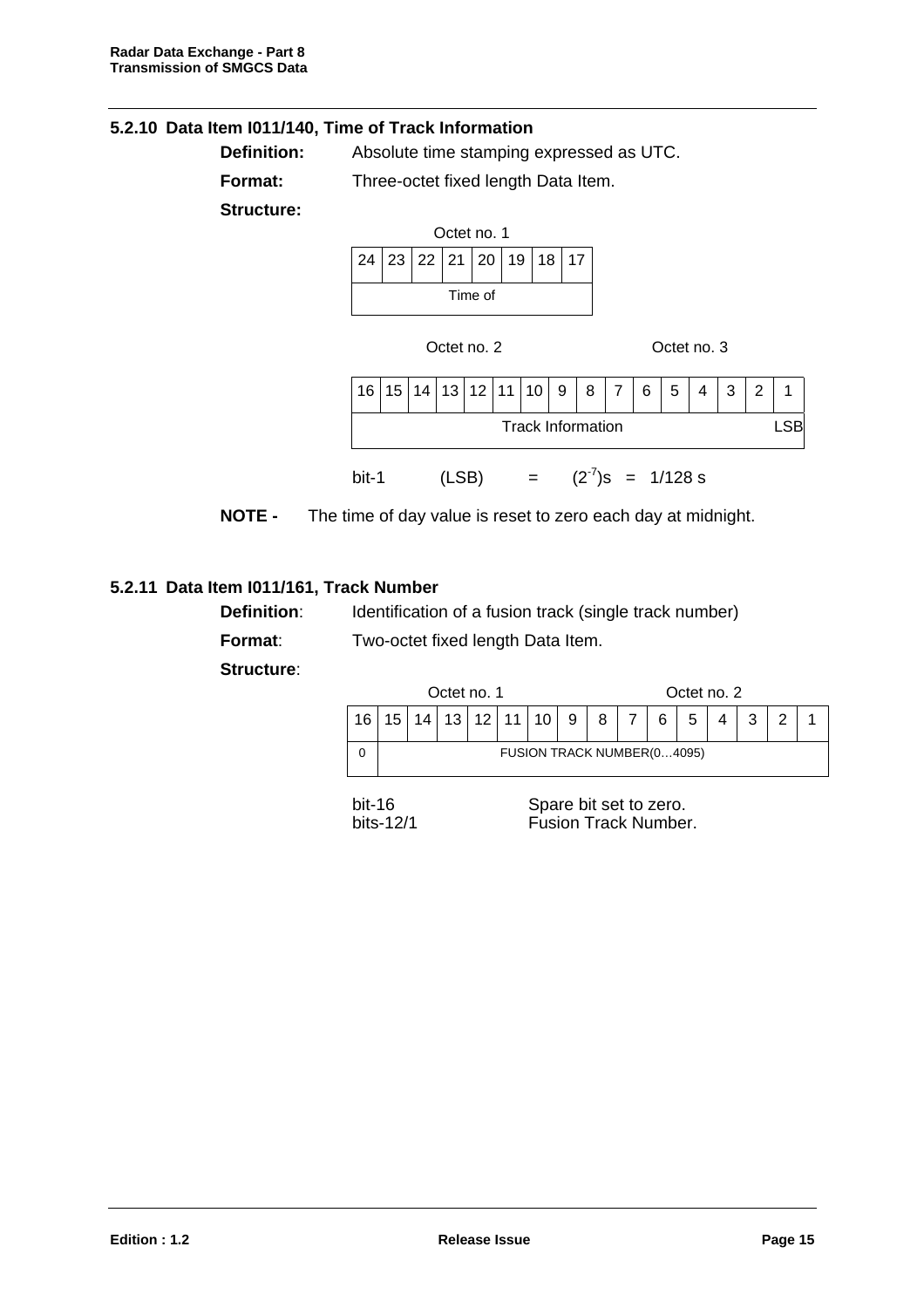# **5.2.12 Data Item I011/170, Track Status**

|          | <b>Definition:</b> Status of a track.                           |
|----------|-----------------------------------------------------------------|
| Format : | Variable length data item comprising a first part of one Octet, |
|          | followed by 1-Octet extents as necessary.                       |

**Structure:** 

|            |            |            |   | Octet no. 1             |           |                |                   |                                                                      |                                                                                                                                                                              |
|------------|------------|------------|---|-------------------------|-----------|----------------|-------------------|----------------------------------------------------------------------|------------------------------------------------------------------------------------------------------------------------------------------------------------------------------|
| 8          | 7          | 6          | 5 | $\overline{\mathbf{4}}$ | 3         | $\overline{2}$ | 1                 |                                                                      |                                                                                                                                                                              |
| <b>MON</b> | <b>GBS</b> | <b>MRH</b> |   | <b>SRC</b>              |           | <b>CNF</b>     | <b>FX</b>         |                                                                      |                                                                                                                                                                              |
| bit 8      |            |            |   |                         | (MON)     |                | $=$<br>$=$        | 0<br>1                                                               | <b>Multisensor track</b><br>Monosensor track                                                                                                                                 |
| bit 7      |            |            |   | (GBS)                   |           |                | =                 | - 0                                                                  | <b>Transponder Ground bit</b><br>not set or unknown                                                                                                                          |
|            |            |            |   |                         |           |                | $=$               | 1                                                                    | <b>Transponder Ground bit</b><br>set                                                                                                                                         |
| bit 6      |            |            |   |                         | (MRH)     |                |                   |                                                                      | <b>Most Reliable Height</b>                                                                                                                                                  |
|            |            |            |   |                         |           |                | $=$               | $\Omega$                                                             | Barometric altitude<br>(Mode C) more reliable                                                                                                                                |
|            |            |            |   |                         |           |                | $=$               | 1                                                                    | Geometric altitude more<br>reliable                                                                                                                                          |
| bits $5/3$ |            |            |   | (SRC)                   |           |                | $=$<br>$=$<br>$=$ | 000<br>001<br>010<br>$= 011$<br>$= 100$<br>$= 101$<br>$= 110$<br>111 | Source of height for<br>1011/092<br>no source<br><b>GPS</b><br>3D radar<br>triangulation<br>height from coverage<br>speed look-up table<br>default height<br>multilateration |
| bit 2      |            |            |   |                         | $(CNF) =$ |                | =<br>$=$          | 0<br>1                                                               | Confirmed track<br><b>Tentative track</b>                                                                                                                                    |
| bit 1      |            |            |   | $(FX) =$                |           |                | $=$               | 0<br>1                                                               | end of data item<br>extension into first extent                                                                                                                              |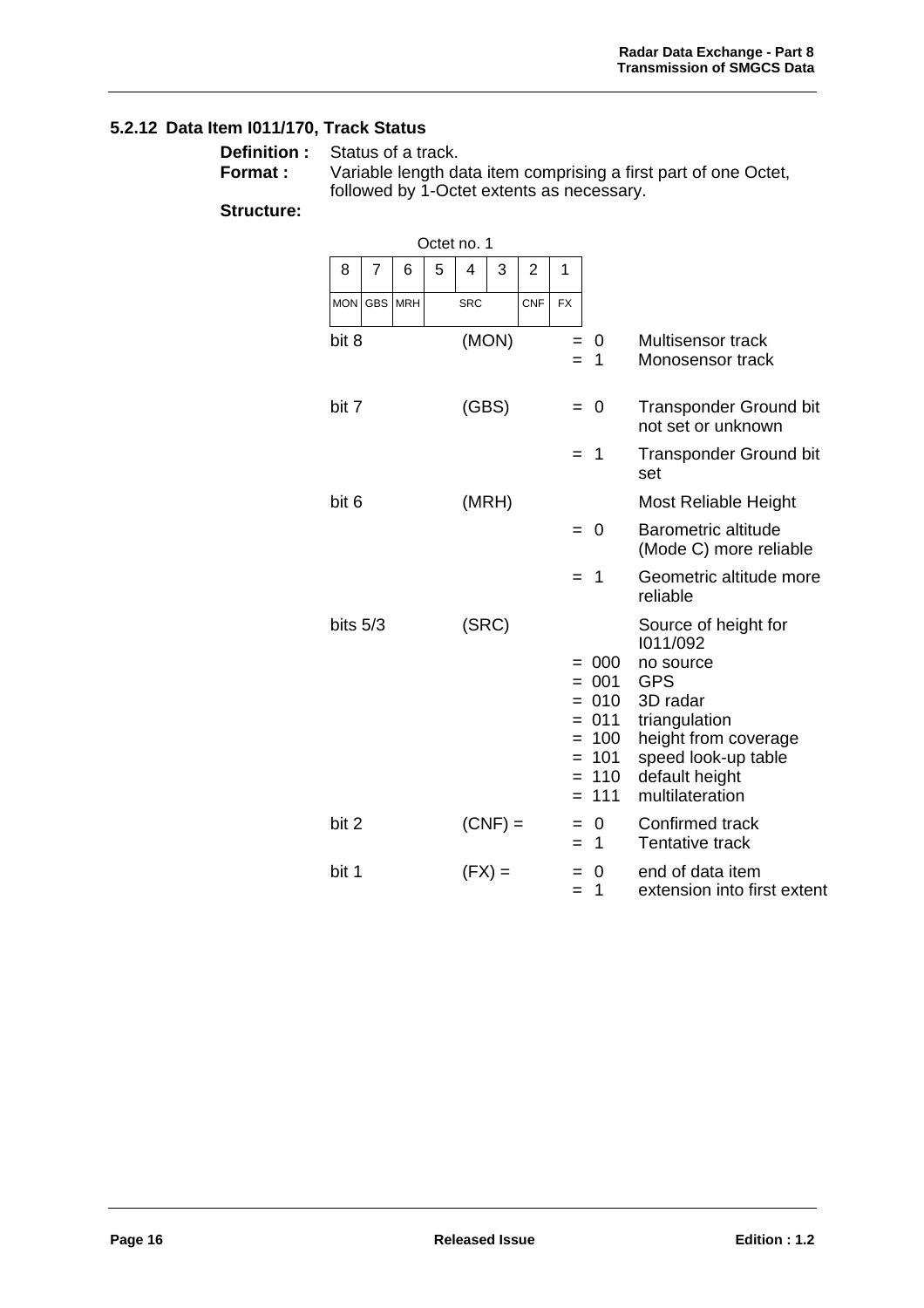#### **Structure of First Extent :**

|            |            |            |   | Octet no. 1    |           |    |            |                      |                                                                                                                                      |
|------------|------------|------------|---|----------------|-----------|----|------------|----------------------|--------------------------------------------------------------------------------------------------------------------------------------|
| 8          | 7          | 6          | 5 | 4              | 3         | 2  | 1          |                      |                                                                                                                                      |
| <b>SIM</b> | <b>TSE</b> | <b>TSB</b> |   | <b>FRI/FOE</b> | <b>ME</b> | MI | <b>FX</b>  |                      |                                                                                                                                      |
| bit-8      |            |            |   | (SIM)          |           |    | $=$<br>$=$ | 0<br>1               | <b>Actual track</b><br>Simulated track                                                                                               |
| bit 7      |            |            |   | (TSE)          |           |    | $=$<br>$=$ | 0<br>1               | default value<br>track service end<br>(i.e. last message<br>transmitted to the user<br>for the track).                               |
| bit 6      |            |            |   |                | (TSB)     |    |            | 0<br>1               | default value<br>track service begin<br>(i.e. first message<br>transmitted to the user<br>for the track)                             |
| bit 5/4    |            |            |   |                | (FRI/FOE) |    | $=$        | 00<br>01<br>10<br>11 | No Mode 4<br>interrogation<br><b>Friendly target</b><br>Unknown target<br>No reply                                                   |
| bit 3      |            |            |   | (ME)           |           |    | $=$<br>$=$ | 0<br>1               | default value<br>Military Emergency<br>present in the last<br>report received from a<br>sensor capable of<br>decoding this data      |
| bit 2      |            |            |   | (MI)           |           |    | $=$        | 0<br>1               | default value<br>Military Identification<br>present in the last<br>report received from a<br>sensor capable of<br>decoding this data |
| bit 1      |            |            |   |                | $(FX) =$  |    |            | $= 0$                | End of data item                                                                                                                     |
|            |            |            |   |                |           |    | $=$        | 1                    | Extension into second<br>extent                                                                                                      |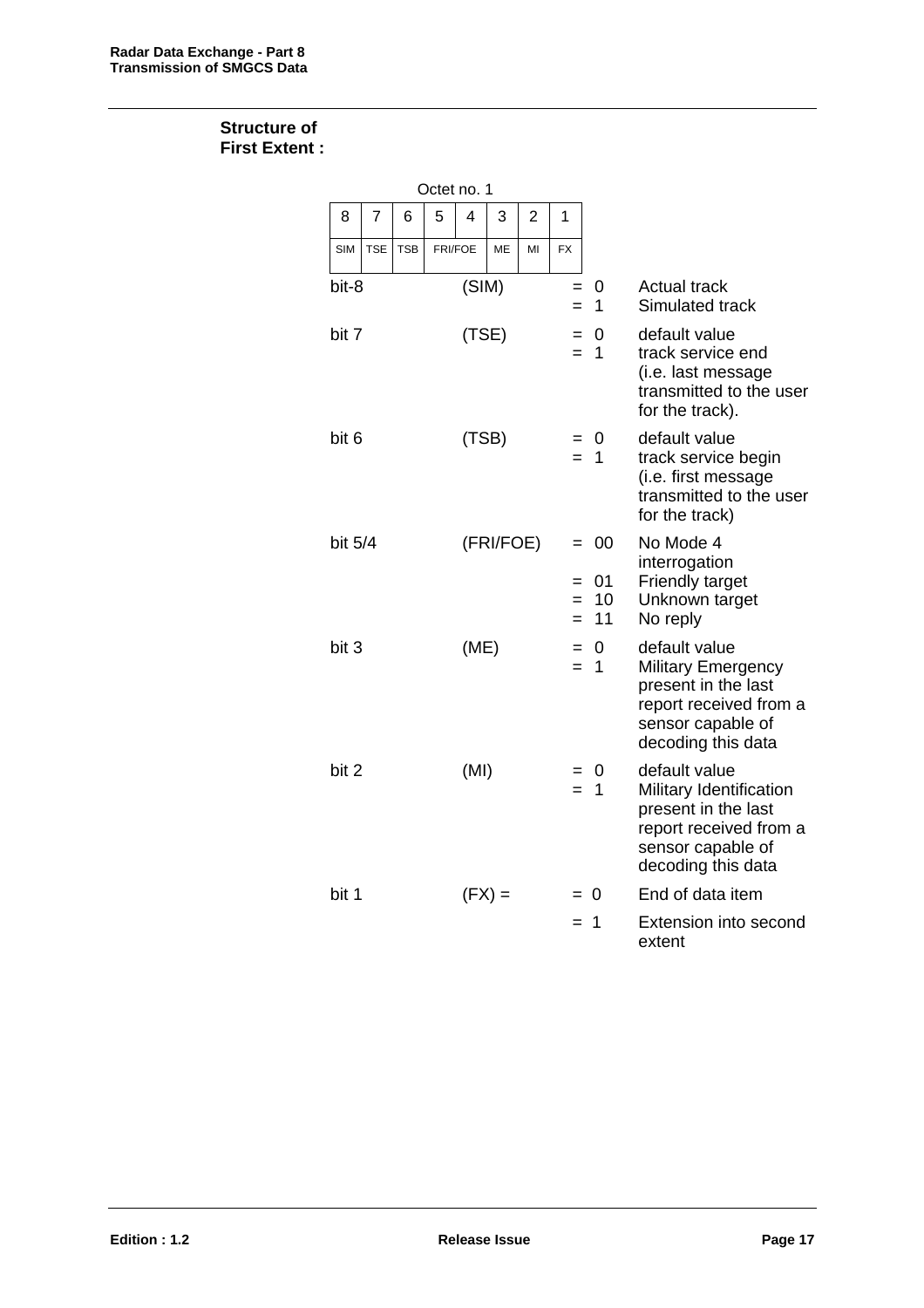#### **Structure of Second Extent :**

|            |     |     |            | Octet no. 1 |             |                |            |                     |                                                                                                        |
|------------|-----|-----|------------|-------------|-------------|----------------|------------|---------------------|--------------------------------------------------------------------------------------------------------|
| 8          | 7   | 6   | 5          | 4           | 3           | $\overline{2}$ | 1          |                     |                                                                                                        |
| AMA        | SPI | CST | <b>FPC</b> | <b>AFF</b>  | $\mathbf 0$ | $\overline{0}$ | <b>FX</b>  |                     |                                                                                                        |
| bit 8      |     |     |            | (AMA)       |             |                | $=$        | 0                   | track not resulting from<br>amalgamation process                                                       |
|            |     |     |            |             |             |                | $=$        | 1                   | track resulting from<br>amalgamation process                                                           |
| bit 7      |     |     |            | (SPI)       |             |                | $=$        | 0<br>- 1            | default value<br>SPI present in the last                                                               |
|            |     |     |            |             |             |                |            |                     | report received from a<br>sensor capable of<br>decoding this data                                      |
| bit 6      |     |     |            | (CST)       |             |                |            | 0                   | default value                                                                                          |
|            |     |     |            |             |             |                | $=$        | - 1                 | Age of the last<br>received track update<br>is higher than system<br>dependent threshold<br>(coasting) |
| bit-5      |     |     |            | (FPC)       |             |                | $=$        | - 0                 | Not flight-plan<br>correlated                                                                          |
|            |     |     |            |             |             |                |            | 1                   | Flight plan correlated                                                                                 |
| bit-4      |     |     |            | (AFF)       |             |                | $=$<br>$=$ | 0<br>$\overline{1}$ | default value<br>ADS-B data<br>inconsistent<br>with other surveillance<br>information                  |
| bits $3/2$ |     |     |            |             |             |                |            |                     | spare bits set to zero                                                                                 |
| bit 1      |     |     |            | (FX)        |             |                | $=$        | O<br>1              | End of data item<br>Extension into next extent                                                         |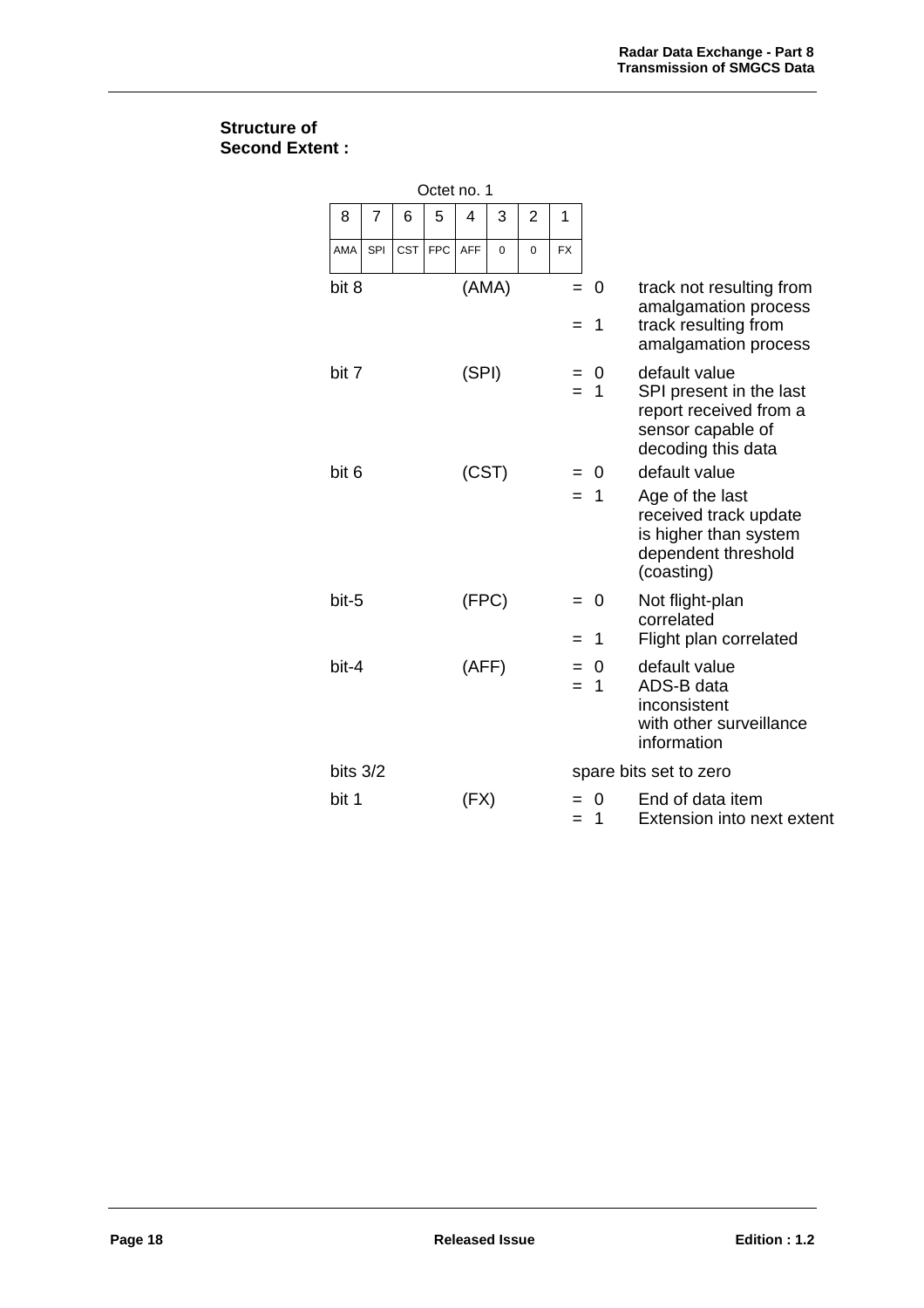#### **Structure of Third Extent :**

|       |            |            | Octet no. 1 |          |            |     |                       |                                  |                                                                                                                                        |
|-------|------------|------------|-------------|----------|------------|-----|-----------------------|----------------------------------|----------------------------------------------------------------------------------------------------------------------------------------|
| 8     | 7          | 6          | 5           | 4        | 3          | 2   | 1                     |                                  |                                                                                                                                        |
| 0     | <b>PSR</b> | <b>SSR</b> | <b>MDS</b>  | ADS      | <b>SUC</b> | AAC | <b>FX</b>             |                                  |                                                                                                                                        |
| bit-8 |            |            |             |          |            |     | spare bit set to zero |                                  |                                                                                                                                        |
| bit 7 |            |            |             | (PSR)    |            |     |                       | $= 0$<br>$=$ 1                   | Default value<br>Age of the last<br>received PSR track<br>update is higher than<br>system dependent<br>threshold                       |
| bit 6 |            |            |             | (SSR)    |            |     |                       | $= 0$<br>$=$ 1                   | Default value<br>Age of the last<br>received SSR track<br>update is higher than<br>system dependent<br>threshold                       |
| bit-5 |            |            |             |          | (MDS)      |     |                       | $= 0$<br>$\overline{\mathbf{1}}$ | Default value<br>Age of the last<br>received Mode S track<br>update is higher than<br>system dependent<br>threshold                    |
| bit 4 |            |            |             | (ADS)    |            |     |                       | $= 0$<br>$= 1$                   | Default value<br>Age of the last<br>received ADS track<br>update is higher than<br>system dependent<br>threshold                       |
| bit-3 |            |            |             | (SUC)    |            |     | $=$                   | -0<br>$\overline{1}$             | Default value<br><b>Special Used Code</b><br>(Mode A codes to be<br>defined in the system<br>to mark a track with<br>special interest) |
| bit-2 |            |            |             | (AAC)    |            |     |                       | $= 0$<br>= 1                     | Default value<br>Assigned Mode A<br>Code Conflict (same<br>individual Mode A<br>Code assigned to<br>another track)                     |
| bit 1 |            |            |             | $(FX) =$ |            |     |                       | = 0<br>$=$ 1                     | End of data item<br>Extension into next<br>extent                                                                                      |
|       |            |            |             |          |            |     |                       |                                  | Track type and coasting can also be derived from 1011/290 System                                                                       |

**NOTE:** Track type and coasting can also be derived from I011/290 System Track Update Ages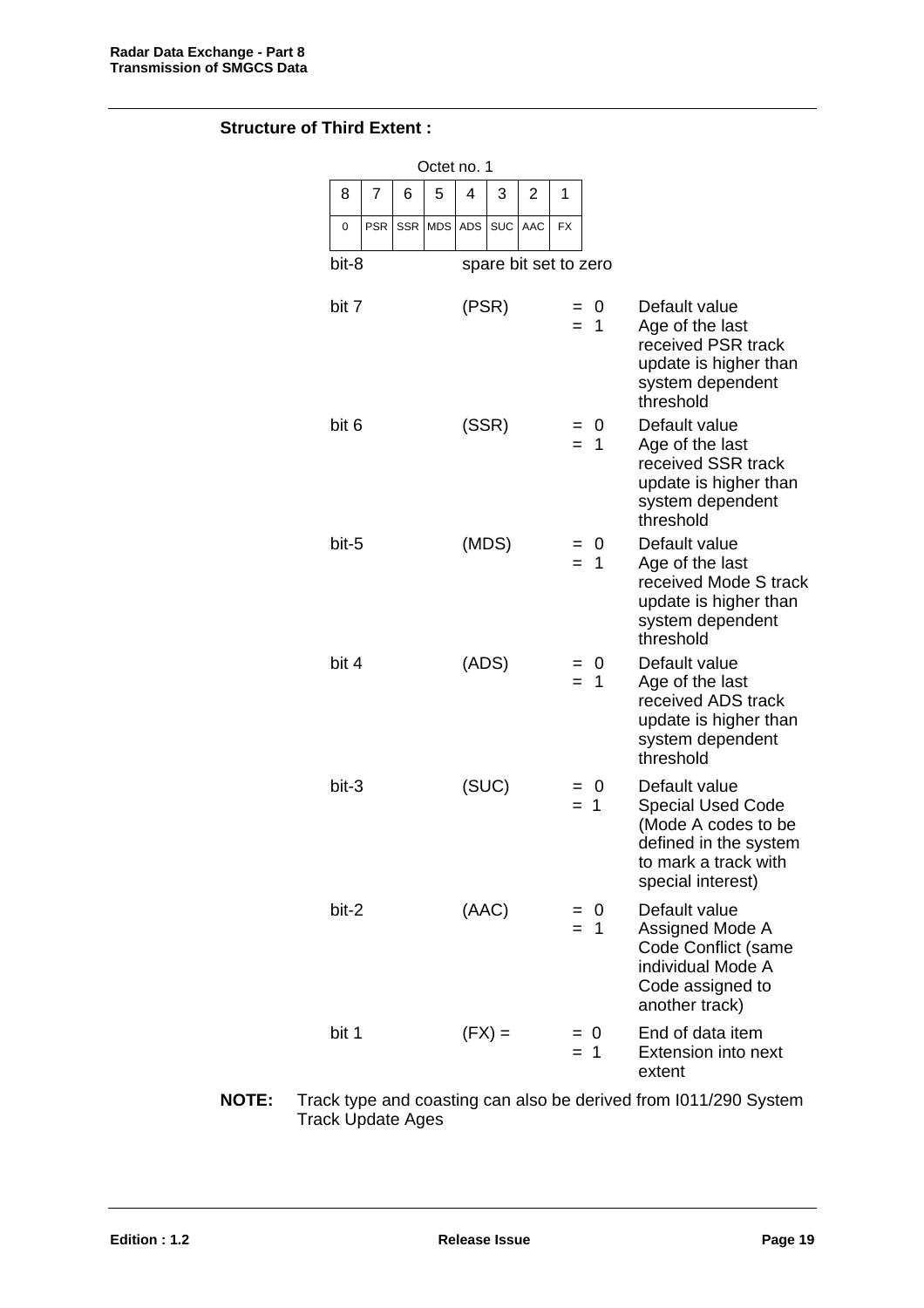#### **5.2.13 Data Item I011/202, Calculated Track Velocity in Cartesian Co-ordinates**

**Definition:** Calculated track velocity expressed in Cartesian coordinates.

 **Format:** Four-octet fixed length Data Item.

 **Structure:** 

Octet no. 1 Octet no. 2 32 31 30 29 28 27 26 25 24 23 22 21 20 19 18 17 Vx LSB



bit-17 & 1 (LSB) =  $0.25$  m/s, Max.range  $= \pm 8192$ m/s

#### **5.2.14 Data Item I011/210, Calculated Acceleration**

**Structure:** 

**Definition :** Calculated Acceleration of the target, in two's complement form. **Format :** Two-Octet fixed length data item.



### **5.2.15 Data Item I011/215, Calculated Rate Of Climb/Descent**

**Definition :** Calculated rate of Climb/Descent of an aircraft, in two's complement form. **Format :** Two-Octet fixed length data item.

**Structure:** 

|    |   |    | Octet no. 1     |         |                       | Octet no. 2 |   |  |   |   |   |  |  |  |  |
|----|---|----|-----------------|---------|-----------------------|-------------|---|--|---|---|---|--|--|--|--|
| 16 | 5 | 14 | 13 <sup>1</sup> | $12$ 11 | 10                    | 9           | 8 |  | 6 | 5 | 4 |  |  |  |  |
|    |   |    |                 |         | Rate of Climb/Descent |             |   |  |   |   |   |  |  |  |  |

bit 1  $(LSB) = 6.25$  feet/minute Max. range  $\pm 204800$  feet/minute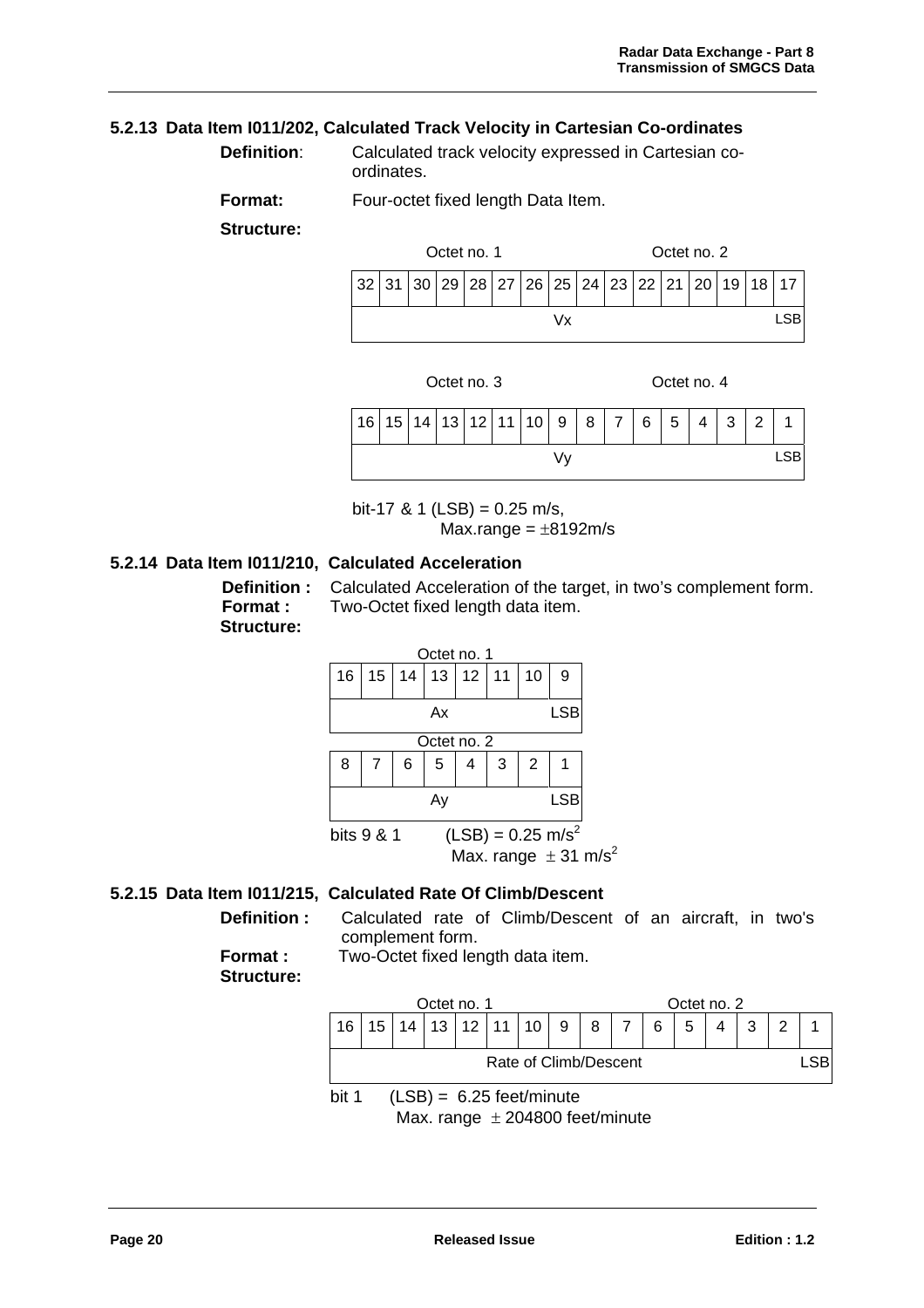# **5.2.16 Data Item I011/245, Target Identification**

**Definition:** Target (aircraft or vehicle) identification in 8 characters.

**Format**: Seven-octet fixed length Data Item.

**Structure:** 

| Octet no. 1 |  |  |  |                      |  |  |  |  |  |
|-------------|--|--|--|----------------------|--|--|--|--|--|
| 56          |  |  |  | $53 \mid 52 \mid 51$ |  |  |  |  |  |
|             |  |  |  |                      |  |  |  |  |  |

|            | Octet no. 2 |    |    |    |    |    |             |                            |    | Octet no. 3 |             |    |    |    |             |
|------------|-------------|----|----|----|----|----|-------------|----------------------------|----|-------------|-------------|----|----|----|-------------|
|            |             |    | 45 | 44 | 43 | 42 |             | <b>40</b>                  | 39 | 38          | 37          | 36 | 35 | 34 | 33          |
| <b>MSB</b> | Character 1 |    |    |    |    |    | Character 2 |                            |    |             |             |    |    |    | Character 3 |
|            | Octet no. 4 |    |    |    |    |    |             |                            |    |             | Octet no. 5 |    |    |    |             |
| 132        | 31          | 30 | 29 | 28 |    | 26 | 25          | 22<br>24<br>23<br>21<br>19 |    |             |             |    |    |    |             |
|            | Character 4 |    |    |    |    |    |             |                            |    | Character 5 |             |    |    |    |             |

|    |              |    | Octet no. 6 |    |        |             |             |                                                       |   |   | Octet no. 7 |   |   |                                                |            |
|----|--------------|----|-------------|----|--------|-------------|-------------|-------------------------------------------------------|---|---|-------------|---|---|------------------------------------------------|------------|
| 16 | 15           | 14 | 13          | 12 | l11    | 10          | 9           | 8                                                     | 7 | 6 | 5           | 4 | 3 | 2                                              |            |
|    | Character 6  |    |             |    |        | Character 7 |             |                                                       |   |   |             |   |   | Character 8                                    | <b>LSB</b> |
|    | bits-56/55   |    |             |    |        |             | transponder | $(STI) = 00$ Callsign or registration downlinked from |   |   |             |   |   |                                                |            |
|    |              |    |             |    | $= 01$ |             |             |                                                       |   |   |             |   |   | Callsign not downlinked from transponder       |            |
|    |              |    |             |    | $= 10$ |             |             |                                                       |   |   |             |   |   | Registration not downlinked from transponder   |            |
|    | bits-54/49   |    |             |    |        |             |             | Spare bits set to zero                                |   |   |             |   |   |                                                |            |
|    | bits- $48/1$ |    |             |    |        |             |             | target identification.                                |   |   |             |   |   | Characters 1-8 (coded on 6 bits each) defining |            |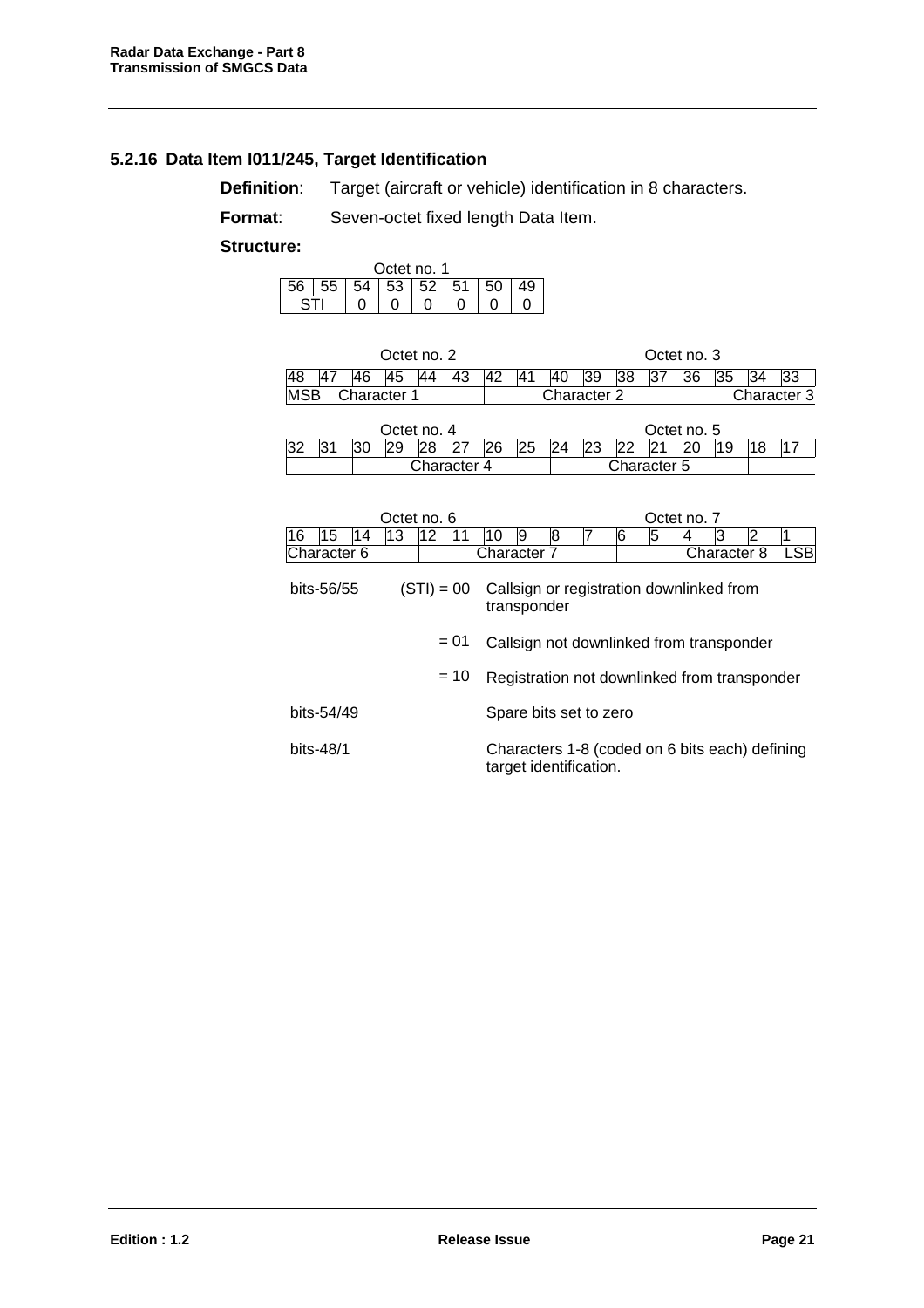#### **5.2.17 Data Item I011/270, Target Size & Orientation**

**Definition:** Target size defined as length and width of the detected target, and orientation.

**Format:** Variable length Data Item comprising a first part of one octet, followed by one-octet extents as necessary.

 **Structure** 

 **of First Part**:

| Octet no. 1   |  |       |  |  |  |  |
|---------------|--|-------|--|--|--|--|
| 6<br>5        |  | 8     |  |  |  |  |
| <b>LENGTH</b> |  |       |  |  |  |  |
| (LSB)         |  | bit-2 |  |  |  |  |
| (FX)          |  | bit-1 |  |  |  |  |

#### **Structure of First Extent**:

|       | Octet no. 1 |                    |   |   |    |                        |           |  |                                                 |  |
|-------|-------------|--------------------|---|---|----|------------------------|-----------|--|-------------------------------------------------|--|
| 8     |             | 6                  | 5 | 4 | -3 | 2                      |           |  |                                                 |  |
|       |             | <b>ORIENTATION</b> |   |   |    | LSB.                   | <b>FX</b> |  |                                                 |  |
| bit-2 |             | (LSB)              |   |   |    |                        |           |  | $= 360^{\circ}$ / 128 = approx. 2.81 $^{\circ}$ |  |
| bit-1 |             | (FX)               |   |   |    | $= 0$ End of Data Item |           |  | $=$ 1 Extension into next extent                |  |

# **Structure**

 **of Second Extent**:

| Octet no. 1 |  |              |      |   |         |     |           |                                                            |  |
|-------------|--|--------------|------|---|---------|-----|-----------|------------------------------------------------------------|--|
| 8           |  | 6            | 5    | 4 | 3       | 2   |           |                                                            |  |
|             |  | <b>WIDTH</b> |      |   |         | LSB | <b>FX</b> |                                                            |  |
| bit-2       |  | (LSB)        |      |   | $= 1 m$ |     |           |                                                            |  |
| bit-1       |  |              | (FX) |   |         |     |           | $= 0$ End of Data Item<br>$=$ 1 Extension into next extent |  |

**NOTE:** The orientation gives the direction which the aircraft nose is pointing, relative to the Geographical North.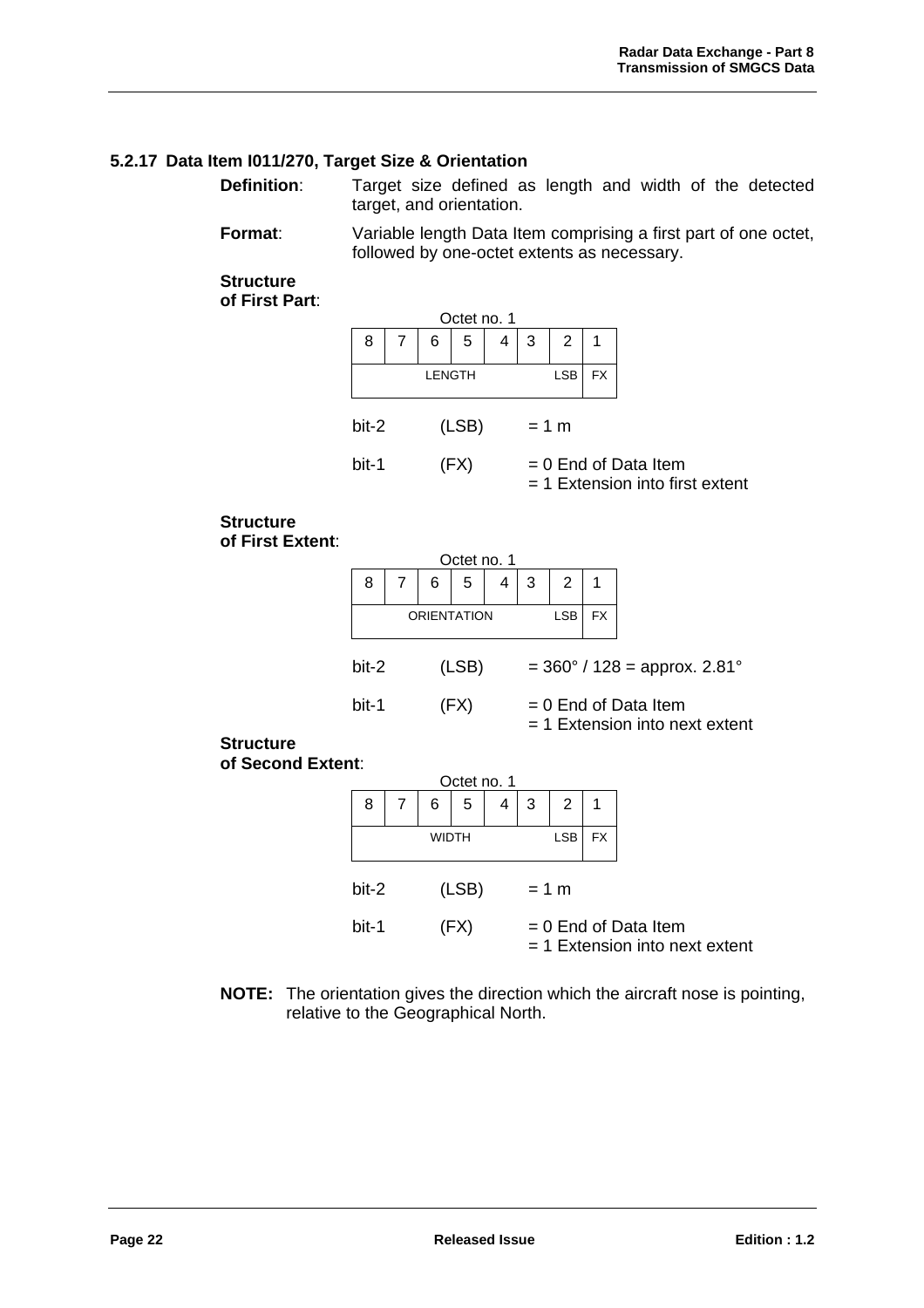#### **5.2.18 Data Item I011/290, System Track Update Ages**

**Definition :** Ages of the last plot/local track, or the last *valid* mode-A/mode-C, used to update the system track. **Format :** Compound Data Item, comprising a primary subfield of two

octets, followed by up to twelve subfields.

#### **Structure of**

#### **Primary Subfield:**

|          | Octet no. 1 |    |       |           |       |                                   |                                                                          |                                                                                        | Octet no. 2                                                              |   |   |   |        |                     |                |  |
|----------|-------------|----|-------|-----------|-------|-----------------------------------|--------------------------------------------------------------------------|----------------------------------------------------------------------------------------|--------------------------------------------------------------------------|---|---|---|--------|---------------------|----------------|--|
| 16       | 15          | 14 | 13    | 12        | 11    | 10<br>PSR SSR MDA MFL MDS ADS ADB | 9<br>FX                                                                  | 8                                                                                      | 7<br>MD1 MD2 LOP TRK MUL                                                 | 6 | 5 | 4 | 3<br>0 | $\overline{2}$<br>0 | 1<br><b>FX</b> |  |
| $bit-16$ |             |    |       |           | (PSR) |                                   |                                                                          | PSR age                                                                                | = 0 Absence of Subfield #1<br>1 Presence of Subfield #1                  |   |   |   |        |                     |                |  |
| $bit-15$ |             |    |       |           | (SSR) |                                   |                                                                          | SSR age                                                                                | = 0 Absence of Subfield #2<br>1 Presence of Subfield #2                  |   |   |   |        |                     |                |  |
| $bit-14$ |             |    |       |           | (MDA) |                                   |                                                                          | Mode A age<br>$= 0$ Absence of Subfield #3<br>$=$ 1 Presence of Subfield #3            |                                                                          |   |   |   |        |                     |                |  |
| $bit-13$ |             |    |       |           | (MFL) |                                   |                                                                          | Measured Flight Level age<br>$= 0$ Absence of Subfield #4<br>1 Presence of Subfield #4 |                                                                          |   |   |   |        |                     |                |  |
| $bit-12$ |             |    | (MDS) |           |       |                                   |                                                                          | Mode S age<br>$= 0$ Absence of Subfield #5<br>$=$ 1 Presence of Subfield #5            |                                                                          |   |   |   |        |                     |                |  |
| $bit-11$ |             |    |       |           | (ADS) |                                   | ADS age<br>$= 0$ Absence of Subfield #6<br>$=$ 1 Presence of Subfield #6 |                                                                                        |                                                                          |   |   |   |        |                     |                |  |
| $bit-10$ |             |    |       |           | (ADB) |                                   |                                                                          |                                                                                        | ADS-B age<br>= 0 Absence of Subfield #7<br>$= 1$ Presence of Subfield #7 |   |   |   |        |                     |                |  |
| bit-9    |             |    |       | <b>FX</b> |       |                                   |                                                                          |                                                                                        | <b>Extension indicator</b><br>$= 0$ no extension<br>$= 1$ extension      |   |   |   |        |                     |                |  |
| bit-8    |             |    | (MD1) |           |       |                                   | Mode 1 age<br>= 0 Absence of Subfield #8<br>1 Presence of Subfield #8    |                                                                                        |                                                                          |   |   |   |        |                     |                |  |
| bit-7    |             |    | (MD2) |           |       |                                   |                                                                          |                                                                                        | Mode 2 age<br>= 0 Absence of Subfield #9<br>1 Presence of Subfield #9    |   |   |   |        |                     |                |  |
| bit-6    |             |    | (LOP) |           |       |                                   |                                                                          |                                                                                        | Loop age<br>$= 0$ Absence of Subfield #10<br>1 Presence of Subfield #10  |   |   |   |        |                     |                |  |
| bit-5    |             |    |       | (TRK)     |       |                                   |                                                                          |                                                                                        | Track age<br>$= 0$ Absence of Subfield #11<br>1 Presence of Subfield #11 |   |   |   |        |                     |                |  |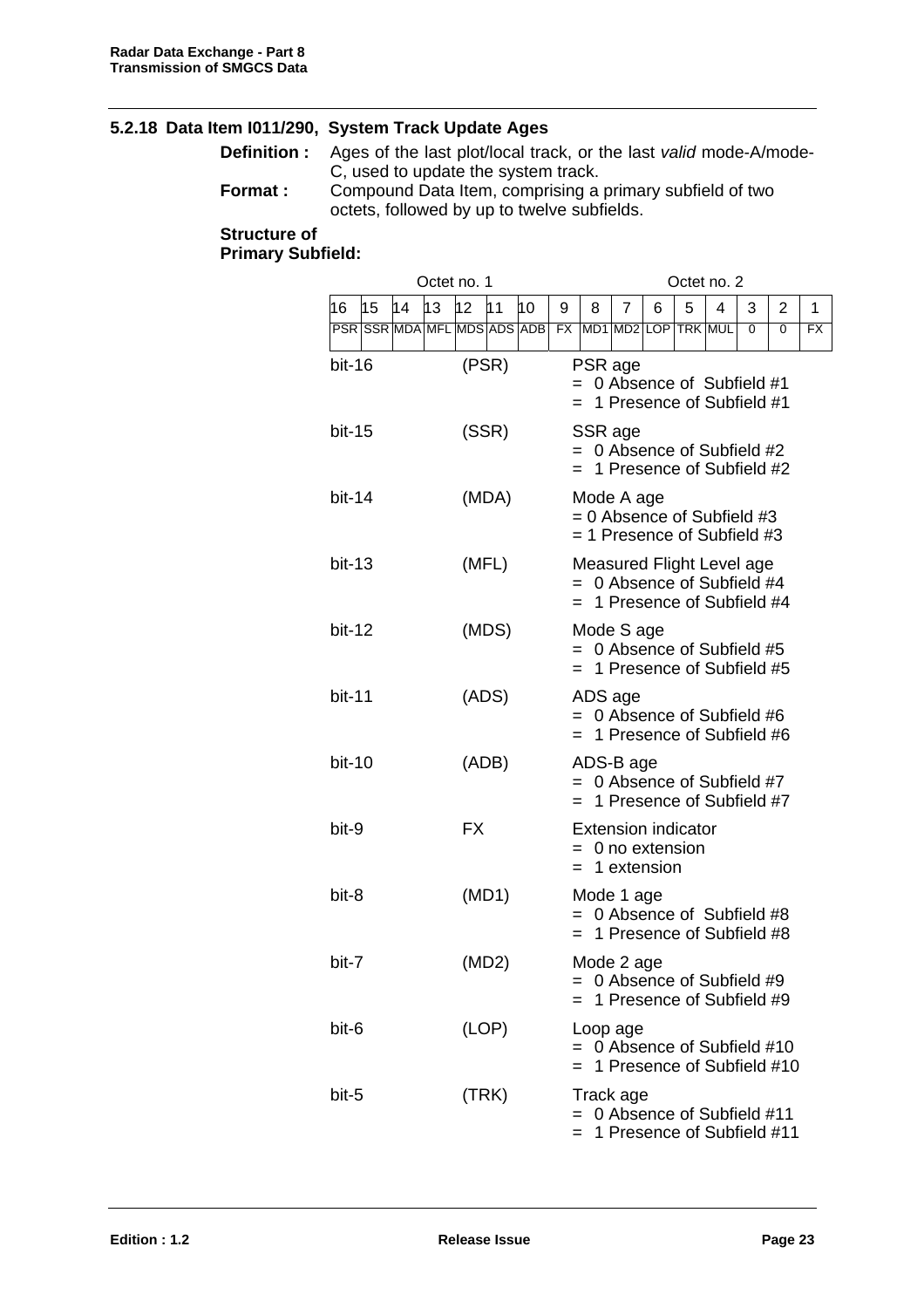| bit-4      | (MUL)   | Multilateration age<br>$= 0$ Absence of Subfield #12<br>$=$ 1 Presence of Subfield #12 |
|------------|---------|----------------------------------------------------------------------------------------|
| $bits-3/2$ | (spare) | Spare bits set to zero                                                                 |
| bit-1      | FX.     | <b>Extension indicator</b><br>$= 0$ no extension<br>$= 1$ extension                    |

# **Structure of Subfield # 1:**

# **PSR Age**



### **Structure of Subfield # 2:**

### **SSR Age**

|            |       | Octet no. 1 |       |   |   |     |                                                              |
|------------|-------|-------------|-------|---|---|-----|--------------------------------------------------------------|
| 8          | 6     | 5           | 4     | 3 | 2 |     |                                                              |
|            |       | <b>SSR</b>  |       |   |   | LSB |                                                              |
| $bits-8/1$ | (SSR) |             |       |   |   |     | Age of the last secondary<br>report used to update the track |
| bit-1      |       |             | (LSB) |   |   |     | $= 1/4$ s<br>Maximum value = $63.75s$                        |

### **Structure of Subfield # 3:**

### **Mode A Age**

|            |   | Octet no. 1 |       |       |   |            |                                                                 |
|------------|---|-------------|-------|-------|---|------------|-----------------------------------------------------------------|
| 8          | 6 | 5           | 4     | 3     | 2 |            |                                                                 |
|            |   | MDA         |       |       |   | <b>LSB</b> |                                                                 |
| $bits-8/1$ |   |             |       | (MDA) |   |            | Age of the last valid Mode A<br>report used to update the track |
| bit-1      |   |             | (LSB) |       |   |            | $= 1/4$ s<br>Maximum value = $63.75s$                           |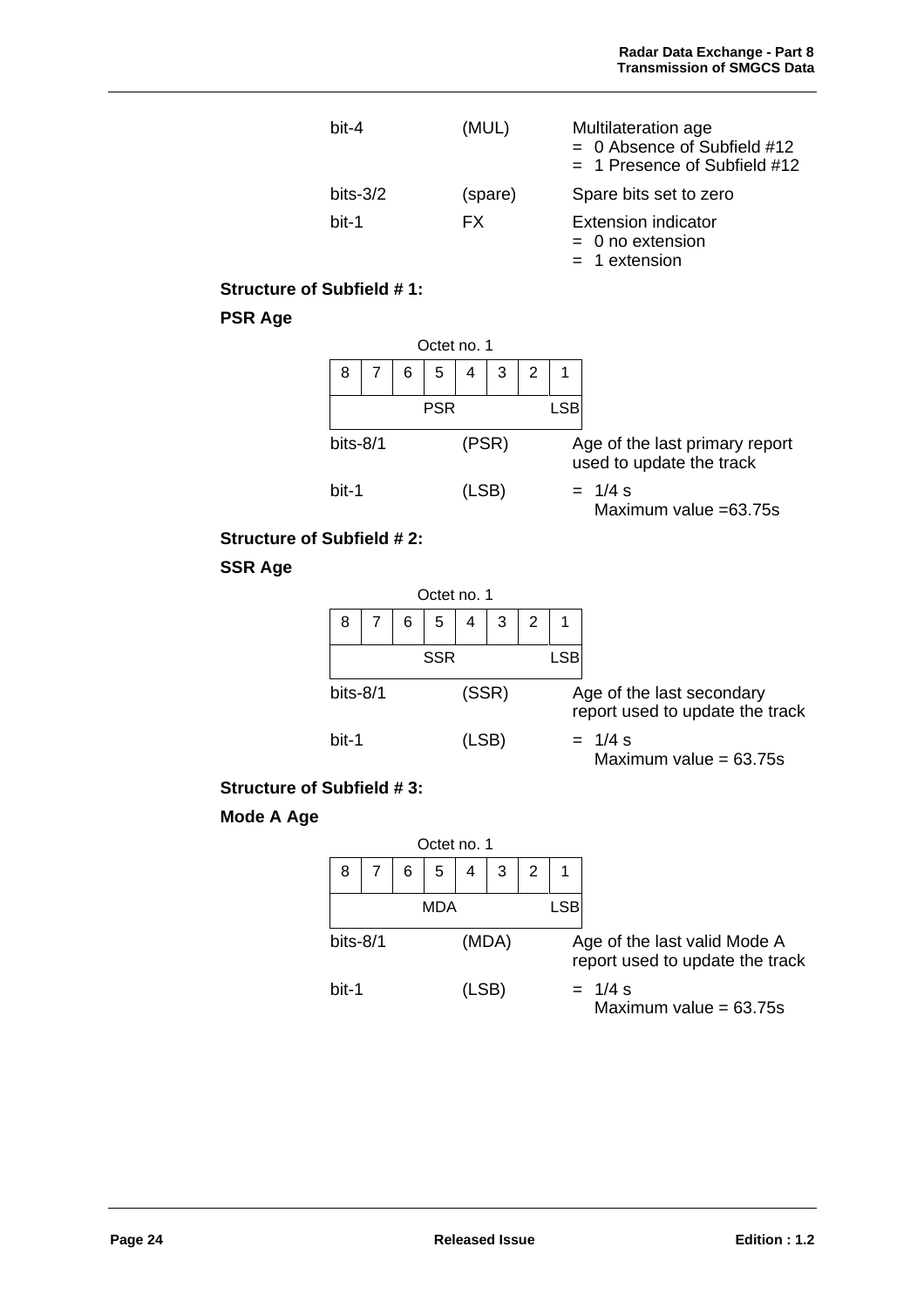# **Structure of Subfield # 4:**

#### **Measured Flight Level Age**



#### **Structure of Subfield # 5:**

#### **Mode S Age**

|   | Octet no. 1 |    |   |      |   |   |  |  |  |  |
|---|-------------|----|---|------|---|---|--|--|--|--|
| 8 |             | 6. | 5 |      | 3 | 2 |  |  |  |  |
|   |             |    |   | I SB |   |   |  |  |  |  |

| bits-8/1 | (MDS) | Age of the last Mode S report<br>used to update the track |
|----------|-------|-----------------------------------------------------------|
| bit-1    | (LSB) | $= 1/4$ s<br>Maximum value = $63.75s$                     |

#### **Structure of Subfield # 6:**

#### **ADS Age**

|                                                                               |    |    |    | Octet no. 1     |     |    |   |           |             |   |   | Octet no. 2 |                          |   |  |
|-------------------------------------------------------------------------------|----|----|----|-----------------|-----|----|---|-----------|-------------|---|---|-------------|--------------------------|---|--|
| 16                                                                            | 15 | 14 | 13 | 12 <sup>2</sup> | 111 | 10 | 9 | 8         |             | 6 | 5 | 4           | 3                        | 2 |  |
| ADS                                                                           |    |    |    |                 |     |    |   |           |             |   |   |             | <b>LSB</b>               |   |  |
| $bits-8/1$<br>(ADS)<br>Age of the last ADS report used<br>to update the track |    |    |    |                 |     |    |   |           |             |   |   |             |                          |   |  |
| bit-1<br>(LSB)                                                                |    |    |    |                 |     |    |   | $= 1/4$ s | (> 4 hours) |   |   |             | Max. value = $16383.75s$ |   |  |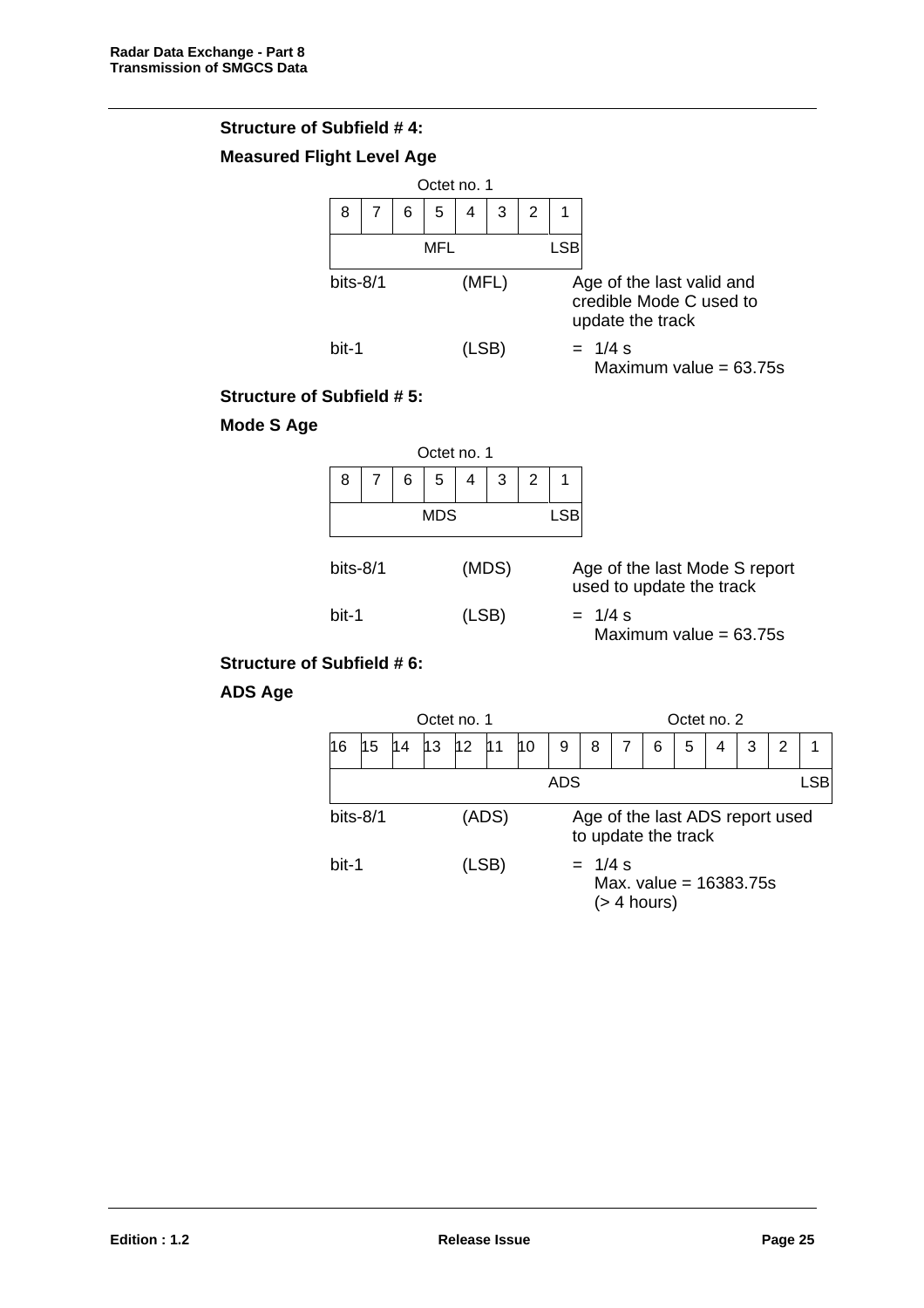#### **Structure of Subfield # 7:**

#### **ADS-B Age**





#### **Structure of Subfield # 9:**

#### **Mode 2 Age**



#### **Structure of Subfield # 10:**

#### **Loop Age**

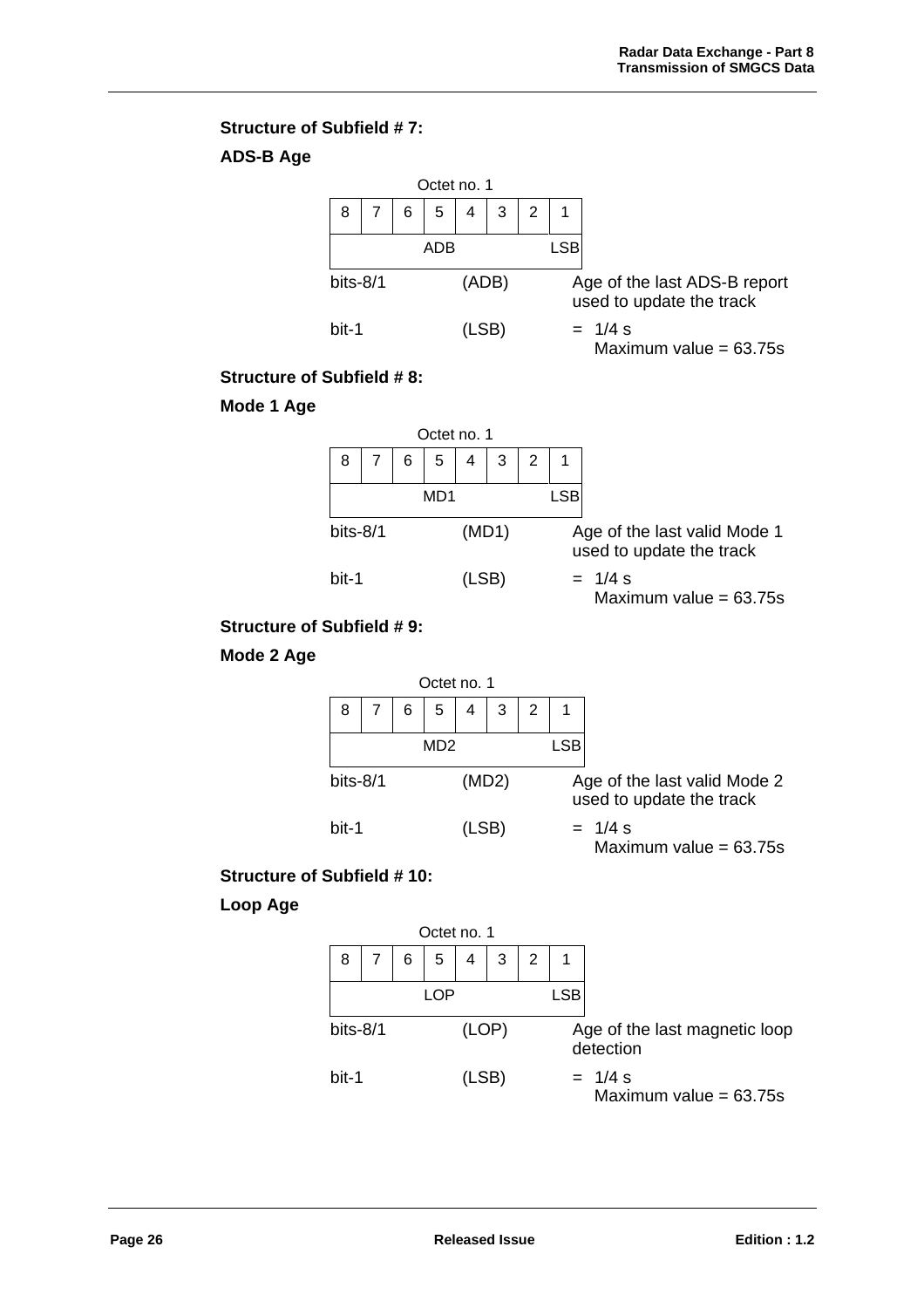#### **Structure of Subfield # 11:**

#### **Track Age**



# **Structure of Subfield # 12:**

#### **Multilateration Age**



**NOTE -** The ages are counted from Data Item I011/140, Time Of Track Information, using the following formula:

Age = Time of track information - Time of last (valid) update

If the computed age is greater than the maximum value or if the data has never been received, then the corresponding subfield is not sent.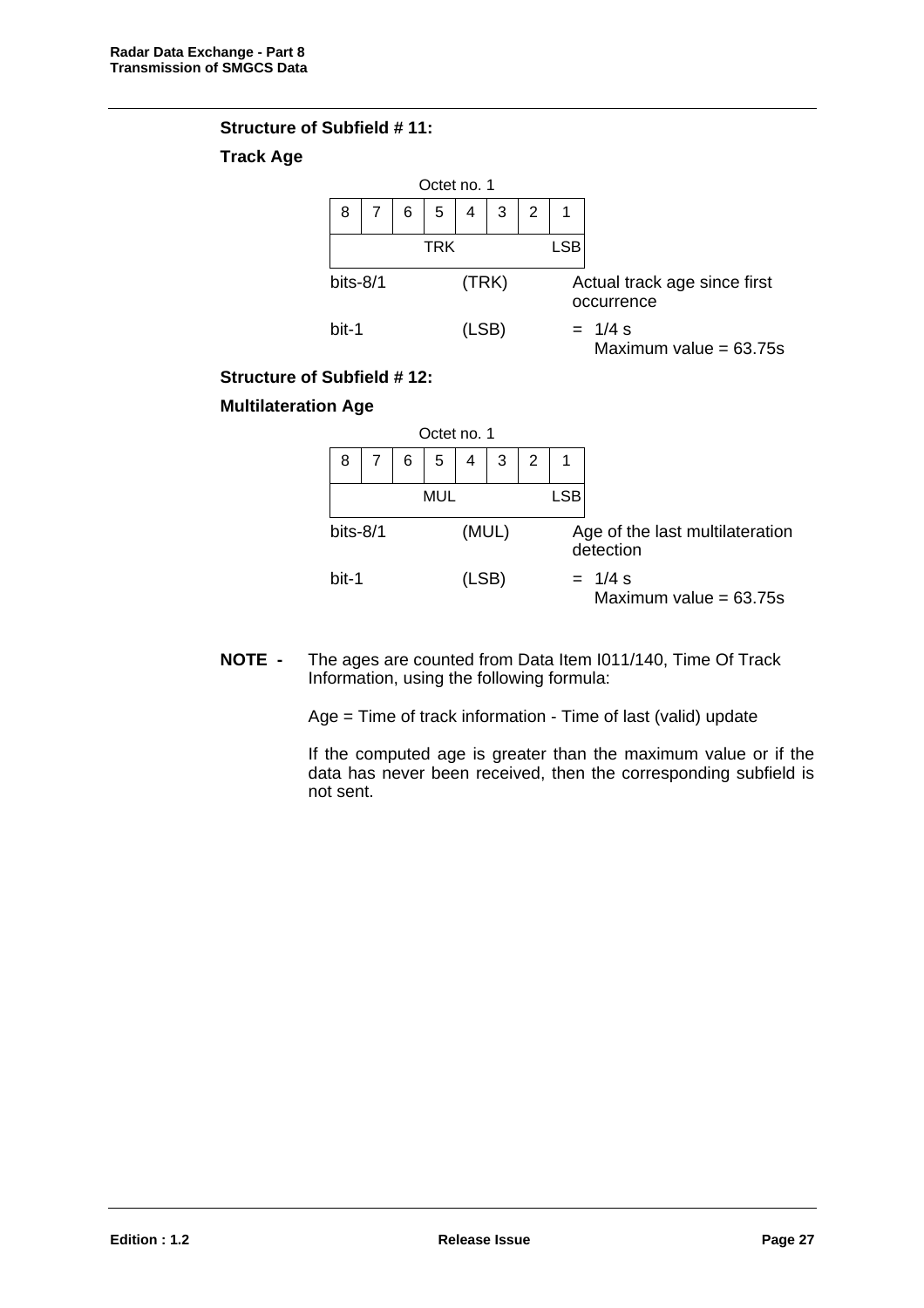#### **5.2.19 Data Item I011/300, Vehicle Fleet Identification**

 **Definition**: Vehicle fleet identification number.

**Format:** One octet fixed length Data Item.

 **Structure**:

| Octet no. 1 |  |   |    |  |  |   |  |  |  |  |  |  |  |
|-------------|--|---|----|--|--|---|--|--|--|--|--|--|--|
| 8           |  | 6 | -5 |  |  | っ |  |  |  |  |  |  |  |
|             |  |   |    |  |  |   |  |  |  |  |  |  |  |

| Bits $8-1$ (VFI) |  | $= 0$ Flyco (follow me)         |
|------------------|--|---------------------------------|
|                  |  | $= 1$ ATC equipment maintenance |
|                  |  | $= 2$ Airport maintenance       |
|                  |  | $=3$ Fire                       |
|                  |  | $= 4$ Bird scarer               |
|                  |  | $= 5$ Snow plough               |
|                  |  | $= 6$ Runway sweeper            |
|                  |  | $= 7$ Emergency                 |
|                  |  |                                 |

- $= 8$  Police
- $= 9$  Bus
- $= 10$  Tug (push/tow)
- = 11 Grass cutter
- $= 12$  Fuel
- = 13 Baggage
- = 14 Catering
- = 15 Aircraft maintenance
- $= 16$  Unknown

#### **5.2.20 Data Item I011/310, Pre-programmed Message**

**Definition:** Number related to a pre-programmed message that can be transmitted by a vehicle.

**Format:** One octet fixed length Data Item.

 **Structure**:

|                 |       |     |                |                                                                                                                                                                                                     | Octet no. 1           |     |   |   |   |  |  |  |
|-----------------|-------|-----|----------------|-----------------------------------------------------------------------------------------------------------------------------------------------------------------------------------------------------|-----------------------|-----|---|---|---|--|--|--|
|                 |       | 8   | 7              | 6                                                                                                                                                                                                   | 5                     | 4   | 3 | 2 | 1 |  |  |  |
|                 |       | TRB |                |                                                                                                                                                                                                     |                       | MSG |   |   |   |  |  |  |
| Bit-8           | (TRB) |     | $= 0$<br>$= 1$ |                                                                                                                                                                                                     | Default<br>In Trouble |     |   |   |   |  |  |  |
| <b>Bits 7-1</b> | (MSG) |     |                | $= 1$ Towing aircraft<br>$= 2$ "Follow me" operation<br>$= 3$<br>Runway check<br>Emergency operation (fire, medical)<br>$= 4$<br>Work in progress (maintenance, birds scarer,<br>$= 5$<br>sweepers) |                       |     |   |   |   |  |  |  |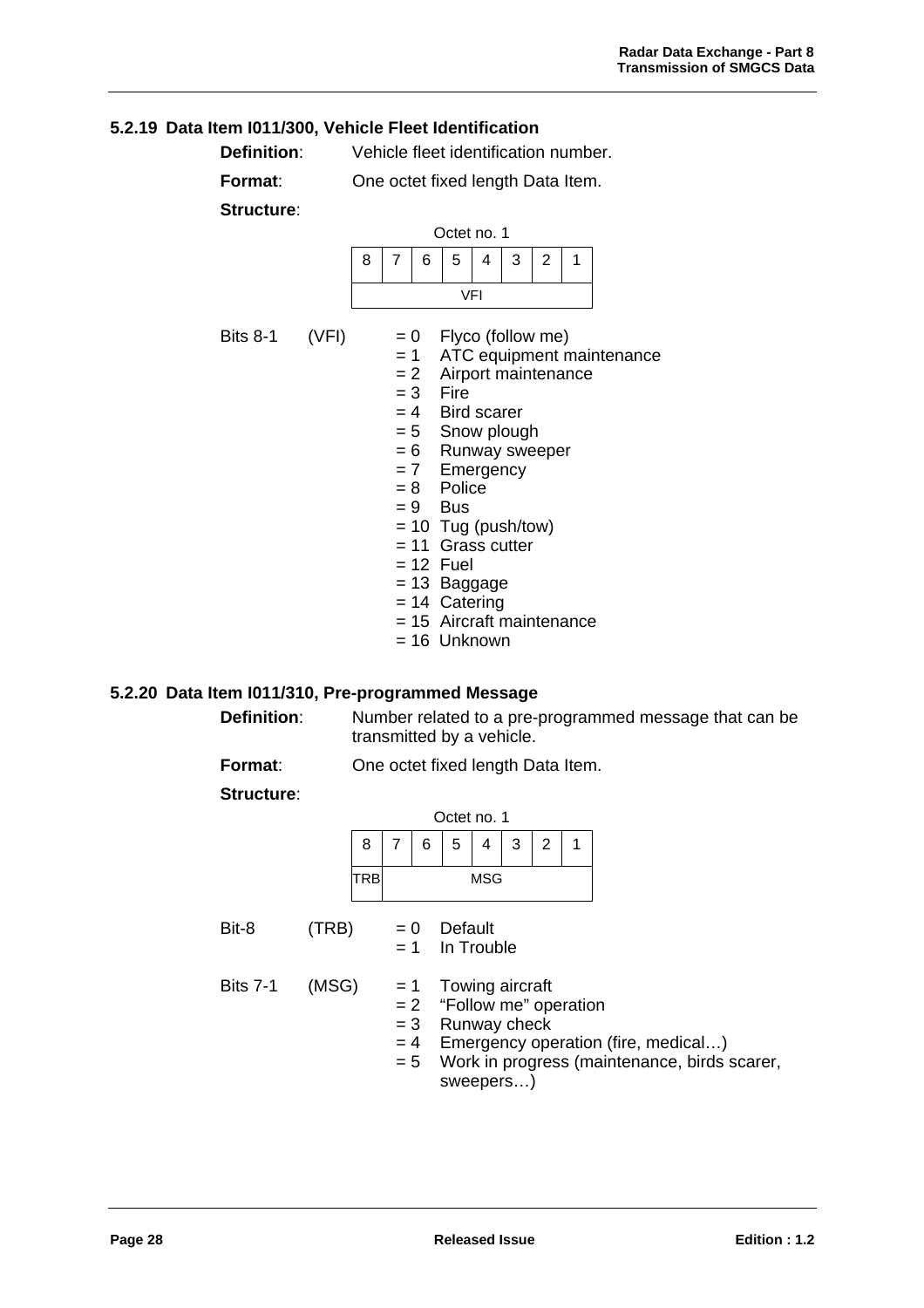#### **5.2.21 Data Item I011/380, Mode-S / ADS-B Related Data**

**Definition :** Data specific to Mode-S / ADS-B.

**Format :** Compound Data Item, comprising a primary subfield of two octets, followed by up to 11 subfields.

#### **Structure of Primary Subfield:**

|           |                |          | Octet no. 1 |           |    |    |                             |                                                                                                                   |
|-----------|----------------|----------|-------------|-----------|----|----|-----------------------------|-------------------------------------------------------------------------------------------------------------------|
| 16        | 15             | 14       | 13          | 12        | 11 | 10 | 9                           |                                                                                                                   |
|           | MB ADR         | 0        | <b>COM</b>  | $\Omega$  | 0  | 0  | <b>FX</b>                   |                                                                                                                   |
|           |                |          | Octet no. 2 |           |    |    |                             |                                                                                                                   |
| 8         | 7              | 6        | 5           | 4         | 3  | 2  | 1                           |                                                                                                                   |
|           | <b>ACT EMC</b> | $\Omega$ | <b>ATC</b>  | 0         | 0  | 0  | <b>FX</b>                   |                                                                                                                   |
| bit-16    |                |          |             | (MB)      |    |    | 0<br>1<br>$=$               | Mode S MB data<br>Absence of Subfield #1<br>Presence of Subfield #1                                               |
| $bit-15$  |                |          |             | (ADR)     |    |    | $\Omega$<br>$=$<br>1<br>$=$ | Aircraft Address<br>Absence of Subfield #2<br>Presence of Subfield #2                                             |
| $bit-14$  |                |          |             |           |    |    |                             | bit set to zero (subfield #3 never sent)                                                                          |
| $bit-13$  |                |          |             | (COM)     |    |    | $= 0$<br>1<br>$=$           | Communications / ACAS<br><b>Capability and Flight Status</b><br>Absence of Subfield #4<br>Presence of Subfield #4 |
|           | bits-12/10     |          |             |           |    |    |                             | bits set to zero (subfields #5 to #7 never sent)                                                                  |
| bit-9     |                |          |             | <b>FX</b> |    |    | $= 0$<br>$= 1$              | <b>Extension indicator-</b><br>no extension<br>extension                                                          |
| bit-8     |                |          |             | (ACT)     |    |    | 0<br>$=$<br>1<br>$=$        | <b>Aircraft Derived Aircraft Type</b><br>Absence of Subfield #8<br>Presence of Subfield #8                        |
| bit-7     |                |          |             | (EMC)     |    |    | 0<br>1<br>$=$               | <b>Emitter Category</b><br>Absence of Subfield #9<br>Presence of Subfield #9                                      |
| bit-6     |                |          |             |           |    |    |                             | bit set to zero (subfield #10 never sent)                                                                         |
| bit-5     |                |          |             | (ATC)     |    |    | $= 0$<br>$=$ 1              | Available Technologies<br>Absence of Subfield#11<br>Presence of Subfield#11                                       |
| $bit-4/2$ |                |          |             | (spare)   |    |    |                             | Spare bits set to zero                                                                                            |
| bit-1     |                |          | FX          |           |    |    | $= 0$<br>$= 1$              | <b>Extension indicator</b><br>no extension<br>extension                                                           |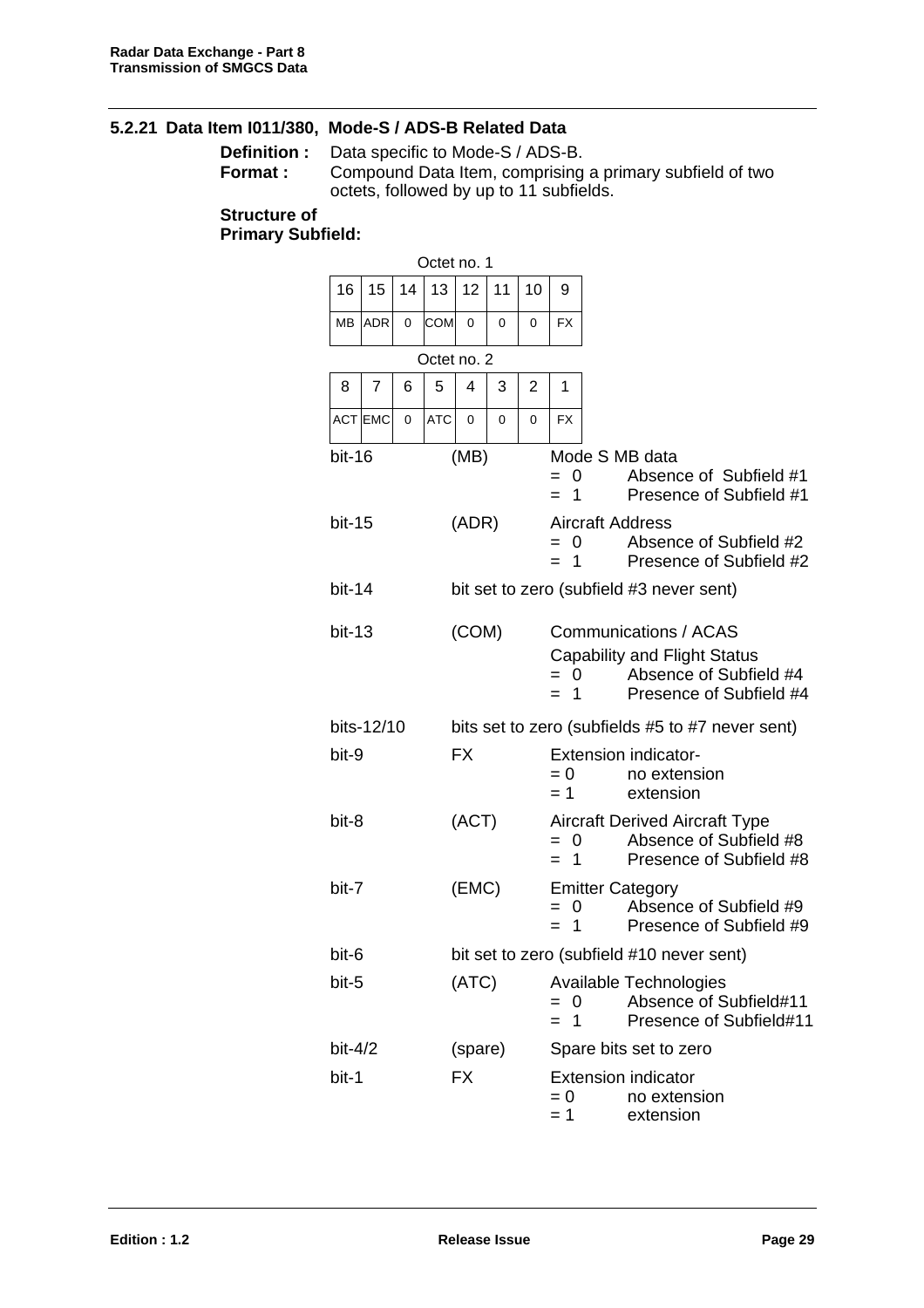#### **Structure of Subfield # 1:**

#### **MODE S MB DATA**

**Format :** Repetitive starting with an one-octet Field Repetition Indicator (REP) followed by at least one BDS report comprising one seven octet BDS register and one octet BDS code.

**Structure:** 







|    |                                                       |  | Octet no. 6 |  |  |  |  |  | Octet no.7 |                  |    |    |  |
|----|-------------------------------------------------------|--|-------------|--|--|--|--|--|------------|------------------|----|----|--|
| 32 | √ 29   28   27   26   25   24   23   22   21  <br>-30 |  |             |  |  |  |  |  |            | 120 <sub>1</sub> | 19 | 18 |  |

|                                                            |                         |    | Octet no. 8 |                                          |  |                                                   | Octet no. 9                        |  |  |  |       |  |   |   |  |  |
|------------------------------------------------------------|-------------------------|----|-------------|------------------------------------------|--|---------------------------------------------------|------------------------------------|--|--|--|-------|--|---|---|--|--|
| 16                                                         | 15                      | 14 | 13          | 5<br>12<br>8<br>9<br>6<br> 11<br>10<br>7 |  |                                                   |                                    |  |  |  |       |  | 3 | 2 |  |  |
|                                                            | LSB<br>BDS <sub>1</sub> |    |             |                                          |  |                                                   |                                    |  |  |  | BDS 2 |  |   |   |  |  |
| bits 72/65<br>(REP)<br><b>Repetition factor</b>            |                         |    |             |                                          |  |                                                   |                                    |  |  |  |       |  |   |   |  |  |
|                                                            | bits 64/9               |    |             | (MB data)                                |  | 56 bit message conveying<br>Mode S B message data |                                    |  |  |  |       |  |   |   |  |  |
| bits $8/5$<br>(BDS1)<br>Comm B data Buffer Store 1 Address |                         |    |             |                                          |  |                                                   |                                    |  |  |  |       |  |   |   |  |  |
| (BDS2)<br>bits $4/1$                                       |                         |    |             |                                          |  |                                                   | Comm B data Buffer Store 2 Address |  |  |  |       |  |   |   |  |  |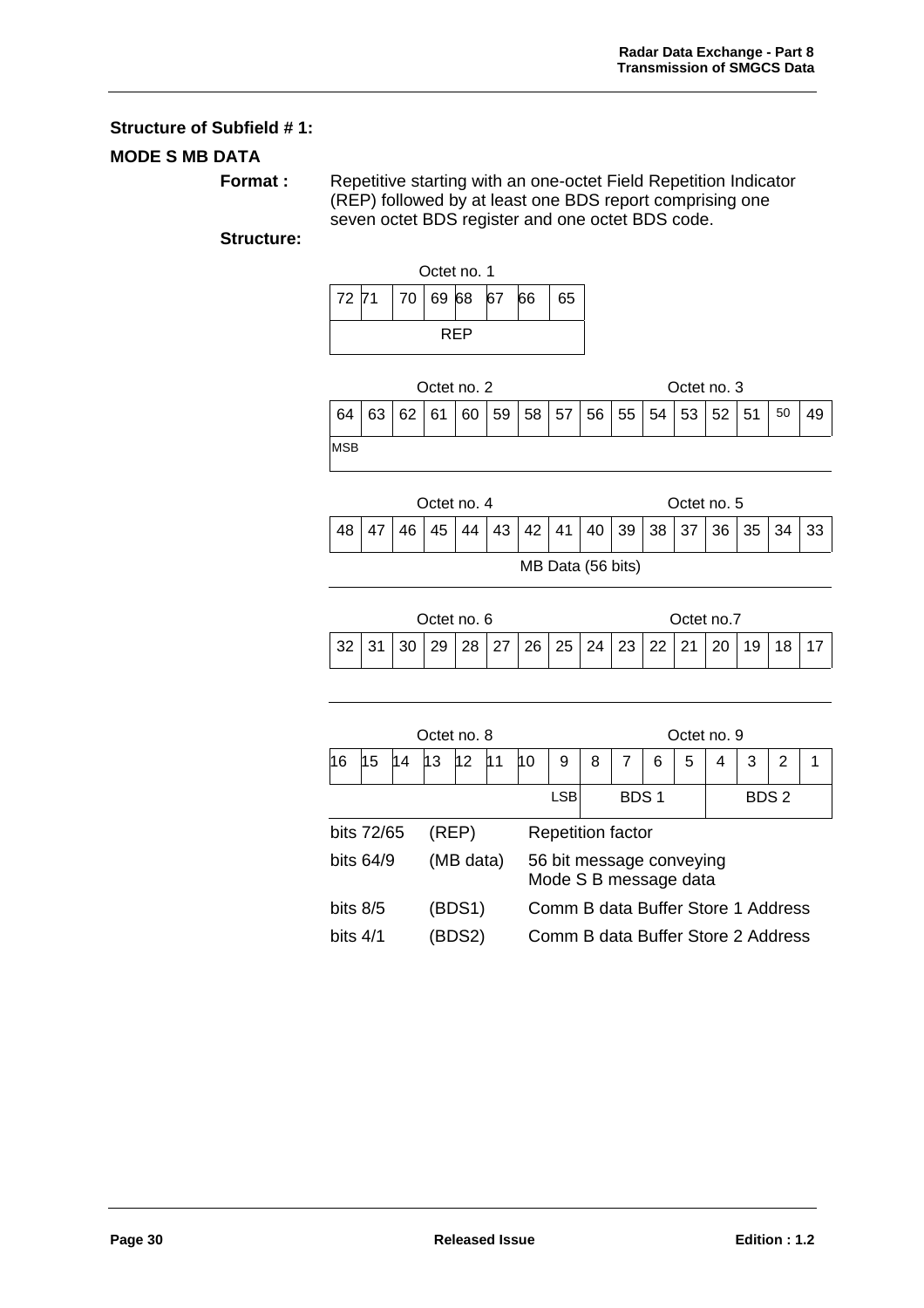### **Structure of Subfield # 2:**

#### **Aircraft Address**





#### **Subfield # 3: Never Sent**

#### **Structure of Subfield # 4:**

#### **Communications/ACAS Capability and Flight Status**

|    |            |                              | Octet no. 1 |                   |                                     |             |          |                                                                                                                                                                                                                                                                                   |         |            | Octet no. 2      |    |    |                  |   |
|----|------------|------------------------------|-------------|-------------------|-------------------------------------|-------------|----------|-----------------------------------------------------------------------------------------------------------------------------------------------------------------------------------------------------------------------------------------------------------------------------------|---------|------------|------------------|----|----|------------------|---|
| 24 | 23         | 22                           | 21          | 20                | 19                                  | 18          | 17       | 16                                                                                                                                                                                                                                                                                | 15      | 14         | 13               | 12 | 11 | 10               | 9 |
|    | <b>COM</b> |                              |             |                   | <b>STAT</b>                         |             | $\Omega$ |                                                                                                                                                                                                                                                                                   | SSC ARC | <b>AIC</b> | B <sub>1</sub> A |    |    | B <sub>1</sub> B |   |
|    |            |                              |             |                   | Octet no. 3                         |             |          |                                                                                                                                                                                                                                                                                   |         |            |                  |    |    |                  |   |
| 8  | 7          | 5<br>3<br>6<br>4<br>$\Omega$ |             |                   |                                     |             | 2        | 1                                                                                                                                                                                                                                                                                 |         |            |                  |    |    |                  |   |
| AC | <b>MN</b>  | DC                           |             |                   | $\Omega$                            | $\mathbf 0$ | $\Omega$ | 0                                                                                                                                                                                                                                                                                 |         |            |                  |    |    |                  |   |
|    | bits-24/22 |                              |             | $=$<br>$=$<br>$=$ | (COM)<br>O<br>1<br>3<br>4<br>5 to 7 | 2           |          | Communications capability of the<br>transponder<br>No communications capability<br>(surveillance only)<br>Comm. A and Comm. B capability<br>Comm. A, Comm. B and Uplink ELM<br>Comm. A, Comm. B, Uplink ELM and<br>Downlink ELM<br>Level 5 Transponder capability<br>Not assigned |         |            |                  |    |    |                  |   |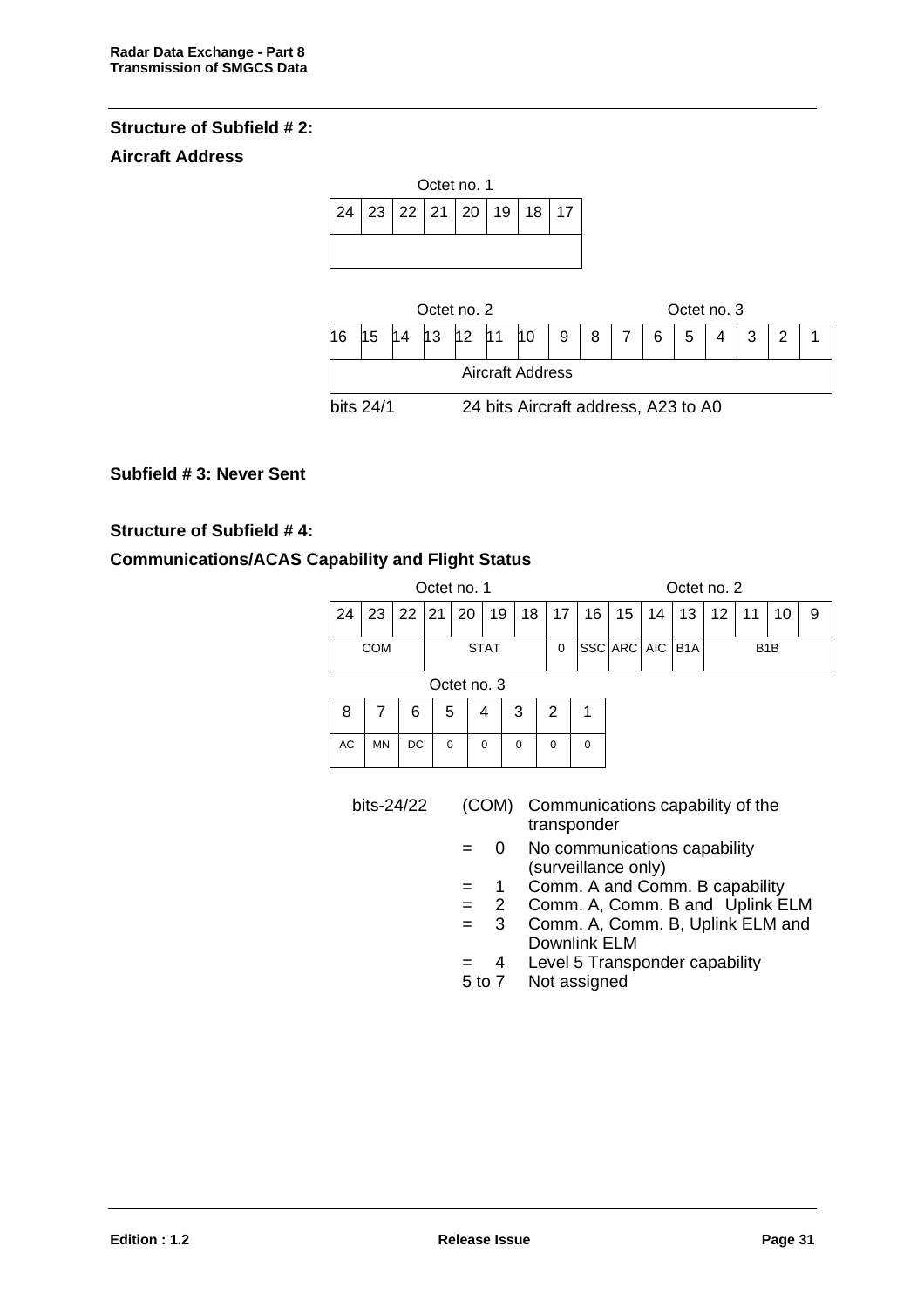| bits-21/18 | (STAT) | <b>Flight Status</b>                                                                          |
|------------|--------|-----------------------------------------------------------------------------------------------|
|            |        | $= 0$ No alert, no SPI, aircraft<br>airborne                                                  |
|            |        | 1 No alert, no SPI, aircraft                                                                  |
|            |        | on ground<br>$= 2$ Alert, no SPI, aircraft<br>airborne                                        |
|            |        | $= 3$ Alert, no SPI, aircraft on                                                              |
|            |        | ground<br>= 4 Alert, SPI, aircraft airborne or                                                |
|            |        | on ground                                                                                     |
|            |        | No alert, SPI, aircraft<br>$= 5$<br>airborne or on ground                                     |
|            |        | = 6 General Emergency<br>= 7 Lifeguard / medical                                              |
|            |        | 8 Minimum fuel                                                                                |
|            |        | 9 No communications                                                                           |
|            |        | 10 Unlawful interference                                                                      |
| $bit-17$   |        | Spare bit set to zero                                                                         |
| $bit-16$   | (SSC)  | Specific service capability<br>No<br>0<br>$=$<br>1 Yes                                        |
| $bit-15$   | (ARC)  | Altitude reporting capability<br>100 ft resolution<br>0<br>=<br>25 ft resolution<br>1.<br>$=$ |
| $bit-14$   | (AIC)  | Aircraft identification capability<br><b>No</b><br>0<br>1 Yes<br>$=$                          |
| bit 13     | (B1A)  | <b>BDS 1,0 bit 16</b>                                                                         |
| bits 12/9  | (B1B)  | BDS 1,0 bits 37/40                                                                            |
| bit-8      | (AC)   | <b>ACAS</b> operational<br>0 No<br>$=$<br>1 Yes                                               |
| bit-7      | (MN)   | Multiple navigational aids operating<br>0 No<br>$=$<br>1 Yes                                  |
| bit-6      | (DC)   | Differential correction<br>0 Yes<br>No<br>1                                                   |
| bits-5/1   |        | Spare bits set to zero                                                                        |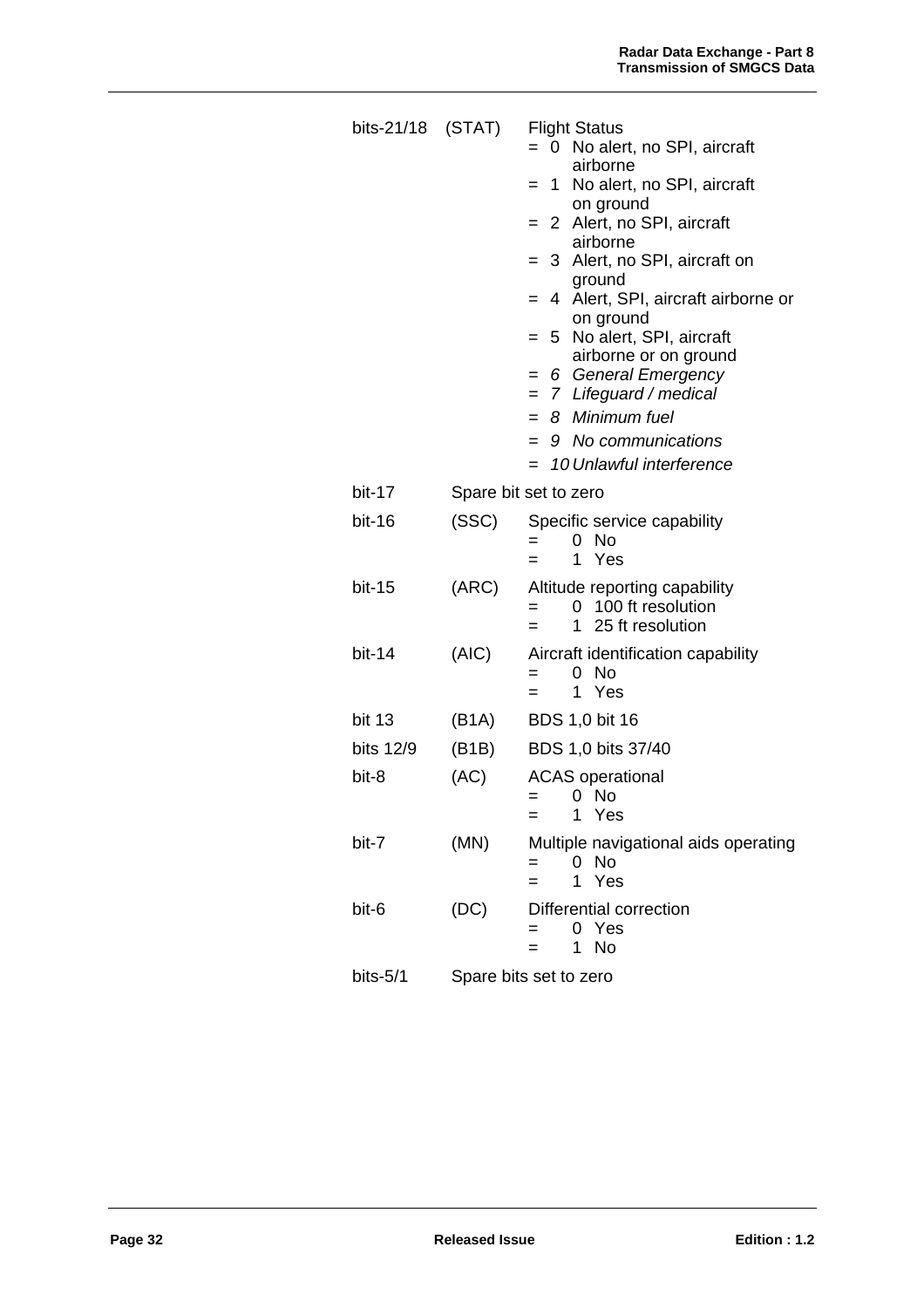**Subfield # 5: Never Sent** 

**Subfield # 6: Never Sent** 

**Subfield # 7: Never Sent** 

**Structure of Subfield # 8:** 

#### **Aircraft Derived Aircraft Type**

|                    |  |  |  | Octet no. 1 |  |  |                                                 |  |             |  | Octet no. 2 |  |  |  |  |
|--------------------|--|--|--|-------------|--|--|-------------------------------------------------|--|-------------|--|-------------|--|--|--|--|
|                    |  |  |  |             |  |  | 32 31 30 29 28 27 26 25 24 23 22 21 20 19 18 17 |  |             |  |             |  |  |  |  |
| <b>Character 1</b> |  |  |  |             |  |  |                                                 |  | Character 2 |  |             |  |  |  |  |
| Octet no. 3        |  |  |  |             |  |  |                                                 |  |             |  | Octet no. 4 |  |  |  |  |

|                 |  |  | Octet no. 3 |  |  |                             |   |   |   | Octet no. 4 |  |  |
|-----------------|--|--|-------------|--|--|-----------------------------|---|---|---|-------------|--|--|
| 16 <sup>1</sup> |  |  |             |  |  | 15   14   13   12   11   10 | 9 | 8 | 6 | 5           |  |  |
| Character 3     |  |  |             |  |  |                             |   |   |   | Character 4 |  |  |

**NOTE:** Each of the four bytes composing the type of an aircraft contains an ASCII Character (upper-case alphanumeric characters with trailing spaces).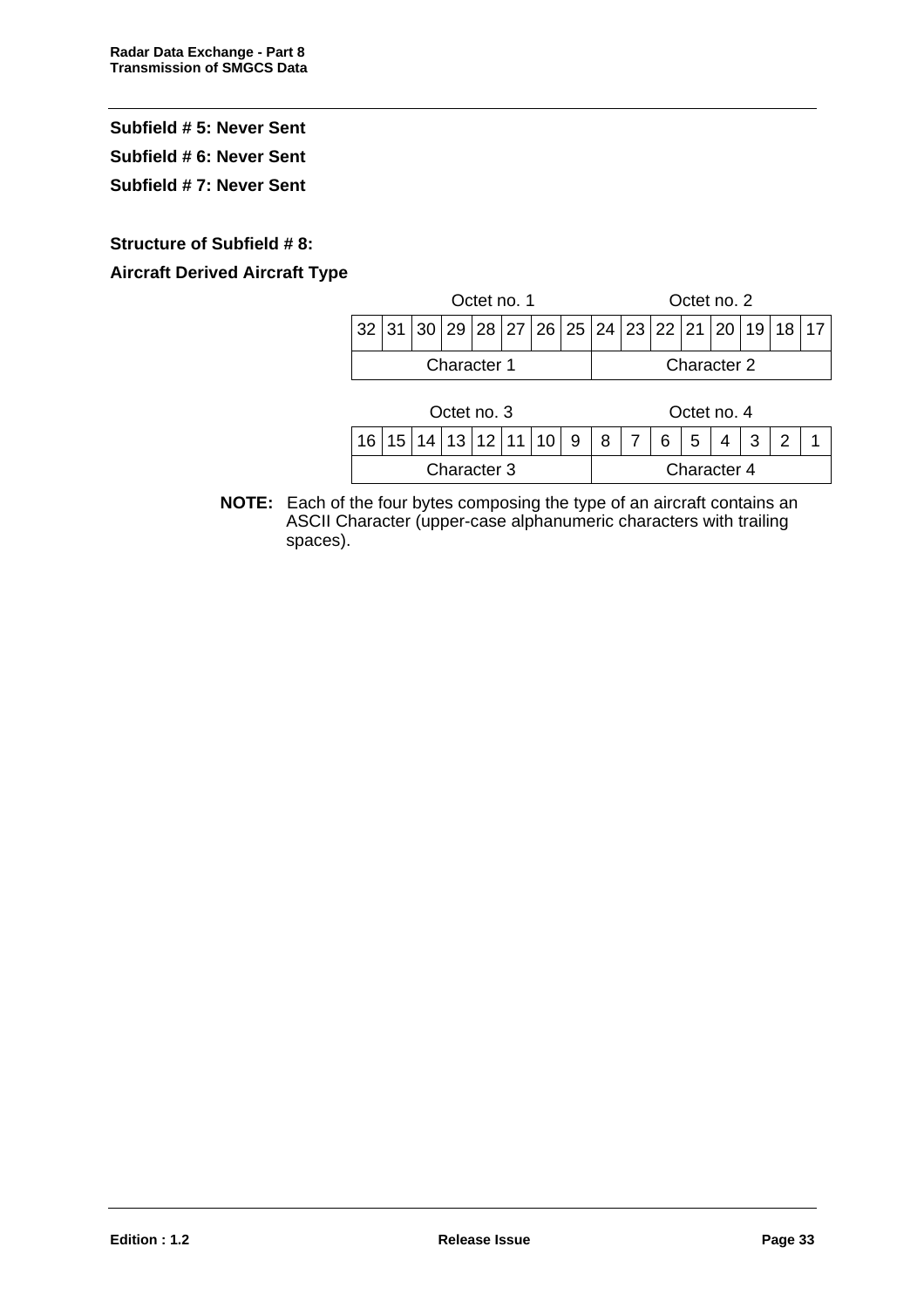#### **Structure of Subfield # 9:**

#### **Emitter Category**



**Subfield # 10: Never Sent** 

#### **Structure of Subfield # 11:**

#### **Available Technologies**

|                                                                                      |            |            |   | Octet no. 1    |                     |   |                  |                      |  |  |
|--------------------------------------------------------------------------------------|------------|------------|---|----------------|---------------------|---|------------------|----------------------|--|--|
| 8                                                                                    | 7          | 6          | 5 | 4              | 3                   | 2 | 1                |                      |  |  |
| <b>VDL</b>                                                                           | <b>MDS</b> | <b>UAT</b> | 0 | 0              | 0                   | 0 | $\Omega$         |                      |  |  |
| bit-8<br>VDL Mode 4 available<br>(VDL)<br>$= 0$<br>$= 1$<br>VDL Mode 4 not available |            |            |   |                |                     |   |                  |                      |  |  |
| bit-7                                                                                |            | (MDS)      |   | $= 0$<br>$= 1$ |                     |   | Mode S available | Mode S not available |  |  |
| bit-6                                                                                |            | (UAT)      |   | $= 1$          | $= 0$ UAT available |   |                  | UAT not available    |  |  |
| bits-5/1 spare bits set to zero                                                      |            |            |   |                |                     |   |                  |                      |  |  |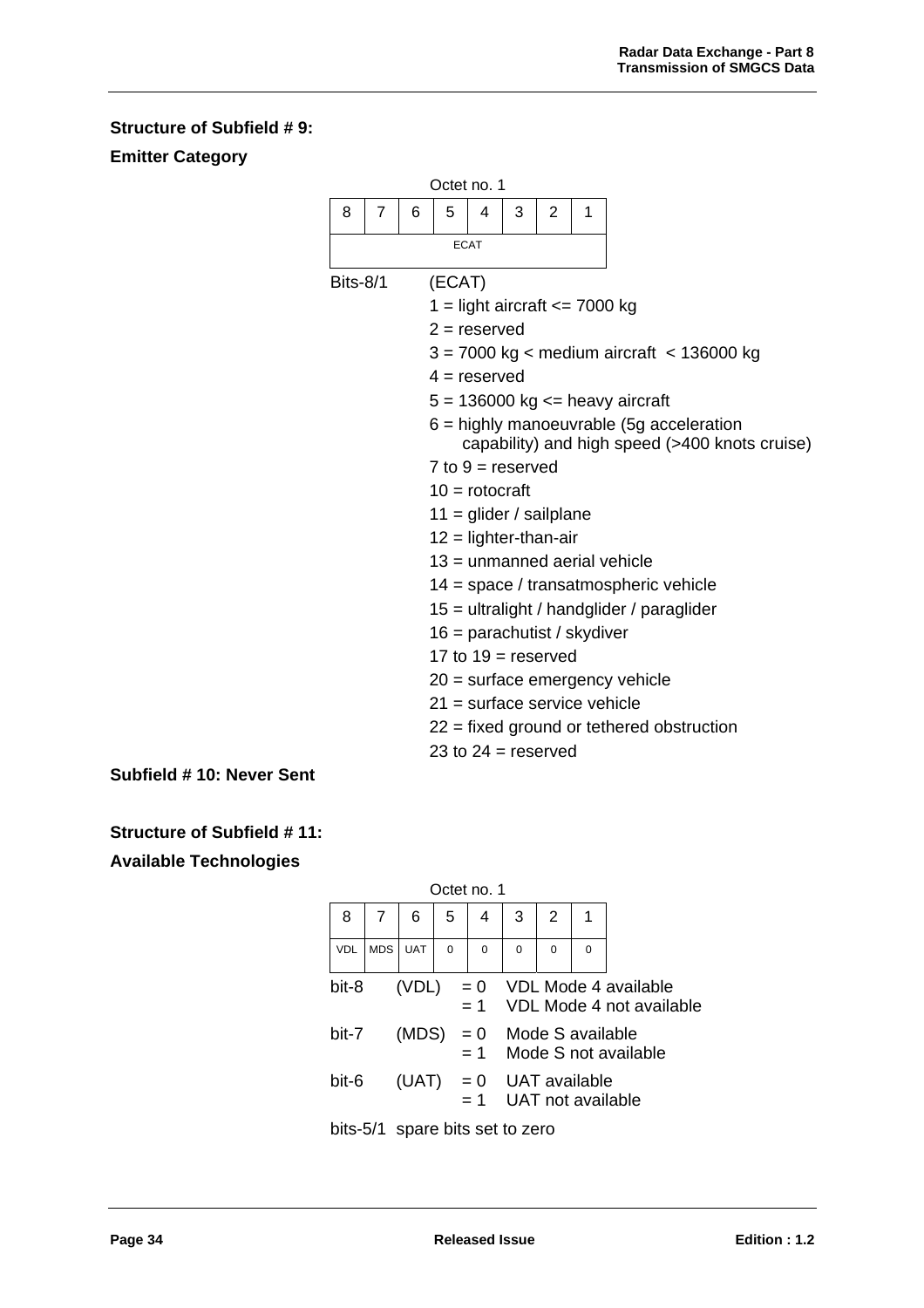#### **5.2.22 Data Item I011/390, Flight Plan Related Data**

**Definition :** All flight plan related information.

**Format :** Compound Data Item, comprising a primary subfield of two octets, followed by up to fourteen subfields.

#### **Structure of Primary Subfield:**

|  | Octet no. 1 |  |                                                |  |
|--|-------------|--|------------------------------------------------|--|
|  |             |  | $16$   $15$   $14$   $13$   $12$   $11$   $10$ |  |
|  |             |  | TAG CSN IFI FCT TAC WTC DEP FX                 |  |

|          |                             |   | Octet no. 2 |       |       |                |                 |                                                                                                        |
|----------|-----------------------------|---|-------------|-------|-------|----------------|-----------------|--------------------------------------------------------------------------------------------------------|
| 8        | 7                           | 6 | 5           | 4     | 3     | $\overline{2}$ | 1               |                                                                                                        |
|          | DST RDS CFL CTL TOD AST STS |   |             |       |       |                | $\overline{FX}$ |                                                                                                        |
| $bit-16$ |                             |   |             | (TAG) |       |                |                 | <b>FPPS Identification Tag</b><br>$= 0$ Absence of Subfield #1<br>1 Presence of Subfield #1<br>$=$ $-$ |
| $bit-15$ |                             |   |             | (CSN) |       |                |                 | Callsign<br>$= 0$ Absence of Subfield #2<br>1 Presence of Subfield #2<br>$=$ $-$                       |
| $bit-14$ |                             |   |             | (IFI) |       |                |                 | IFPS_FLIGHT_ID<br>$= 0$ Absence of Subfield #3<br>1 Presence of Subfield #3                            |
| $bit-13$ |                             |   |             | (FCT) |       |                |                 | <b>Flight Category</b><br>$=$ 0 Absence of Subfield #4<br>1 Presence of Subfield #4<br>$=$             |
| bit-12   |                             |   |             | (TAC) |       |                |                 | <b>Type of Aircraft</b><br>$= 0$ Absence of Subfield #5<br>$=$ 1 Presence of Subfield #5               |
| bit-11   |                             |   |             |       | (WTC) |                |                 | <b>Wake Turbulence Category</b><br>$= 0$ Absence of Subfield #6<br>1 Presence of Subfield #6           |
| $bit-10$ |                             |   |             | (DEP) |       |                |                 | Departure Airport<br>$= 0$ Absence of Subfield #7<br>1 Presence of Subfield #7                         |
| bit-9    |                             |   |             | FX    |       |                |                 | <b>Extension indicator</b><br>0 no extension<br>= 1 extension                                          |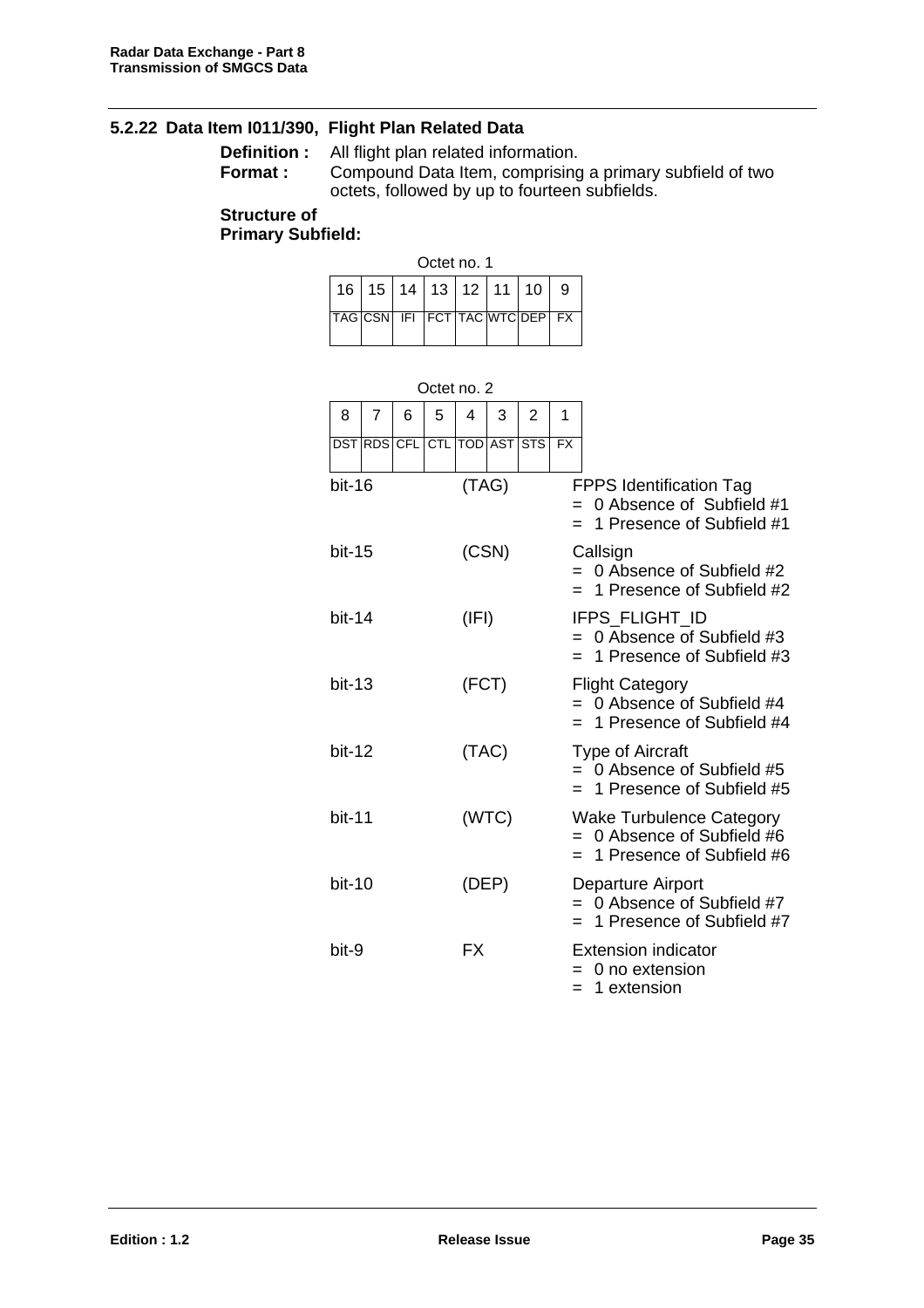| bit-8   | (DST) | <b>Destination Airport</b><br>$= 0$ Absence of Subfield #8<br>= 1 Presence of Subfield #8          |
|---------|-------|----------------------------------------------------------------------------------------------------|
| bit-7   | (RDS) | <b>Runway Designation</b><br>$= 0$ Absence of Subfield #9<br>1 Presence of Subfield #9             |
| bit-6   | (CFL) | <b>Current Cleared Flight Level</b><br>$= 0$ Absence of Subfield #10<br>1 Presence of Subfield #10 |
| bit-5   | (CTL) | <b>Current Control Position</b><br>$= 0$ Absence of Subfield #11<br>= 1 Presence of Subfield #11   |
| bit-4   | (TOD) | Time of Departure<br>= 0 Absence of Subfield #12<br>1 Presence of Subfield #12                     |
| $bit-3$ | (AST) | Aircraft Stand<br>$= 0$ Absence of Subfield #13<br>1 Presence of Subfield #13                      |
| bit-2   | (STS) | <b>Stand Status</b><br>$=$ 0 Absence of Subfield #14<br>1 Presence of Subfield #14                 |
| bit-1   | FX    | <b>Extension indicator</b><br>no extension<br>0<br>extension<br>1                                  |

# **Structure of Subfield # 1:**

# **FPPS Identification Tag**

|    |            |    | Octet no. 1<br>Octet no. 2<br>$ 13 \t12 \t11$<br>10<br>8<br>5<br>9<br>6<br><b>SAC</b><br><b>SIC</b><br>(SAC)<br>System Area Code |       |  |  |  |  |  |  |  |                             |  |  |  |
|----|------------|----|----------------------------------------------------------------------------------------------------------------------------------|-------|--|--|--|--|--|--|--|-----------------------------|--|--|--|
| 16 | 15         | 14 |                                                                                                                                  |       |  |  |  |  |  |  |  | <b>System Identity Code</b> |  |  |  |
|    |            |    |                                                                                                                                  |       |  |  |  |  |  |  |  |                             |  |  |  |
|    | bits 16/9  |    |                                                                                                                                  |       |  |  |  |  |  |  |  |                             |  |  |  |
|    | bits $8/1$ |    |                                                                                                                                  | (SIC) |  |  |  |  |  |  |  |                             |  |  |  |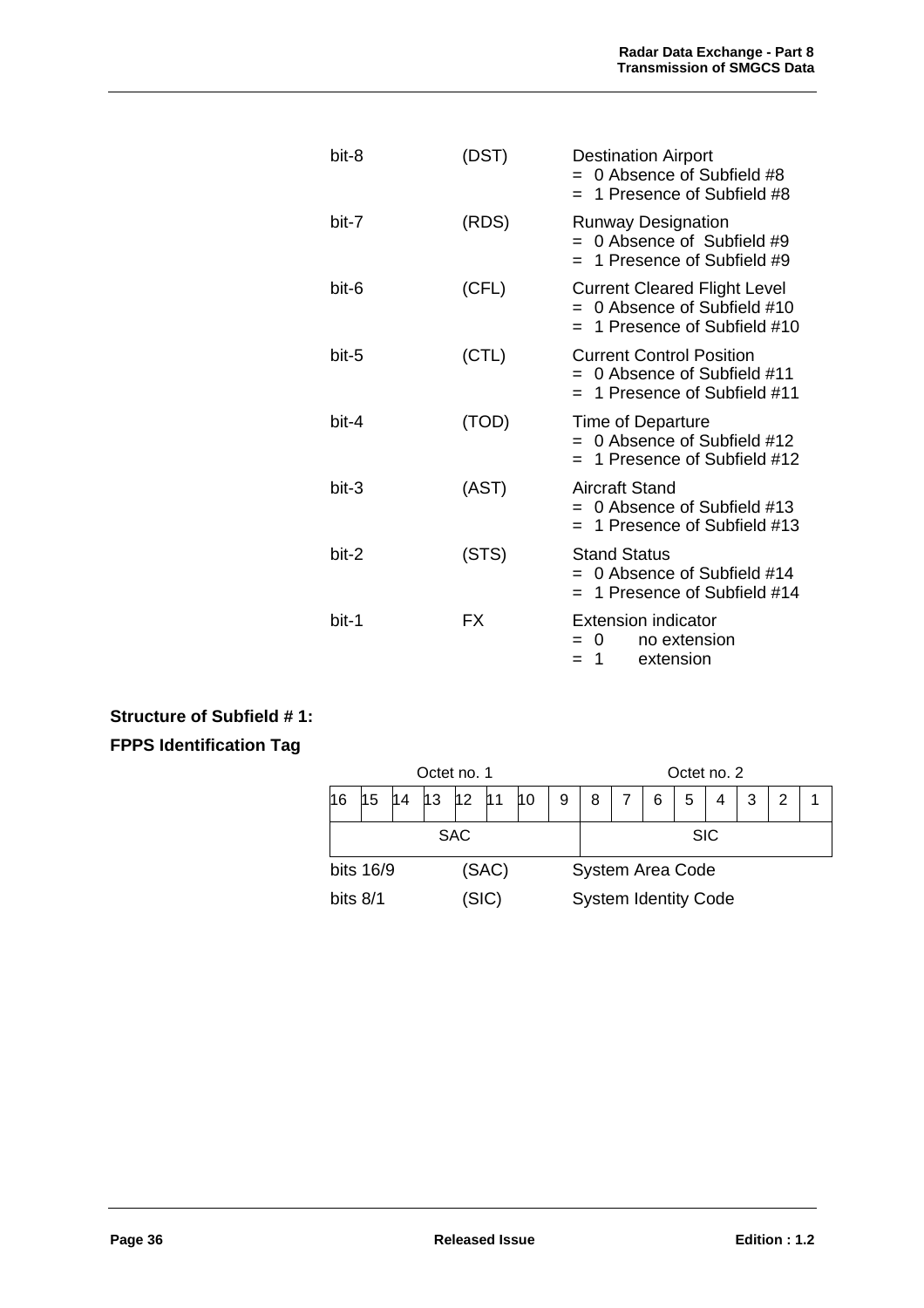#### **Structure of Subfield # 2:**

#### **Callsign**

|  |                         | Octet no. 1 |  |  |
|--|-------------------------|-------------|--|--|
|  | 56 55 54 53 52 51 59 49 |             |  |  |
|  |                         | Character 1 |  |  |

|    |  | Octet no. 2        |    |    |    |    |          | Octet no. 3 |     |        |     |    |
|----|--|--------------------|----|----|----|----|----------|-------------|-----|--------|-----|----|
| 48 |  | 45                 | 44 | 43 | 42 | 41 | 40 39 38 | -37         | -36 | ' 35 . | -34 | 33 |
|    |  | <b>Character 2</b> |    |    |    |    |          | Character 3 |     |        |     |    |
|    |  |                    |    |    |    |    |          |             |     |        |     |    |

|  | Octet no. 4 |                                  |  |  |  | Octet no. 5 |                 |  |
|--|-------------|----------------------------------|--|--|--|-------------|-----------------|--|
|  |             | 30 29 28 27 26 25 24 23 22 21 20 |  |  |  |             | 19 <sup>1</sup> |  |
|  | Character 4 |                                  |  |  |  | Character 5 |                 |  |

|    |    | Octet no. 6    |     |   |  |   | Octet no. 7 |   |  |
|----|----|----------------|-----|---|--|---|-------------|---|--|
| 16 | 14 | $13 \t12 \t11$ | ח 1 | 8 |  | 5 |             | 2 |  |
|    |    | Character 6    |     |   |  |   | Character 7 |   |  |

**NOTE -** Each of the seven Octets contains an ASCII Character. The Callsign is always left adjusted. It contains up to seven upper-case alphanumeric characters, the remaining character positions (if any) are padded with space characters.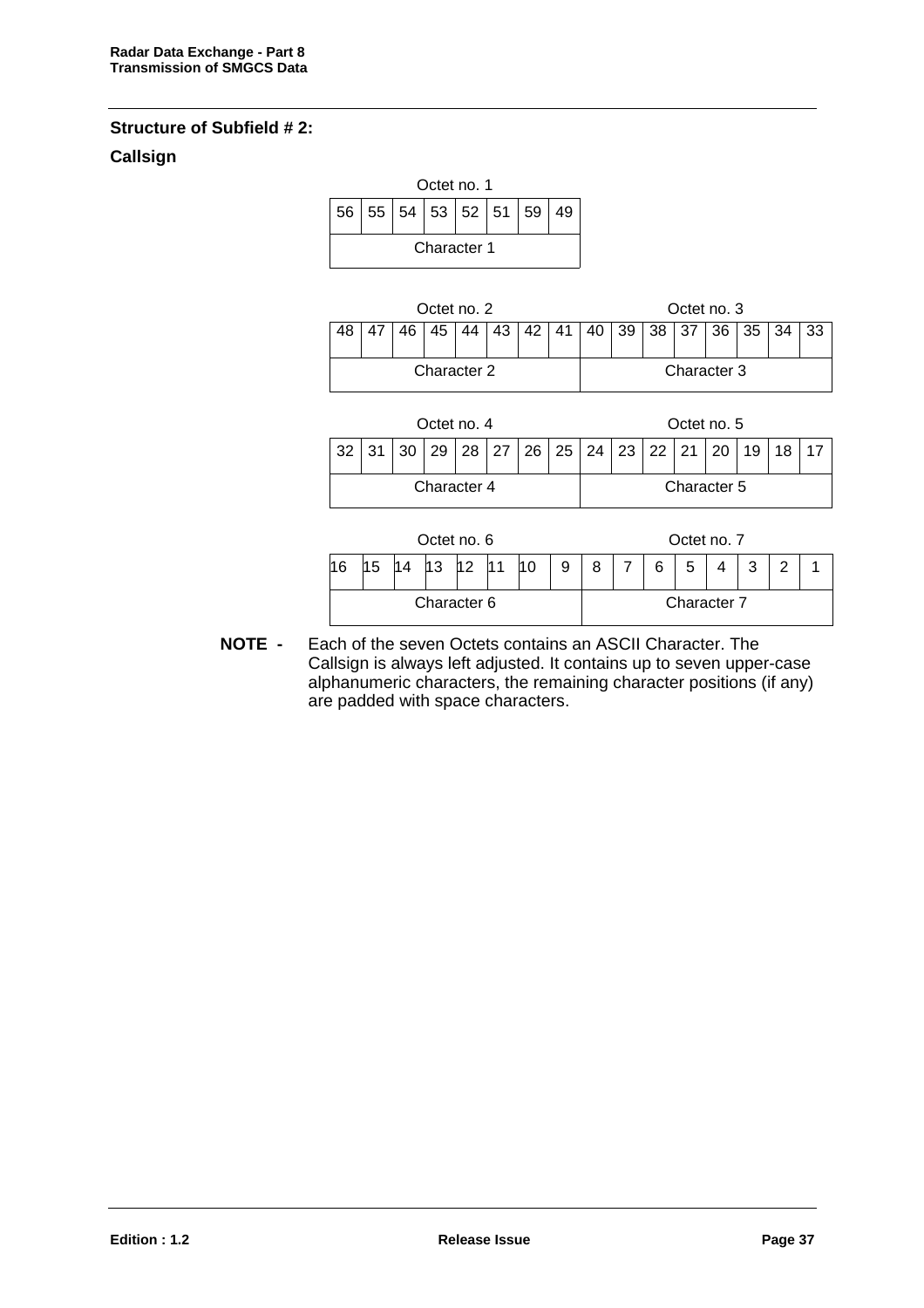#### **Structure of Subfield # 3: IFPS\_FLIGHT\_ID**

|                                                            | Octet no. 1<br>Octet no. 2                                                                                                                                                                                      |                  |                                                                                                                         |             |           |             |                                              |                             |                    |                |            |                                                                                                 |    |    |                                |            |
|------------------------------------------------------------|-----------------------------------------------------------------------------------------------------------------------------------------------------------------------------------------------------------------|------------------|-------------------------------------------------------------------------------------------------------------------------|-------------|-----------|-------------|----------------------------------------------|-----------------------------|--------------------|----------------|------------|-------------------------------------------------------------------------------------------------|----|----|--------------------------------|------------|
|                                                            | 32                                                                                                                                                                                                              | 31               | 30                                                                                                                      | 29          | 28        | 27          | 26                                           | 25                          | 24                 | 23             | 22         | 21                                                                                              | 20 | 19 | 18                             | 17         |
|                                                            |                                                                                                                                                                                                                 | <b>TYP</b>       | 0                                                                                                                       | 0           | $\pmb{0}$ |             |                                              |                             |                    |                | <b>NBR</b> |                                                                                                 |    |    |                                |            |
|                                                            |                                                                                                                                                                                                                 |                  |                                                                                                                         | Octet no. 3 |           |             |                                              |                             |                    |                |            | Octet no. 4                                                                                     |    |    |                                |            |
|                                                            | 16                                                                                                                                                                                                              | 15               | 14                                                                                                                      | 13          | 12        | 11          | 10                                           | 9                           | 8                  | $\overline{7}$ | 6          | 5                                                                                               | 4  | 3  | $\overline{2}$                 | 1          |
|                                                            |                                                                                                                                                                                                                 |                  |                                                                                                                         |             |           |             |                                              |                             |                    |                |            |                                                                                                 |    |    |                                | <b>LSB</b> |
|                                                            |                                                                                                                                                                                                                 | Bits-32/31       |                                                                                                                         |             |           |             | $(TYP) = 00$ Plan Number<br>$=$<br>11<br>$=$ | 01<br>10 <sup>1</sup>       |                    |                |            | Unit 1 internal flight number<br>Unit 2 internal flight number<br>Unit 3 internal flight number |    |    |                                |            |
|                                                            |                                                                                                                                                                                                                 | Bits-30/28       |                                                                                                                         |             |           |             | spare bits set to zero                       |                             |                    |                |            |                                                                                                 |    |    |                                |            |
| <b>Structure of Subfield #4:</b><br><b>Flight Category</b> |                                                                                                                                                                                                                 | <b>Bits-27/1</b> |                                                                                                                         |             |           | (NBR)       |                                              | Number from 0 to 99 999 999 |                    |                |            |                                                                                                 |    |    |                                |            |
|                                                            | Octet no. 1                                                                                                                                                                                                     |                  |                                                                                                                         |             |           |             |                                              |                             |                    |                |            |                                                                                                 |    |    |                                |            |
|                                                            | 8                                                                                                                                                                                                               | $\overline{7}$   | 6                                                                                                                       | 5           | 4         | 3           | $\overline{2}$                               | 1                           |                    |                |            |                                                                                                 |    |    |                                |            |
|                                                            |                                                                                                                                                                                                                 | GAT/OAT          |                                                                                                                         | FR1/FR2     |           | <b>RVSM</b> | <b>HPR</b>                                   | $\mathbf 0$                 |                    |                |            |                                                                                                 |    |    |                                |            |
|                                                            | bits 8/7                                                                                                                                                                                                        |                  |                                                                                                                         |             |           |             | (GAT/OAT)                                    | $=$<br>$=$<br>=             | $00\,$<br>01<br>10 |                |            | Unknown<br><b>General Air Traffic</b>                                                           |    |    | <b>Operational Air Traffic</b> |            |
|                                                            | 11<br>Not applicable<br>$=$<br>bits 6/5<br>(FR1/FR2)<br>00<br><b>Instrument Flight Rules</b><br>$=$<br>01<br>Visual Flight rules<br>10<br>Not applicable<br>11<br><b>Controlled Visual Flight</b><br>=<br>Rules |                  |                                                                                                                         |             |           |             |                                              |                             |                    |                |            |                                                                                                 |    |    |                                |            |
|                                                            | bits 4/3<br>(RVSM)<br>Unknown<br>- 00<br>$=$<br>01<br>Approved<br>10<br>Exempt<br>$=$<br>Not Approved<br>11<br>$=$                                                                                              |                  |                                                                                                                         |             |           |             |                                              |                             |                    |                |            |                                                                                                 |    |    |                                |            |
|                                                            | bit 2                                                                                                                                                                                                           |                  | (HPR)<br><b>Normal Priority Flight</b><br>$\overline{0}$<br>$=$<br><b>High Priority Flight</b><br>$\overline{1}$<br>$=$ |             |           |             |                                              |                             |                    |                |            |                                                                                                 |    |    |                                |            |
|                                                            | bit 1                                                                                                                                                                                                           |                  |                                                                                                                         |             |           |             | Spare bit set to zero                        |                             |                    |                |            |                                                                                                 |    |    |                                |            |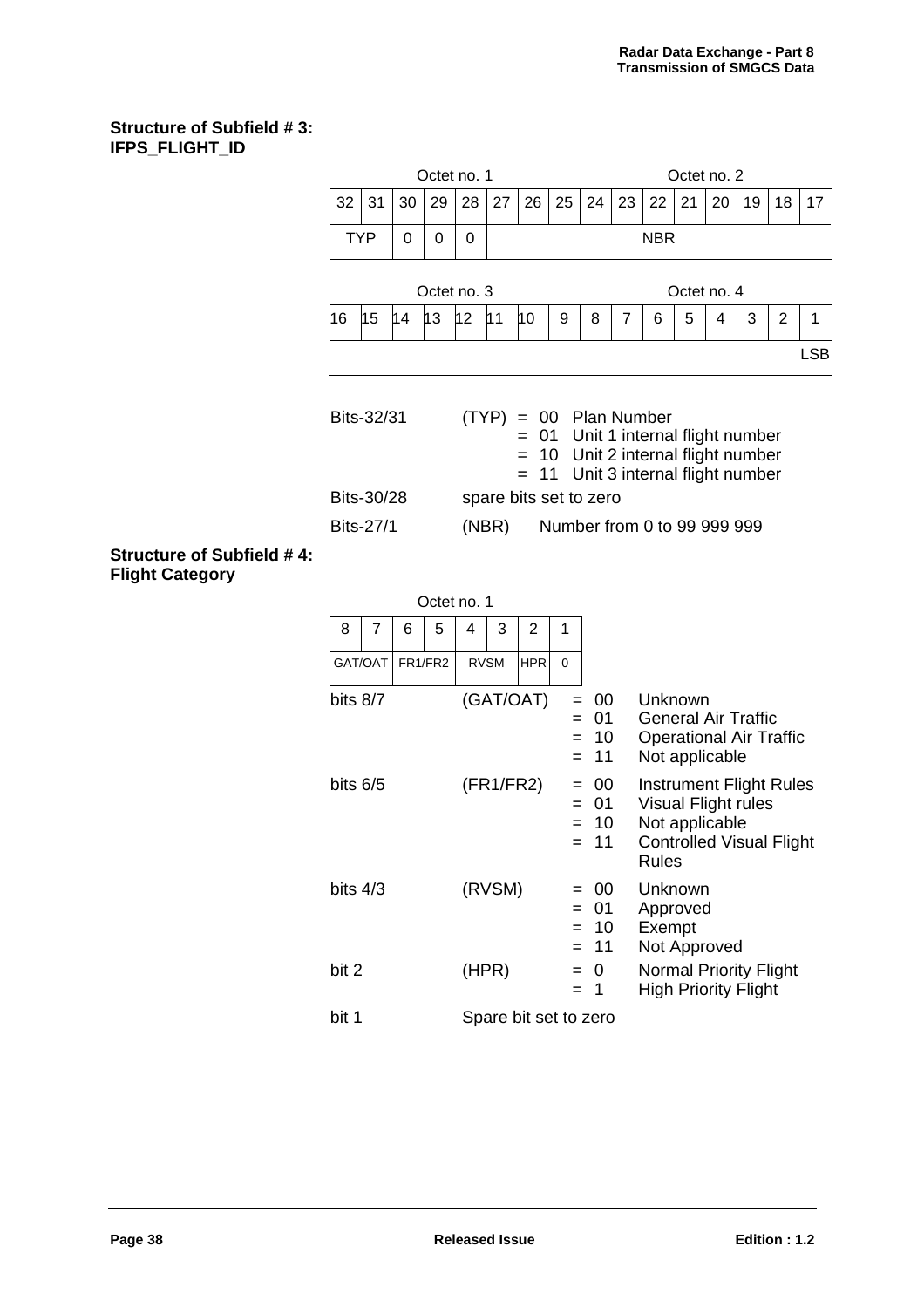#### **Structure of Subfield # 5: Type of Aircraft**





#### **NOTES**

- 1. Each of the four Octets composing the type of an aircraft contains an ASCII Character (upper-case alphabetic characters with trailing spaces).
- 1. The types of aircraft are defined in the ICAO Document 4444.

#### **Structure of Subfield # 6: Wake Turbulence Category**



bits 8/1 Wake Turbulence Category is an ASCII character code which may have the following values :  $L =$ Light

- $M = Medium$
- $H = Heavy$
- $J = "Super"$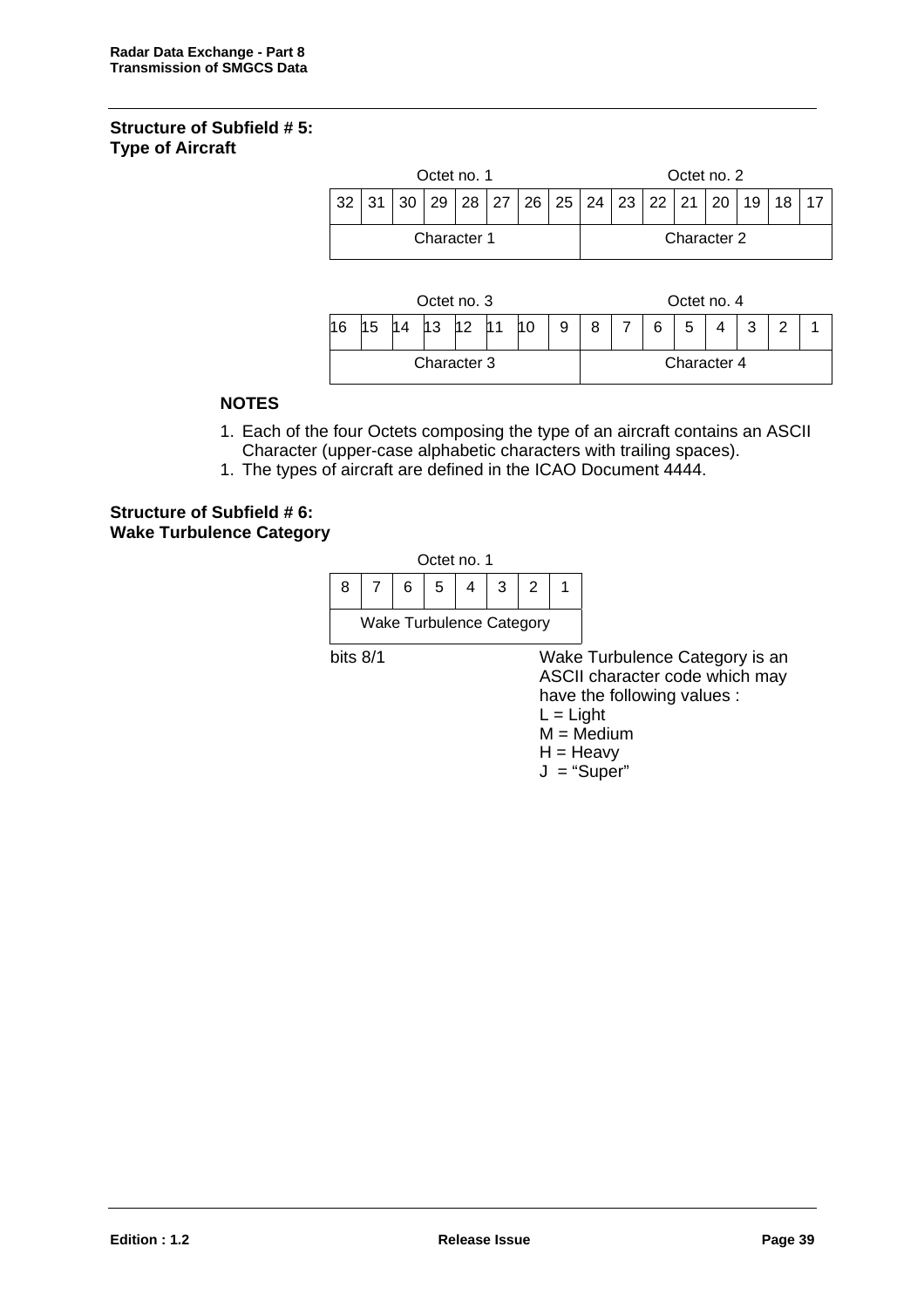#### **Structure of Subfield # 7: Departure Airport**

|  |                                                                | Octet no. 1 |  |  |  |  |  |  | Octet no. 2        |  |  |
|--|----------------------------------------------------------------|-------------|--|--|--|--|--|--|--------------------|--|--|
|  | 30   29   28   27   26   25   24   23   22   21   20   19   18 |             |  |  |  |  |  |  |                    |  |  |
|  |                                                                | Character 1 |  |  |  |  |  |  | <b>Character 2</b> |  |  |

|    |    |              | Octet no. 3     |                  |   |   |   |   | Octet no.4  |   |  |
|----|----|--------------|-----------------|------------------|---|---|---|---|-------------|---|--|
| 16 | 15 | $\mathbf{A}$ | $ 13 \t12 \t11$ | 10 <sup>10</sup> | 9 | 8 | 6 | 5 |             | 2 |  |
|    |    |              | Character 3     |                  |   |   |   |   | Character 4 |   |  |

#### **NOTES**

- 1. Each of the four Octets composing the name of an airport contains an ASCII Character (upper case alphabetic).
- 1. The Airport Names are indicated in the ICAO Location Indicators book.

#### **Structure of Subfield # 8 Destination Airport**

| Octet no. 1<br>32<br>Character 1 |  |                                                                |  |  |  |  |  |  | Octet no. 2 |  |  |  |
|----------------------------------|--|----------------------------------------------------------------|--|--|--|--|--|--|-------------|--|--|--|
|                                  |  | 30   29   28   27   26   25   24   23   22   21   20   19   18 |  |  |  |  |  |  |             |  |  |  |
|                                  |  |                                                                |  |  |  |  |  |  | Character 2 |  |  |  |

|    | Octet no. 3<br>10 <sup>10</sup><br>$ 13 \t12 \t11$<br>14<br>15<br>Character 3 |  |  |  |  |  |   |   |                |   | Octet no. 4<br>5<br>Character 4 |  |  |  |  |
|----|-------------------------------------------------------------------------------|--|--|--|--|--|---|---|----------------|---|---------------------------------|--|--|--|--|
| 16 |                                                                               |  |  |  |  |  | 9 | 8 | $\overline{ }$ | 6 |                                 |  |  |  |  |
|    |                                                                               |  |  |  |  |  |   |   |                |   |                                 |  |  |  |  |

### **NOTES**

- 1. Each of the four Octets composing the name of an airport contains an ASCII Character (upper case alphabetic).
- 1. The Airport Names are indicated in the ICAO Location Indicators book.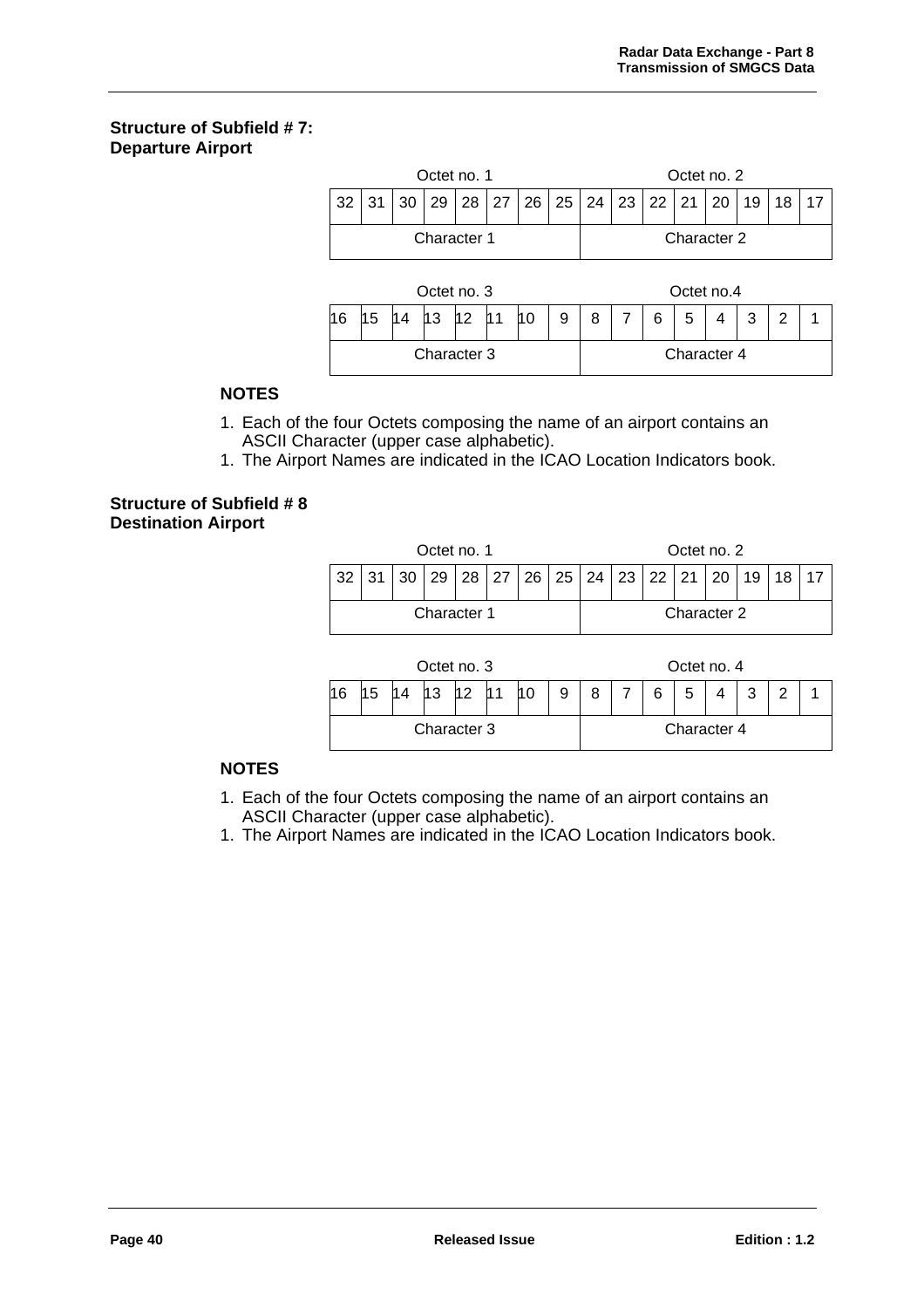#### **Structure of Subfield # 9: Runway Designation**

|    |                                                                             |  |  |  |  |  |  |                 | Octet no. 2 |  |  |
|----|-----------------------------------------------------------------------------|--|--|--|--|--|--|-----------------|-------------|--|--|
| 24 |                                                                             |  |  |  |  |  |  |                 |             |  |  |
|    | Octet no. 1<br>23 22 21 20 19 18 17 16 15 14 13 12 11 10<br>NU <sub>1</sub> |  |  |  |  |  |  | NU <sub>2</sub> |             |  |  |



### **NOTES**

- 1. NU1, NU2 and LTR each contain an ASCII character (upper-case alphabetic).
- 2. For details refer to ICAO Annex 14, chapter 5.

#### **Structure of Subfield # 10: Current Cleared Flight Level**



#### **Structure of Subfield # 11: Current Control Position**

|            |    | Octet no. 1 |                  |            |    |                                 |   |  |   | Octet no. 2                                   |   |   |  |  |
|------------|----|-------------|------------------|------------|----|---------------------------------|---|--|---|-----------------------------------------------|---|---|--|--|
| 5          | 14 | 13          | 12 <sup>12</sup> |            | 10 | 9                               | 8 |  | 6 | 5                                             | 4 | 3 |  |  |
|            |    |             | Centre           |            |    | Position                        |   |  |   |                                               |   |   |  |  |
| bits 16/9  |    |             |                  | (Centre)   |    | 8-bit group Identification code |   |  |   |                                               |   |   |  |  |
| bits $8/1$ |    |             |                  | (Position) |    |                                 |   |  |   | 8-bit Control Position<br>identification code |   |   |  |  |

**NOTE -** The centre and the control position identification codes have to be defined between communication partners.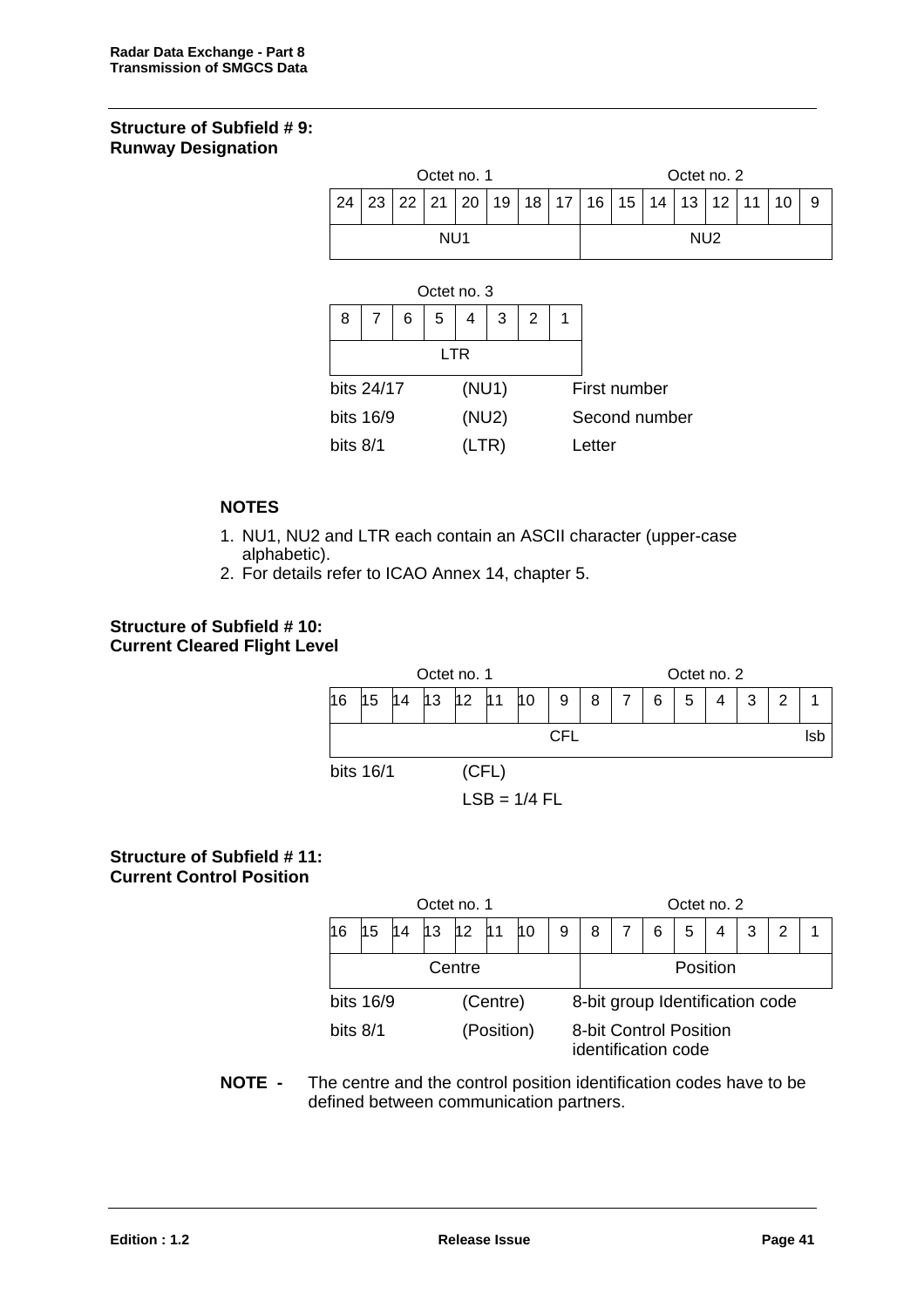#### **Structure of Subfield # 12: Time of Departure**

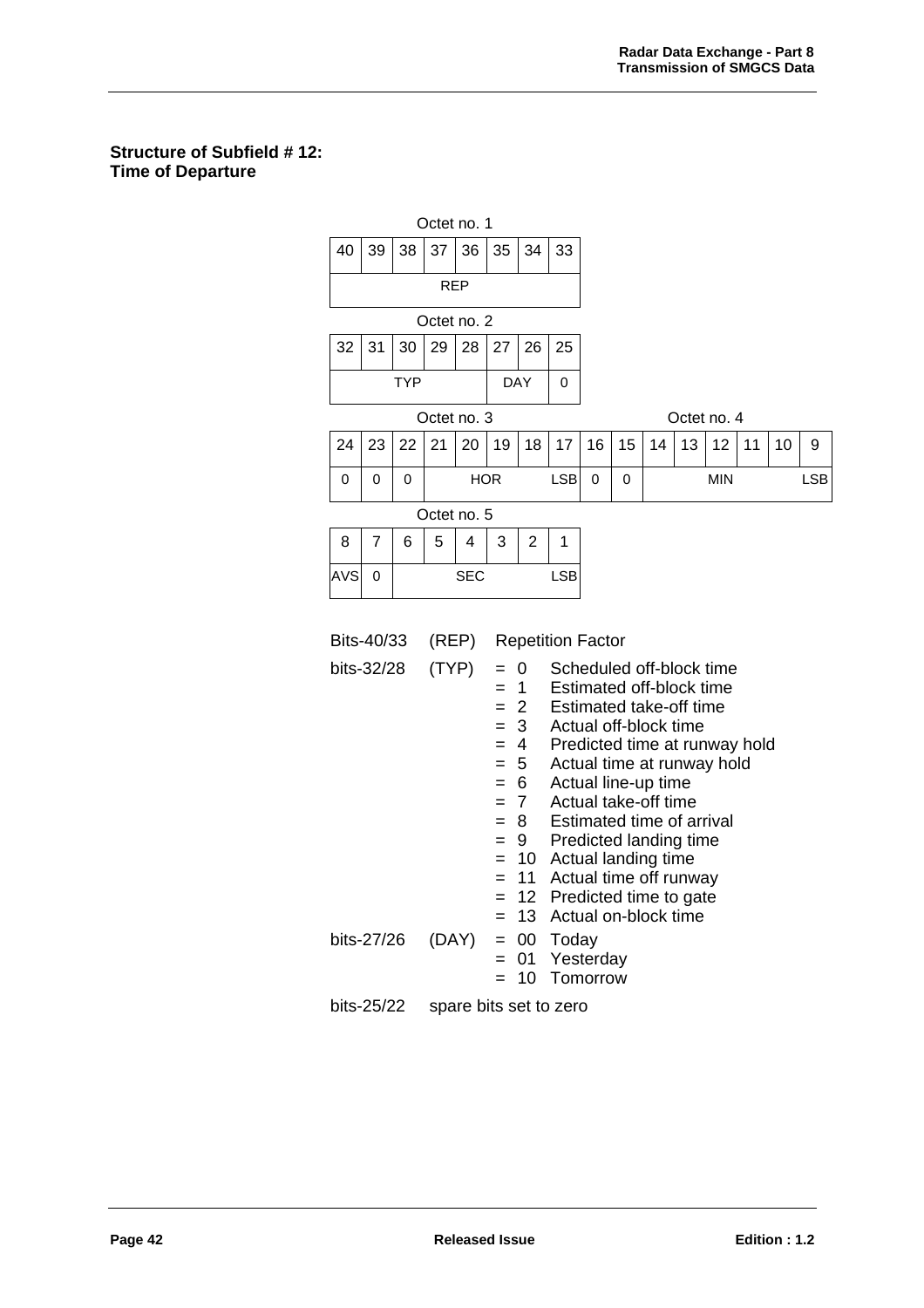| bits-21/17   |       | (HOR) Hours, from 0 to 23                                    |
|--------------|-------|--------------------------------------------------------------|
| bits-16/15   |       | spare bits set to zero                                       |
| bits- $14/9$ | (MIN) | Minutes, from 0 to 59                                        |
| bit-8        |       | $(AVS) = 0$ Seconds available<br>$= 1$ Seconds not available |
| bit-7        |       | spare bits set to zero                                       |
| $bits-6/1$   | (SEC) | Seconds, from 0 to 59                                        |

**NOTE -** Estimated times are derived from flight plan systems. Predicted times are derived by the fusion system, based on surveillance data.

**Structure of Subfield # 13: Aircraft Stand** 





|    |    |    | Octet no. 5 |    |                            |  |   |                |   |   |   |  |
|----|----|----|-------------|----|----------------------------|--|---|----------------|---|---|---|--|
| 16 | 15 | 14 | $13$ $12$   | 11 | 10                         |  | 8 | $\overline{ }$ | 6 | 5 | ົ |  |
|    |    |    | Character 5 |    | Octet no. 6<br>Character 6 |  |   |                |   |   |   |  |

**NOTE -** Each of the six Octets contains an ASCII Character. The Aircraft Stand identification is always left adjusted. It contains up to six upper-case alphanumeric characters, the remaining character positions (if any) are padded with space characters.

#### **Structure of Subfield # 14: Stand Status**

|            |   |     |       | Octet no. 1 |            |    |              |                                             |
|------------|---|-----|-------|-------------|------------|----|--------------|---------------------------------------------|
| 8          | 7 | 6   | 5     | 4           | 3          | 2  | 1            |                                             |
| <b>EMP</b> |   | AVL |       | 0           | 0          | 0  | 0            |                                             |
| $bits-8/7$ |   |     | (EMP) |             |            |    | $= 00$ Empty | $= 01$ Occupied<br>$= 10$ Unknown           |
| $bits-6/5$ |   |     | (AVL) |             | $=$<br>$=$ | 00 |              | Available<br>01 Not available<br>10 Unknown |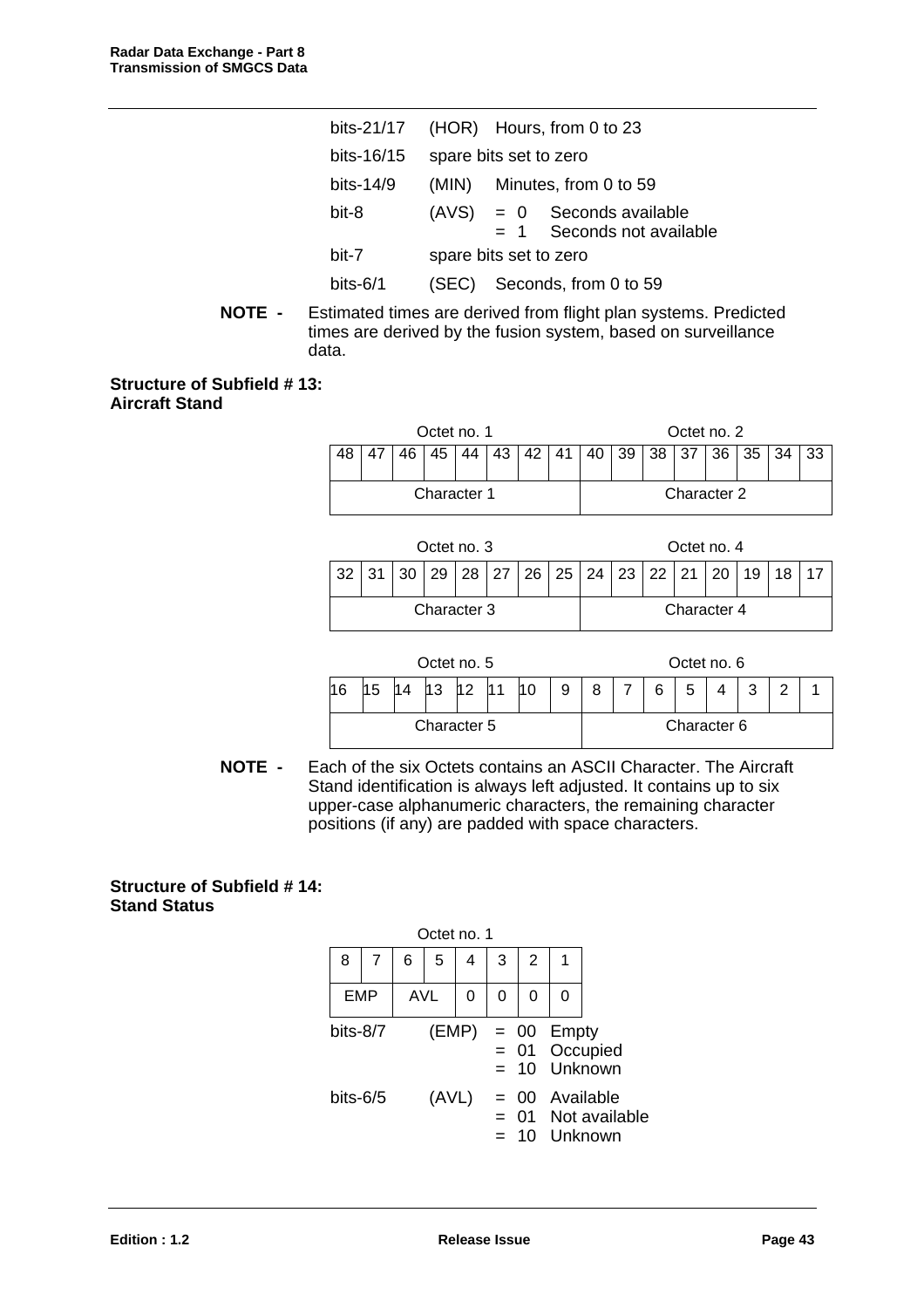# **5.2.23 Data Item I011/430, Phase of Flight**

**Definition:** Current phase of the flight.

Format: One-octet fixed length Data Item.

 **Structure**:

Octet no. 1

| <b>0000000000000</b> |  |   |   |  |   |   |  |  |  |  |  |  |
|----------------------|--|---|---|--|---|---|--|--|--|--|--|--|
| 8                    |  | 6 | 5 |  | 3 | 2 |  |  |  |  |  |  |
| <b>FLS</b>           |  |   |   |  |   |   |  |  |  |  |  |  |
|                      |  |   |   |  |   |   |  |  |  |  |  |  |

Bits 8-1  $(FLS) = 0$  unknown

- $= 1$  on stand
- $= 2$  taxiing for departure
- $= 3$  taxiing for arrival
- $= 4$  runway for departure
- $= 5$  runway for arrival
- $= 6$  hold for departure
- $= 7$  hold for arrival
- $= 8$  push back
- $= 9$  on finals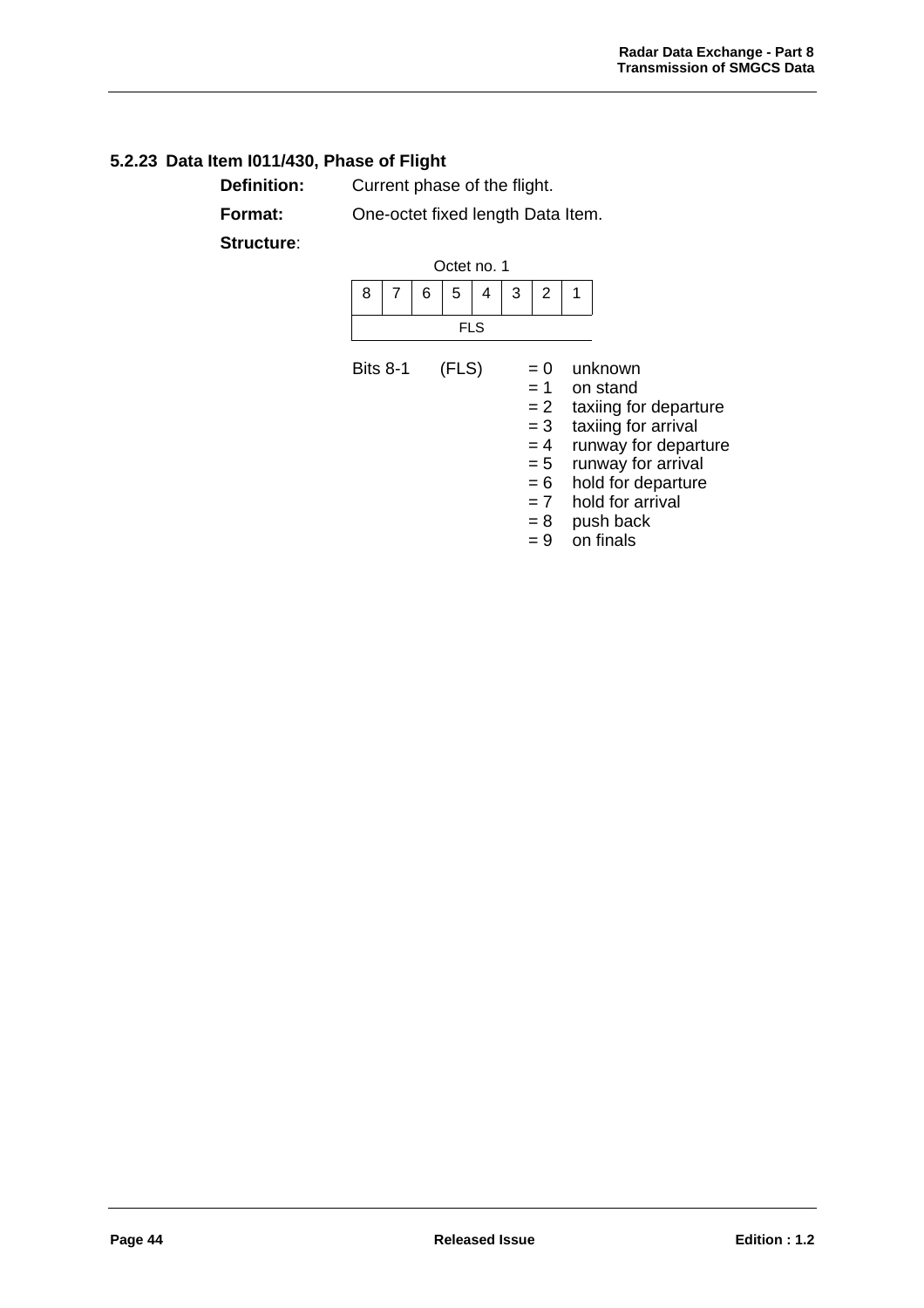#### **5.2.24 Data Item I011/500, Estimated Accuracies**

**Definition :** Overview of all important accuracies (standard deviations) Format : Compound Data Item, comprising a primary subfield of one octets, followed by subfields of predefined length.

#### **Structure of Primary Subfield:**

|       |                |   |   | Octet no. 1             |       |                |           |                                                                                                                                       |
|-------|----------------|---|---|-------------------------|-------|----------------|-----------|---------------------------------------------------------------------------------------------------------------------------------------|
| 8     | $\overline{7}$ | 6 | 5 | 4                       | 3     | $\overline{2}$ | 1         |                                                                                                                                       |
|       |                |   |   | APC APW ATH AVC ARC AAC |       | $\mathbf{0}$   | <b>FX</b> |                                                                                                                                       |
| bit 8 |                |   |   | (APC)                   |       |                |           | <b>Estimated Accuracy Of Track</b><br>Position (Cartesian)<br>$= 0$ Absence of subfield #1<br>1 Presence of subfield #1<br>$=$ $-$    |
| bit 7 |                |   |   |                         | (APW) |                |           | <b>Estimated Accuracy Of Track</b><br>Position (WGS-84)<br>$= 0$ Absence of subfield #2<br>1 Presence of subfield #2<br>$=$ $-$       |
| bit 6 |                |   |   | (ATH)                   |       |                |           | <b>Estimated Accuracy Of Track</b><br>Height<br>$= 0$ Absence of subfield #3<br>1 Presence of subfield #3                             |
| bit 5 |                |   |   | (AVC)                   |       |                |           | <b>Estimated Accuracy Of</b><br><b>Track Velocity (Cartesian)</b><br>$= 0$ Absence of subfield #4<br>1 Presence of subfield #4<br>$=$ |
| bit 4 |                |   |   |                         | (ARC) |                |           | <b>Estimated Accuracy Of Rate Of</b><br>Climb / Descent<br>$= 0$ Absence of subfield #5<br>1 Presence of subfield #5<br>$=$           |
| bit 3 |                |   |   | (AAC)                   |       |                |           | <b>Estimated Accuracy Of</b><br>Acceleration (Cartesian)<br>$= 0$ Absence of subfield #6<br>1 Presence of subfield #6<br>$=$          |
| bit 2 |                |   |   |                         |       |                |           | Spare bit set to 0                                                                                                                    |
| bit 1 |                |   |   | (FX)                    |       |                | $=$       | = 0 End of Primary Subfield<br><b>Extension into next Octet</b><br>$\mathbf 1$                                                        |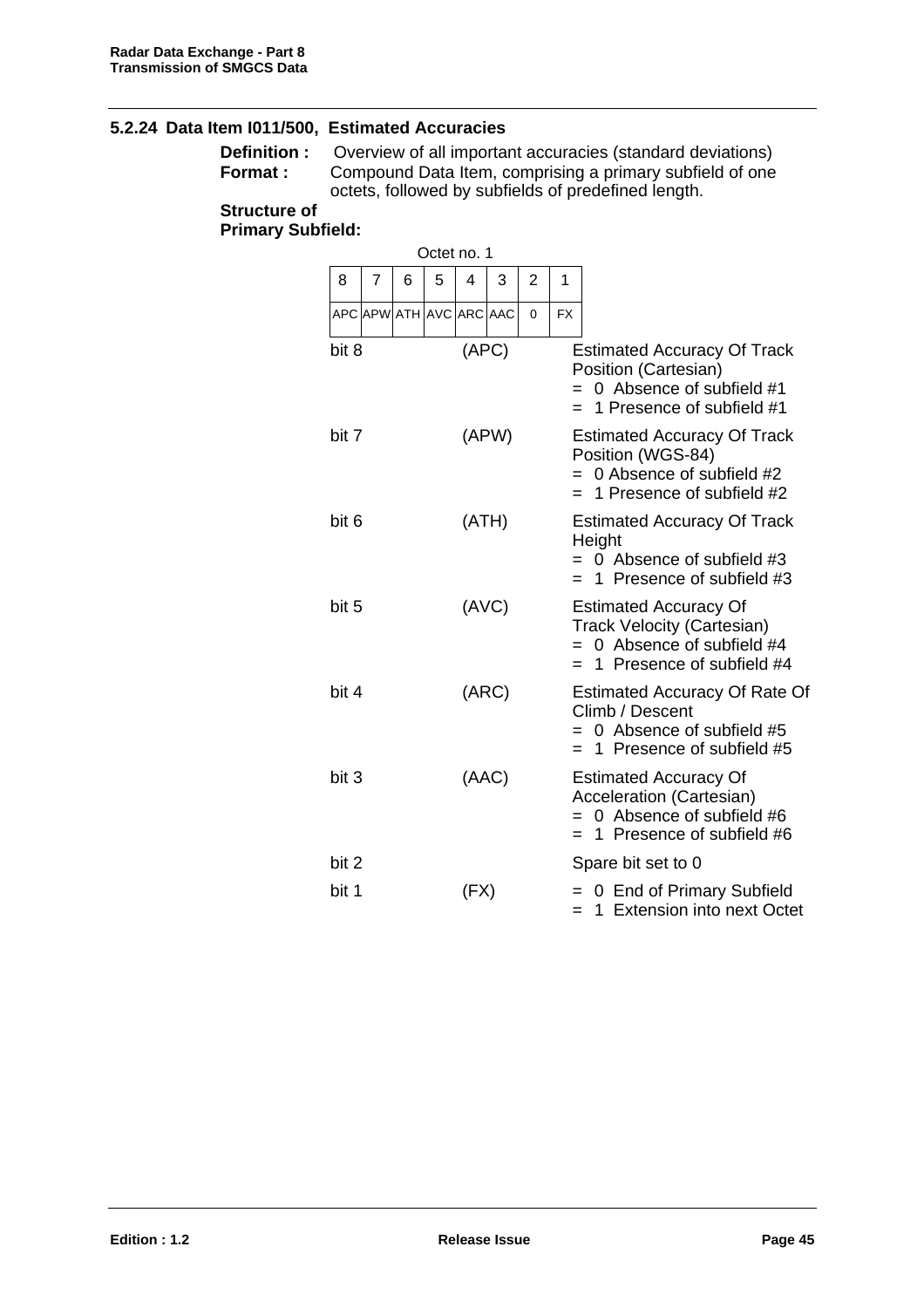#### **Structure of Subfield # 1: Estimated Accuracy Of Track Position (Cartesian)**



#### **Structure of Subfield #2: Estimated Accuracy Of Track Position (WGS-84)**

|                 |     |  | Octet no. 1 |                                                                |  |  | Octet no. 2 |  |       |
|-----------------|-----|--|-------------|----------------------------------------------------------------|--|--|-------------|--|-------|
| 32 <sup>1</sup> | -31 |  |             | 30   29   28   27   26   25   24   23   22   21   20   19   18 |  |  |             |  |       |
|                 |     |  |             | APW (Latitude Component)                                       |  |  |             |  | . SB- |

|                    |    |               | Octet no. 3 |                  |       |                           |   |   |   |                                                                                                                             |   | Octet no. 4 |   |   |     |
|--------------------|----|---------------|-------------|------------------|-------|---------------------------|---|---|---|-----------------------------------------------------------------------------------------------------------------------------|---|-------------|---|---|-----|
| 16                 | 15 | 14            | 13          | 12 <sup>12</sup> | 111   | 10                        | 9 | 8 | 7 | 6                                                                                                                           | 5 | 4           | 3 | 2 |     |
|                    |    |               |             |                  |       | APW (Longitude Component) |   |   |   |                                                                                                                             |   |             |   |   | LSB |
| bits 32-1<br>(APW) |    |               |             |                  |       |                           |   |   |   | <b>Estimated accuracy</b><br>(i.e. standard deviation) of the<br>calculated position of an aircraft<br>expressed in WGS-84. |   |             |   |   |     |
|                    |    | bits 17 and 1 |             |                  | (LSB) |                           |   |   |   | $180/2^{31}$ degrees =<br>approx. 8.3819 * 10 <sup>-08</sup> degrees.                                                       |   |             |   |   |     |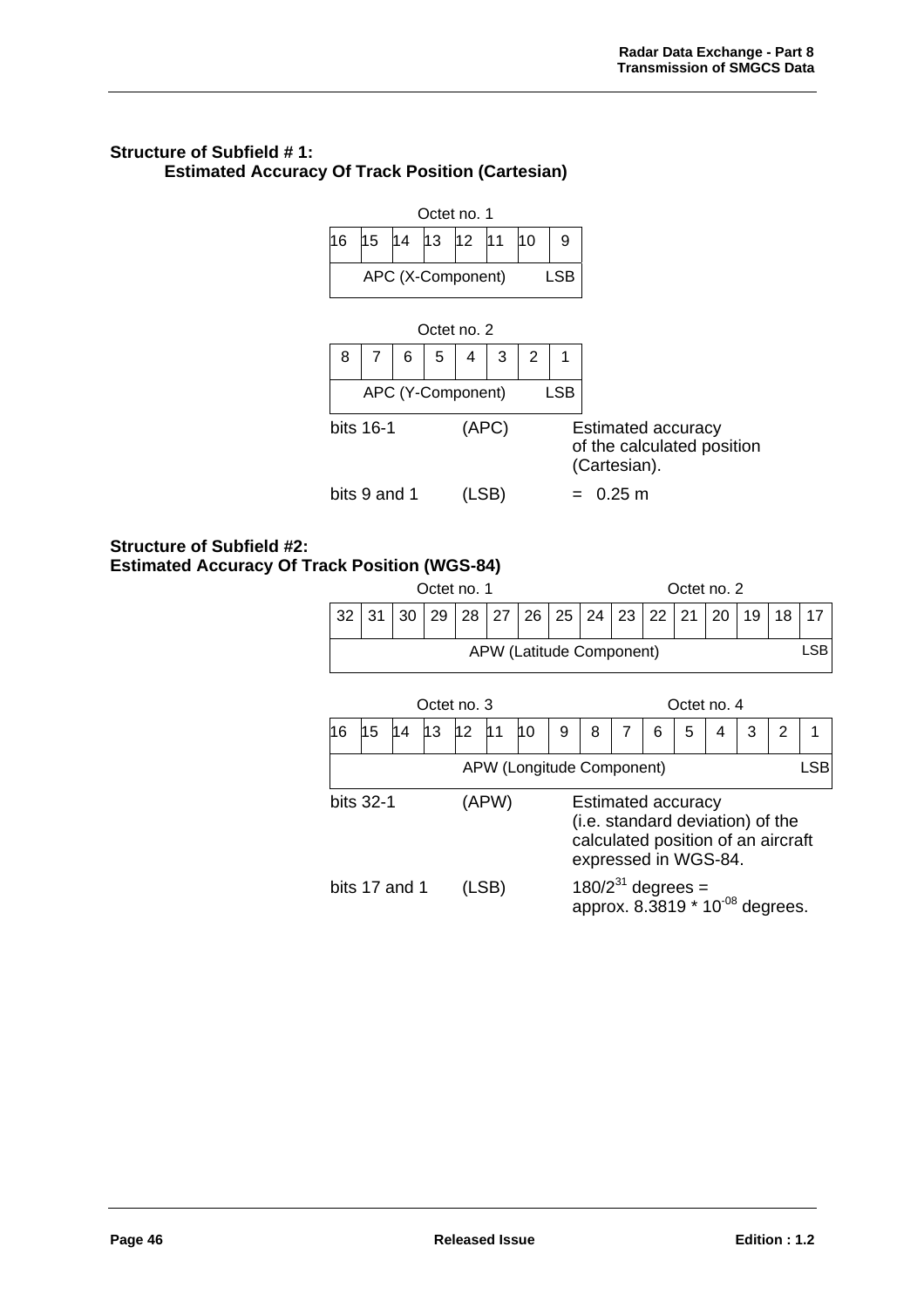#### **Structure of Subfield #3: Estimated Accuracy Of Height**







#### **Structure of Subfield #5: Estimated Accuracy Of Rate Of Climb/Descent**

|       |   |            |   |     | Octet no. 1 |       |   |      |                                                                                         |
|-------|---|------------|---|-----|-------------|-------|---|------|-----------------------------------------------------------------------------------------|
|       | 8 |            | 6 | 5   |             | 3     | 2 |      |                                                                                         |
|       |   |            |   | ARC |             |       |   | LSBI |                                                                                         |
|       |   | bits $8-1$ |   |     |             | (ARC) |   |      | <b>Estimated accuracy</b><br>of the calculated rate of<br>Climb/Descent of an aircraft. |
| hit 1 |   |            |   |     | (LSB)       |       |   |      | $= 0.1$ m/s                                                                             |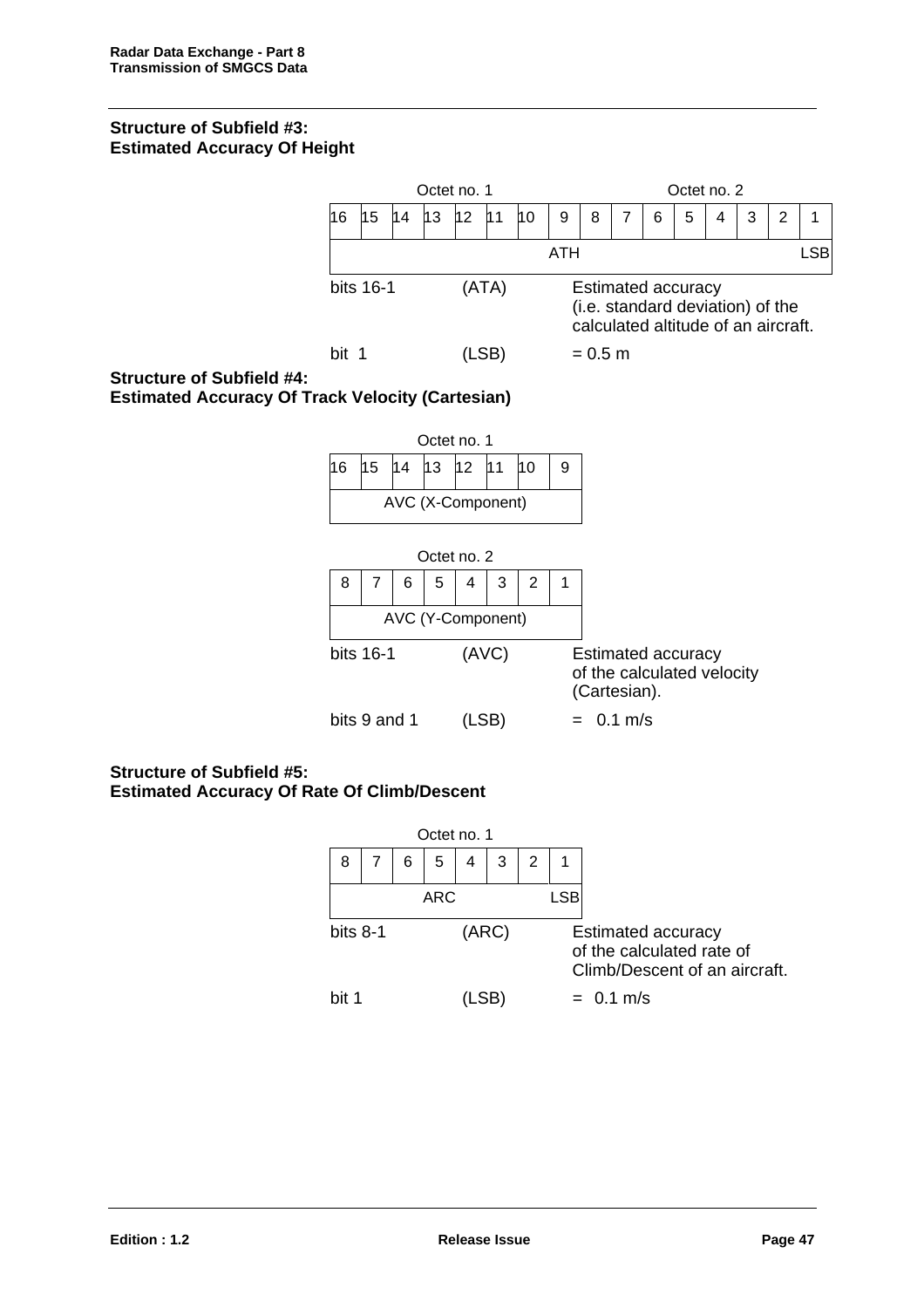#### **Structure of Subfield #6: Estimated Accuracy Of Acceleration (Cartesian)**



**5.2.25 Data Item I011/600, Alert Messages** 

**Definition:** Alert involving the targets indicated in 1011/605.

**Format:** Three-octet fixed length Data Item.

 **Structure**:

|     |            |   | Octet no. 1                             |  |   |
|-----|------------|---|-----------------------------------------|--|---|
|     |            |   | $24$   23   22   21   20   19   18   17 |  |   |
|     |            |   |                                         |  |   |
| ACK | <b>SVR</b> | O | O                                       |  | O |
|     |            |   |                                         |  |   |

| Octet no. 2     |                 |    |                                                                   |    |    |    |   | Octet no. 3                                                    |   |   |   |   |   |   |  |  |
|-----------------|-----------------|----|-------------------------------------------------------------------|----|----|----|---|----------------------------------------------------------------|---|---|---|---|---|---|--|--|
| 16              | 15 <sub>1</sub> | 14 | 13                                                                | 12 | 11 | 10 | 9 | 8                                                              | 7 | 6 | 5 | 4 | 3 | 2 |  |  |
| Alert Type      |                 |    |                                                                   |    |    |    |   | Alert Number                                                   |   |   |   |   |   |   |  |  |
| <b>Bit-24</b>   |                 |    | (ACK)<br>$0 =$ Alert acknowledged<br>$1 =$ Alert not acknowledged |    |    |    |   |                                                                |   |   |   |   |   |   |  |  |
|                 |                 |    | Bits-23/22 (SVR)                                                  |    |    |    |   | $00 =$ End of alert<br>$01 = Pre-alarm$<br>$10 =$ Severe alert |   |   |   |   |   |   |  |  |
|                 | Bits-16/9       |    | Alert Type                                                        |    |    |    |   |                                                                |   |   |   |   |   |   |  |  |
| <b>Bits-8/1</b> |                 |    | <b>Alert Number</b>                                               |    |    |    |   |                                                                |   |   |   |   |   |   |  |  |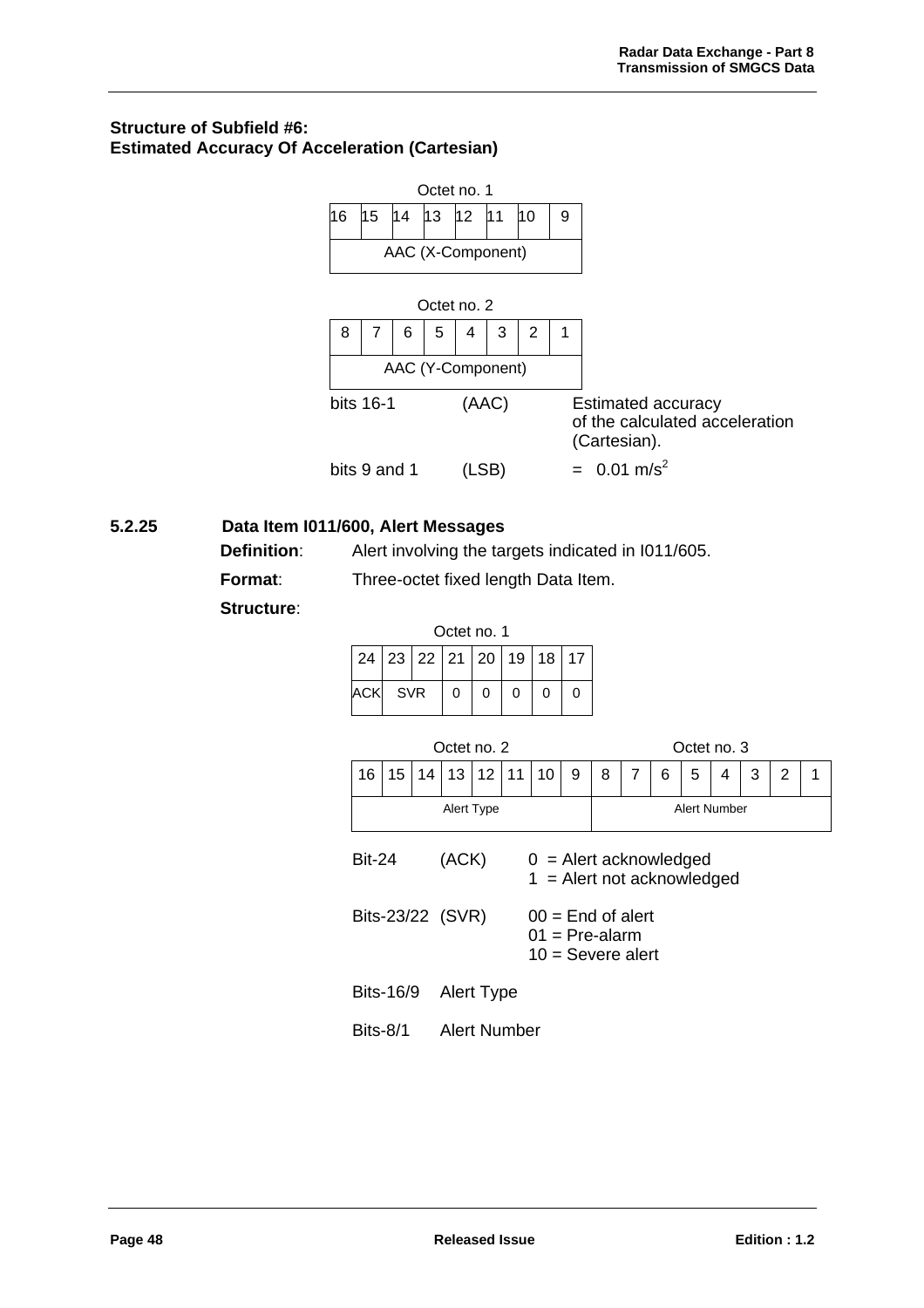#### **5.2.26 Data Item I011/605, Tracks in Alert**

- **Definition:** List of track numbers of the targets concerned by the alert described in I011/600.
- **Format:** Repetitive Data Item starting with a one-octet Field Repetition Indicator (REP) followed by two-octet track numbers.

#### **Structure:**



#### **5.2.27 Data Item I011/610, Holdbar Status**

**Definition**: Status of up to sixteen banks of twelve indicators.

**Format:** Repetitive Data Item starting with a one-octet Field Repetition Indicator (REP) followed by two-octet banks/indicators.

#### **Structure:**

| 23<br>22<br>24               | 21 | Octet no. 1<br><b>20</b><br><b>REP</b> | 19                 | 18                                              | 17                       |    |    |    |             |    |     |     |     |
|------------------------------|----|----------------------------------------|--------------------|-------------------------------------------------|--------------------------|----|----|----|-------------|----|-----|-----|-----|
|                              |    | Octet no. 2                            |                    |                                                 |                          |    |    |    | Octet no. 3 |    |     |     |     |
| 16<br>15 <sub>15</sub><br>14 | 13 | 12                                     | 11                 | 10                                              | 19                       | 18 |    | 6  | 15          | 14 | IЗ  | 12  |     |
| <b>BKN</b>                   |    | 11                                     | l2                 | IЗ                                              | 14                       | 15 | 16 | 17 | 18          | 19 | 110 | 111 | 112 |
| Bits-24/17                   |    |                                        | (REP)              |                                                 | <b>Repetition Factor</b> |    |    |    |             |    |     |     |     |
| Bits-16/13                   |    |                                        | <b>Bank Number</b> |                                                 |                          |    |    |    |             |    |     |     |     |
| <b>Bits-12/1</b>             |    | (I)                                    |                    | $0 = Indication$ i off<br>$1 = Indication$ i on |                          |    |    |    |             |    |     |     |     |

**NOTE:** This item is included as a temporary solution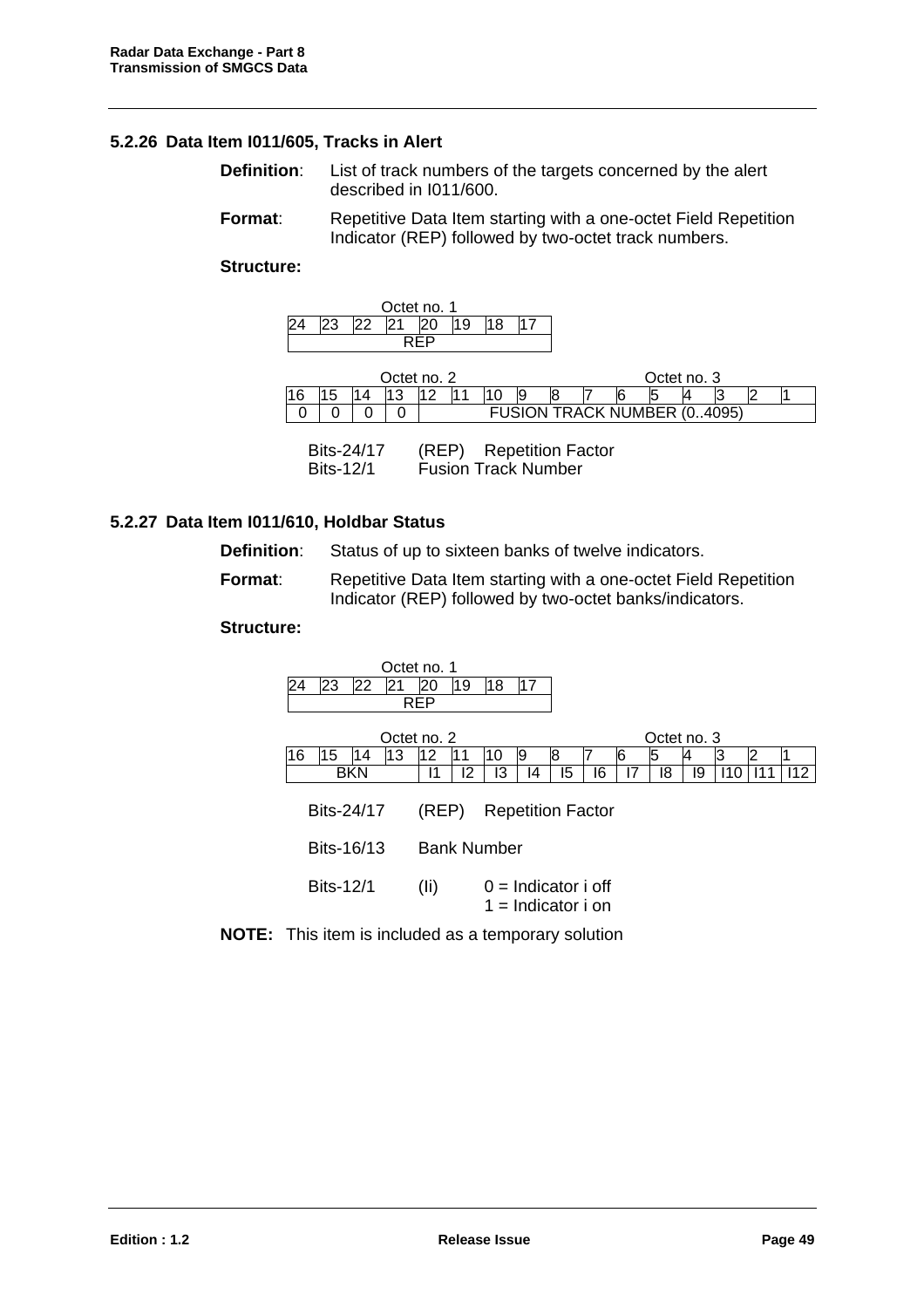# **5.3 Standard User Application Profile**

**5.3.1** The following UAP shown in Table 3 shall be used for the transmission of A-SMGCS messages :

| <b>FRN</b>                                                                                                | <b>Data</b><br><b>Item</b>                                                        | <b>Information</b>                                                                                                                                                                                                                                                                              | Length<br>in<br><b>Octets</b>                                                                           |
|-----------------------------------------------------------------------------------------------------------|-----------------------------------------------------------------------------------|-------------------------------------------------------------------------------------------------------------------------------------------------------------------------------------------------------------------------------------------------------------------------------------------------|---------------------------------------------------------------------------------------------------------|
| 1<br>$\overline{\mathbf{c}}$<br>3<br>$\overline{\mathbf{4}}$<br>5<br>$\,6$<br>$\overline{7}$<br><b>FX</b> | 1011/010<br>1011/000<br>1011/015<br>1011/140<br>1011/041<br>1011/042<br>1011/202  | Data Source Identifier<br>Message Type<br>Service Identification<br>Time of Track Information<br>Position in WGS-84 Co-ordinates<br><b>Calculated Position in Cartesian Co-ordinates</b><br>Calculated Track Velocity in Cartesian coord.<br><b>Field Extension Indicator</b>                   | $\overline{2}$<br>1<br>$\mathbf 1$<br>3<br>8<br>4<br>$\overline{4}$                                     |
| 8<br>$\boldsymbol{9}$<br>10<br>11<br>12<br>13<br>14<br><b>FX</b>                                          | 1011/210<br>1011/060<br>1011/245<br>1011/380<br>1011/161<br>1011/170<br>1011/290  | <b>Calculated Acceleration</b><br>Mode-3/A Code in octal representation<br><b>Target Identification</b><br>Mode-S / ADS-B Related Data<br><b>Track Number</b><br><b>Track Status</b><br><b>System Track Update Ages</b><br><b>Field Extension Indicator</b>                                     | $\frac{2}{2}$<br>$1 + 1 +$<br>$\overline{2}$<br>$1 + 1 +$<br>$1 + 1 +$                                  |
| 15<br>16<br>17<br>18<br>19<br>20<br>21<br><b>FX</b>                                                       | 1011/430<br>1011/090<br>1011/093<br>1011/092<br>1011/215<br>1011/270<br>1011/390  | Phase of Flight<br>Measured Flight Level<br><b>Calculated Track Barometric Altitude</b><br><b>Calculated Track Geometric Altitude</b><br><b>Calculated Rate of Climb/Descent</b><br><b>Target Size &amp; Orientation</b><br><b>Flight Plan Related Data</b><br><b>Field Extension Indicator</b> | 1<br>$\overline{2}$<br>$\overline{\mathbf{c}}$<br>$\overline{2}$<br>$\overline{2}$<br>$1+$<br>$1 + 1 +$ |
| 22<br>23<br>24<br>25<br>26<br>27<br>28<br><b>FX</b>                                                       | 1011/300<br>1011/310<br>1011/500<br>1011/600<br>1011/605<br>1011/610<br><b>SP</b> | Vehicle Fleet Identification<br>Pre-programmed Message<br><b>Estimated Accuracies</b><br><b>Alert Messages</b><br><b>Tracks in Alert</b><br><b>Holdbar Status</b><br><b>Special Purpose Field</b><br><b>Field Extension Indicator</b>                                                           | 1<br>1<br>$1 + 1 +$<br>3<br>$1+2N$<br>1+2N<br>$1+$                                                      |
| 29<br>30<br>31<br>32<br>33<br>34<br>35<br><b>FX</b>                                                       | <b>RE</b>                                                                         | <b>Reserved Expansion Field</b><br>Spare<br>Spare<br>Spare<br>Spare<br>Spare<br>Spare<br><b>Field Extension Indicator</b>                                                                                                                                                                       | $1+$                                                                                                    |